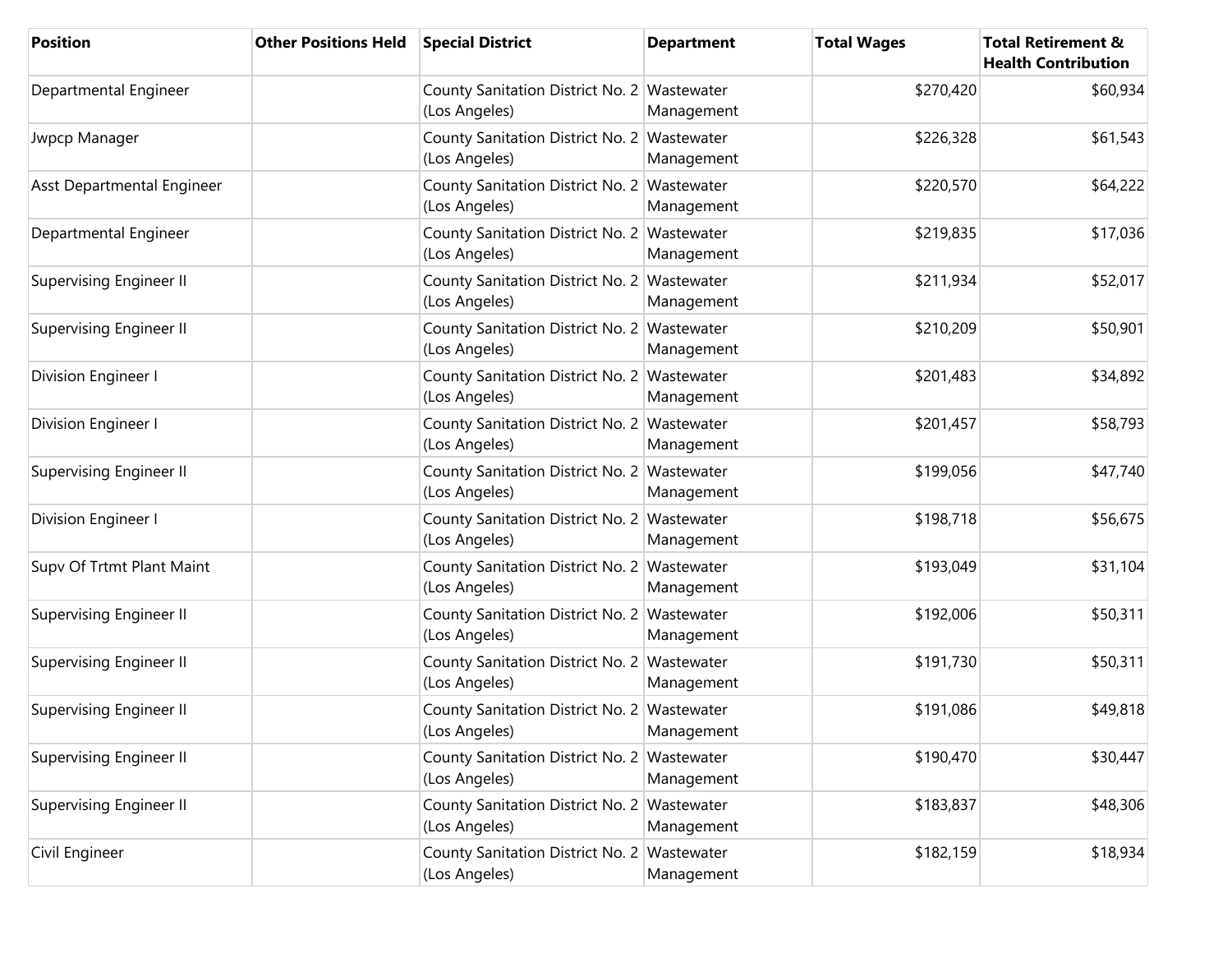| Supervising Engineer I                      | County Sanitation District No. 2 Wastewater<br>(Los Angeles) | Management | \$181,844 | \$39,698 |
|---------------------------------------------|--------------------------------------------------------------|------------|-----------|----------|
| Supv Of Trtmt Plant Opers                   | County Sanitation District No. 2 Wastewater<br>(Los Angeles) | Management | \$177,177 | \$42,241 |
| Senior Engineer                             | County Sanitation District No. 2 Wastewater<br>(Los Angeles) | Management | \$176,092 | \$41,555 |
| Supv Of Trtmt Plant Maint                   | County Sanitation District No. 2 Wastewater<br>(Los Angeles) | Management | \$176,042 | \$41,358 |
| <b>Supervising Engineer I</b>               | County Sanitation District No. 2 Wastewater<br>(Los Angeles) | Management | \$175,968 | \$48,527 |
| Senior Engineer                             | County Sanitation District No. 2 Wastewater<br>(Los Angeles) | Management | \$175,532 | \$43,452 |
| Supt Of Ww Collection Sys<br><b>O&amp;M</b> | County Sanitation District No. 2 Wastewater<br>(Los Angeles) | Management | \$175,338 | \$19,162 |
| Senior Engineer                             | County Sanitation District No. 2 Wastewater<br>(Los Angeles) | Management | \$175,254 | \$47,834 |
| Senior Engineer                             | County Sanitation District No. 2 Wastewater<br>(Los Angeles) | Management | \$173,169 | \$47,834 |
| Senior Engineer                             | County Sanitation District No. 2 Wastewater<br>(Los Angeles) | Management | \$172,329 | \$45,263 |
| Supt Of Jwpcp Operations                    | County Sanitation District No. 2 Wastewater<br>(Los Angeles) | Management | \$172,295 | \$51,786 |
| Senior Engineer                             | County Sanitation District No. 2 Wastewater<br>(Los Angeles) | Management | \$172,169 | \$27,467 |
| Senior Engineer                             | County Sanitation District No. 2 Wastewater<br>(Los Angeles) | Management | \$172,167 | \$47,834 |
| Senior Engineer                             | County Sanitation District No. 2 Wastewater<br>(Los Angeles) | Management | \$171,528 | \$47,767 |
| Senior Engineer                             | County Sanitation District No. 2 Wastewater<br>(Los Angeles) | Management | \$170,825 | \$26,877 |
| Senior Engineer                             | County Sanitation District No. 2 Wastewater<br>(Los Angeles) | Management | \$168,108 | \$46,393 |
| Civil Engineer                              | County Sanitation District No. 2 Wastewater<br>(Los Angeles) | Management | \$168,015 | \$44,437 |
| Senior Engineer                             | County Sanitation District No. 2 Wastewater<br>(Los Angeles) | Management | \$167,581 | \$47,085 |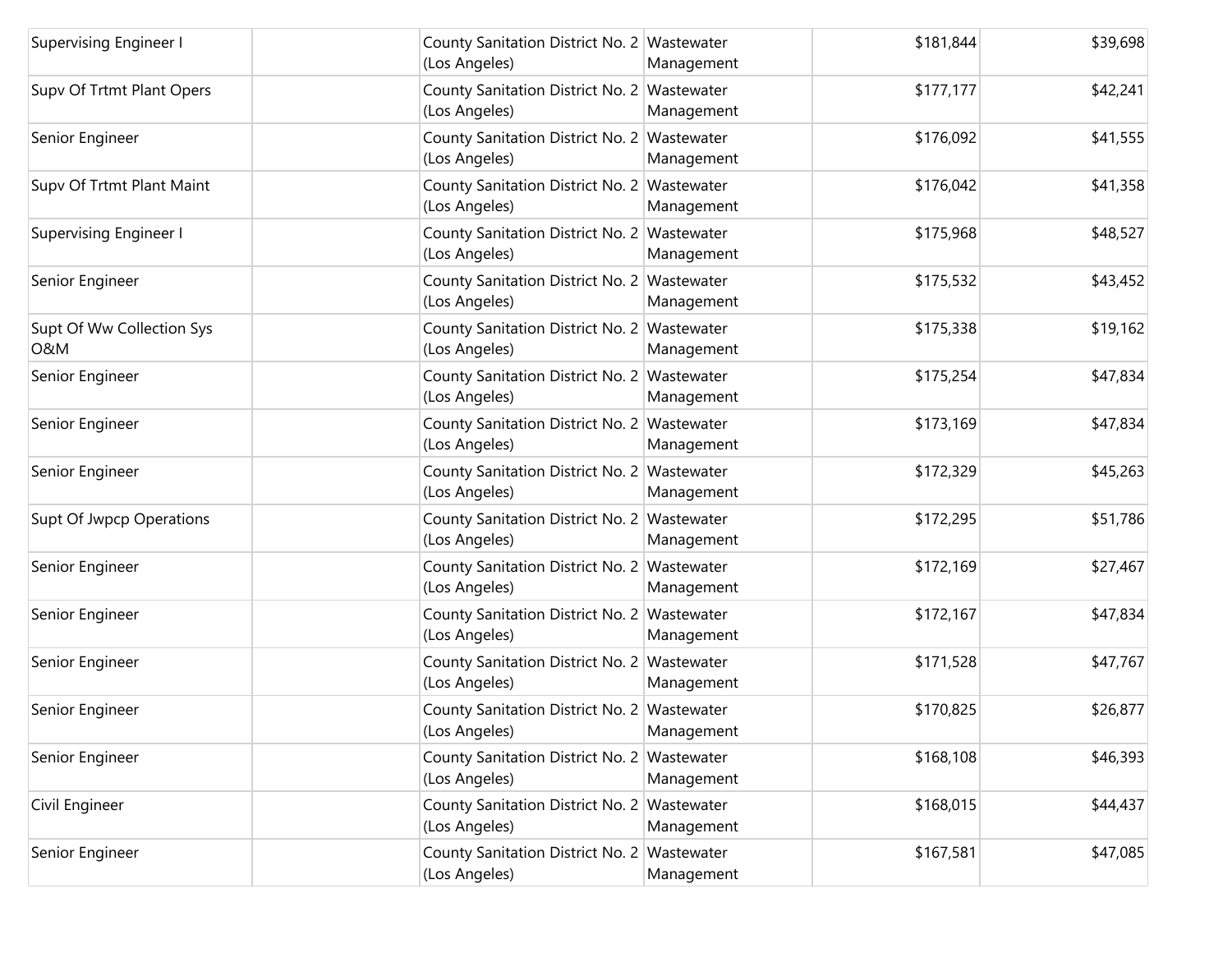| Senior Engineer                  | County Sanitation District No. 2 Wastewater<br>(Los Angeles) | Management | \$167,381 | \$42,823 |
|----------------------------------|--------------------------------------------------------------|------------|-----------|----------|
| Senior Engineer                  | County Sanitation District No. 2 Wastewater<br>(Los Angeles) | Management | \$167,381 | \$47,085 |
| Senior Engineer                  | County Sanitation District No. 2 Wastewater<br>(Los Angeles) | Management | \$167,300 | \$34,127 |
| Senior Engineer                  | County Sanitation District No. 2 Wastewater<br>(Los Angeles) | Management | \$167,050 | \$41,062 |
| Supv Electrical & Instr Repair   | County Sanitation District No. 2 Wastewater<br>(Los Angeles) | Management | \$166,805 | \$39,407 |
| Senior Engineer                  | County Sanitation District No. 2 Wastewater<br>(Los Angeles) | Management | \$166,724 | \$42,516 |
| <b>Engineering Associate III</b> | County Sanitation District No. 2 Wastewater<br>(Los Angeles) | Management | \$166,353 | \$40,441 |
| Supt Of Wrp Operations           | County Sanitation District No. 2 Wastewater<br>(Los Angeles) | Management | \$166,349 | \$47,440 |
| Senior Engineer                  | County Sanitation District No. 2 Wastewater<br>(Los Angeles) | Management | \$166,320 | \$45,272 |
| Supv Of Trtmt Plant Opers        | County Sanitation District No. 2 Wastewater<br>(Los Angeles) | Management | \$165,352 | \$43,285 |
| Senior Engineer                  | County Sanitation District No. 2 Wastewater<br>(Los Angeles) | Management | \$164,931 | \$37,090 |
| Senior Engineer                  | County Sanitation District No. 2 Wastewater<br>(Los Angeles) | Management | \$164,853 | \$42,604 |
| Civil Engineer                   | County Sanitation District No. 2 Wastewater<br>(Los Angeles) | Management | \$164,670 | \$35,608 |
| Supv Of Trtmt Plant Opers        | County Sanitation District No. 2 Wastewater<br>(Los Angeles) | Management | \$164,188 | \$40,115 |
| Asst Supt Of Trtmt Plant Opers   | County Sanitation District No. 2 Wastewater<br>(Los Angeles) | Management | \$162,197 | \$42,617 |
| Asst Supt Of Trtmt Plant Opers   | County Sanitation District No. 2 Wastewater<br>(Los Angeles) | Management | \$161,978 | \$44,588 |
| Senior Engineer                  | County Sanitation District No. 2 Wastewater<br>(Los Angeles) | Management | \$161,608 | \$46,370 |
| Civil Engineer                   | County Sanitation District No. 2 Wastewater<br>(Los Angeles) | Management | \$161,271 | \$36,512 |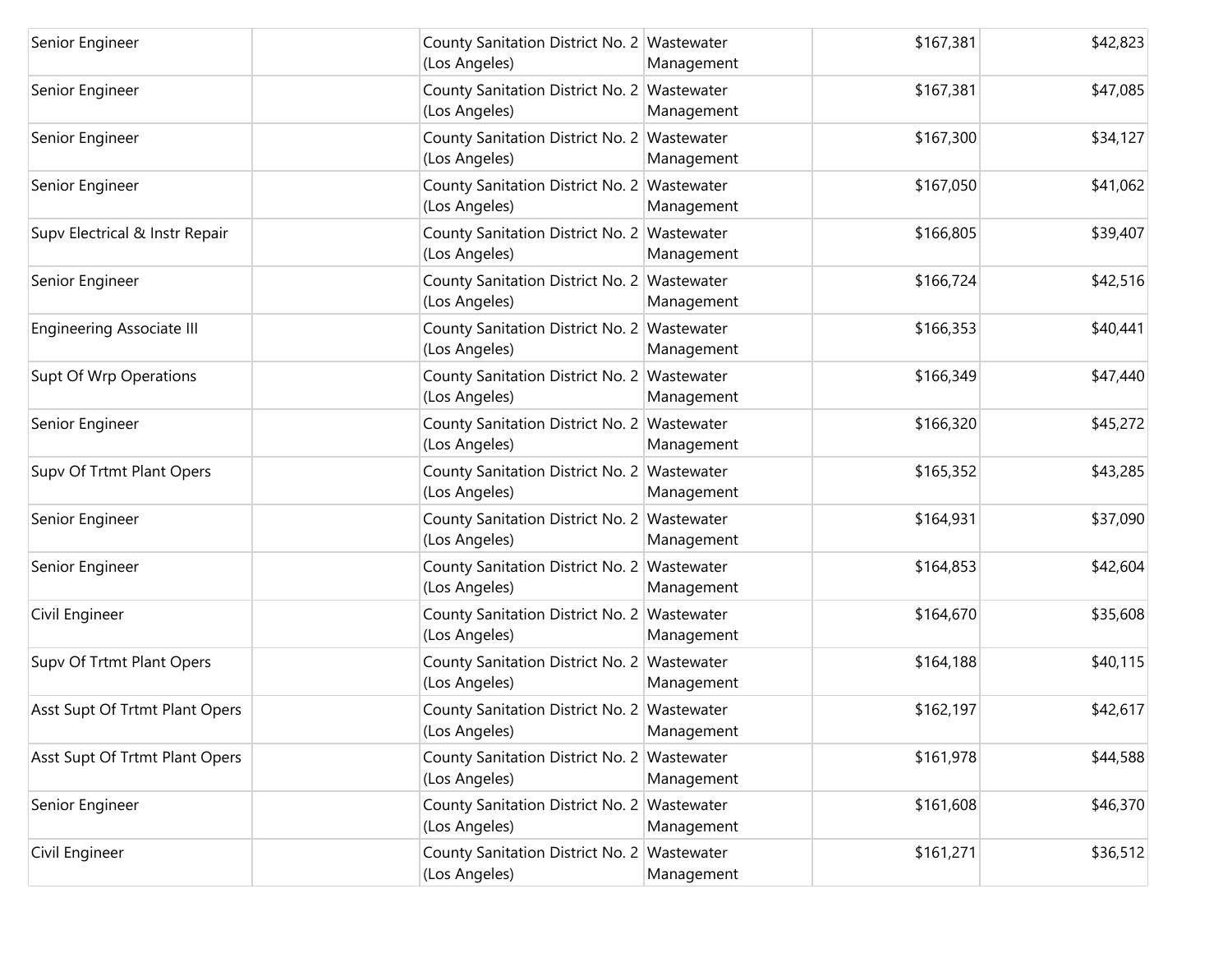| Civil Engineer                   | County Sanitation District No. 2 Wastewater<br>(Los Angeles) | Management | \$161,084 | \$45,110 |
|----------------------------------|--------------------------------------------------------------|------------|-----------|----------|
| Supv Of Trtmt Plant Opers        | County Sanitation District No. 2 Wastewater<br>(Los Angeles) | Management | \$160,987 | \$40,055 |
| Supt Of Wrp Operations           | County Sanitation District No. 2 Wastewater<br>(Los Angeles) | Management | \$160,217 | \$52,281 |
| Lead Stationary Mechanic         | County Sanitation District No. 2 Wastewater<br>(Los Angeles) | Management | \$159,608 | \$39,303 |
| Supv Of Trtmt Plant Maint        | County Sanitation District No. 2 Wastewater<br>(Los Angeles) | Management | \$159,221 | \$38,781 |
| Supv Of Trtmt Plant Opers        | County Sanitation District No. 2 Wastewater<br>(Los Angeles) | Management | \$158,997 | \$41,930 |
| Supv Of Trtmt Plant Maint        | County Sanitation District No. 2 Wastewater<br>(Los Angeles) | Management | \$158,902 | \$32,316 |
| Civil Engineer                   | County Sanitation District No. 2 Wastewater<br>(Los Angeles) | Management | \$158,345 | \$44,990 |
| Civil Engineer                   | County Sanitation District No. 2 Wastewater<br>(Los Angeles) | Management | \$157,577 | \$43,124 |
| Senior Engineer                  | County Sanitation District No. 2 Wastewater<br>(Los Angeles) | Management | \$157,357 | \$32,891 |
| Supt Of Jwpcp Maintenance        | County Sanitation District No. 2 Wastewater<br>(Los Angeles) | Management | \$156,957 | \$50,335 |
| Civil Engineer                   | County Sanitation District No. 2 Wastewater<br>(Los Angeles) | Management | \$155,452 | \$44,365 |
| Supv Of Trtmt Plant Opers        | County Sanitation District No. 2 Wastewater<br>(Los Angeles) | Management | \$155,022 | \$30,852 |
| Asst Supt Of Trtmt Plant Opers   | County Sanitation District No. 2 Wastewater<br>(Los Angeles) | Management | \$154,932 | \$41,074 |
| Supv Of Trtmt Plant Maint        | County Sanitation District No. 2 Wastewater<br>(Los Angeles) | Management | \$153,846 | \$24,037 |
| Supv Of Trtmt Plant Opers        | County Sanitation District No. 2 Wastewater<br>(Los Angeles) | Management | \$153,247 | \$41,827 |
| <b>Engineering Associate III</b> | County Sanitation District No. 2 Wastewater<br>(Los Angeles) | Management | \$152,403 | \$44,583 |
| Senior Electrical & Instr Tech   | County Sanitation District No. 2 Wastewater<br>(Los Angeles) | Management | \$152,205 | \$41,309 |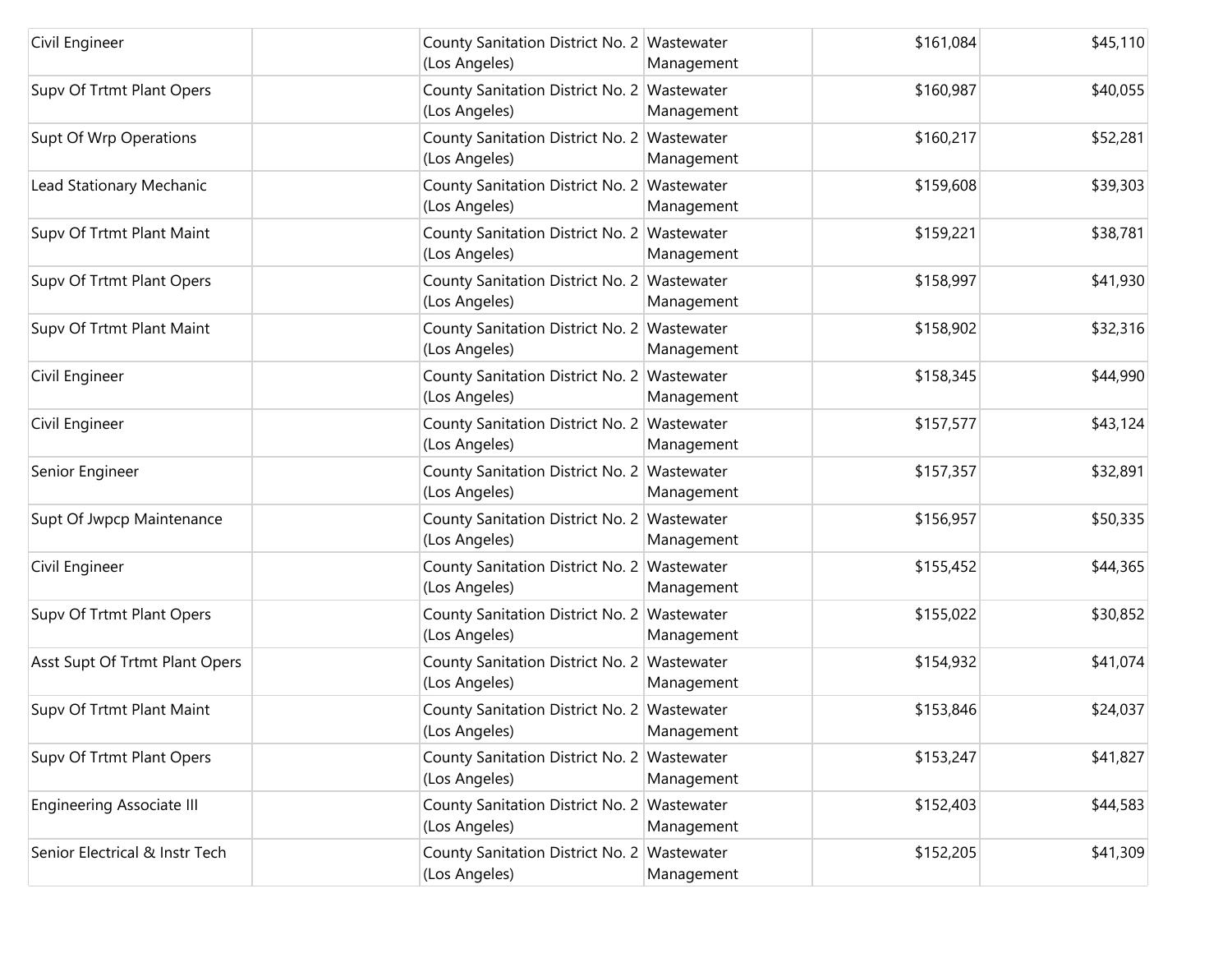| Supt Of Wrp Maintenance                     | County Sanitation District No. 2 Wastewater<br>(Los Angeles) | Management | \$152,179 | \$49,265 |
|---------------------------------------------|--------------------------------------------------------------|------------|-----------|----------|
| Drafting Technician III                     | County Sanitation District No. 2 Wastewater<br>(Los Angeles) | Management | \$151,664 | \$25,673 |
| <b>Engineering Associate III</b>            | County Sanitation District No. 2 Wastewater<br>(Los Angeles) | Management | \$150,845 | \$43,264 |
| Civil Engineer                              | County Sanitation District No. 2 Wastewater<br>(Los Angeles) | Management | \$150,416 | \$43,705 |
| Civil Engineer                              | County Sanitation District No. 2 Wastewater<br>(Los Angeles) | Management | \$150,166 | \$33,526 |
| Supt Of Wrp Maintenance                     | County Sanitation District No. 2 Wastewater<br>(Los Angeles) | Management | \$149,997 | \$46,618 |
| Supv Electrical & Instr Repair              | County Sanitation District No. 2 Wastewater<br>(Los Angeles) | Management | \$149,920 | \$35,573 |
| Supv Electrical & Instr Repair              | County Sanitation District No. 2 Wastewater<br>(Los Angeles) | Management | \$149,812 | \$42,667 |
| Supt Of Ww Collection Sys<br><b>O&amp;M</b> | County Sanitation District No. 2 Wastewater<br>(Los Angeles) | Management | \$149,795 | \$36,824 |
| Treatment Plant Operator II                 | County Sanitation District No. 2 Wastewater<br>(Los Angeles) | Management | \$149,447 | \$26,555 |
| Civil Engineer                              | County Sanitation District No. 2 Wastewater<br>(Los Angeles) | Management | \$149,244 | \$33,931 |
| Treatment Plant Operator II                 | County Sanitation District No. 2 Wastewater<br>(Los Angeles) | Management | \$148,389 | \$9,666  |
| Supv Of Trtmt Plant Maint                   | County Sanitation District No. 2 Wastewater<br>(Los Angeles) | Management | \$147,719 | \$41,384 |
| Senior IW Inspector                         | County Sanitation District No. 2 Wastewater<br>(Los Angeles) | Management | \$147,625 | \$34,870 |
| Electrical & Instr Supt                     | County Sanitation District No. 2 Wastewater<br>(Los Angeles) | Management | \$146,728 | \$46,252 |
| Supv Of Trtmt Plant Opers                   | County Sanitation District No. 2 Wastewater<br>(Los Angeles) | Management | \$145,777 | \$42,122 |
| Treatment Plant Operator I                  | County Sanitation District No. 2 Wastewater<br>(Los Angeles) | Management | \$145,253 | \$32,127 |
| Supv Of Trtmt Plant Opers                   | County Sanitation District No. 2 Wastewater<br>(Los Angeles) | Management | \$144,962 | \$36,098 |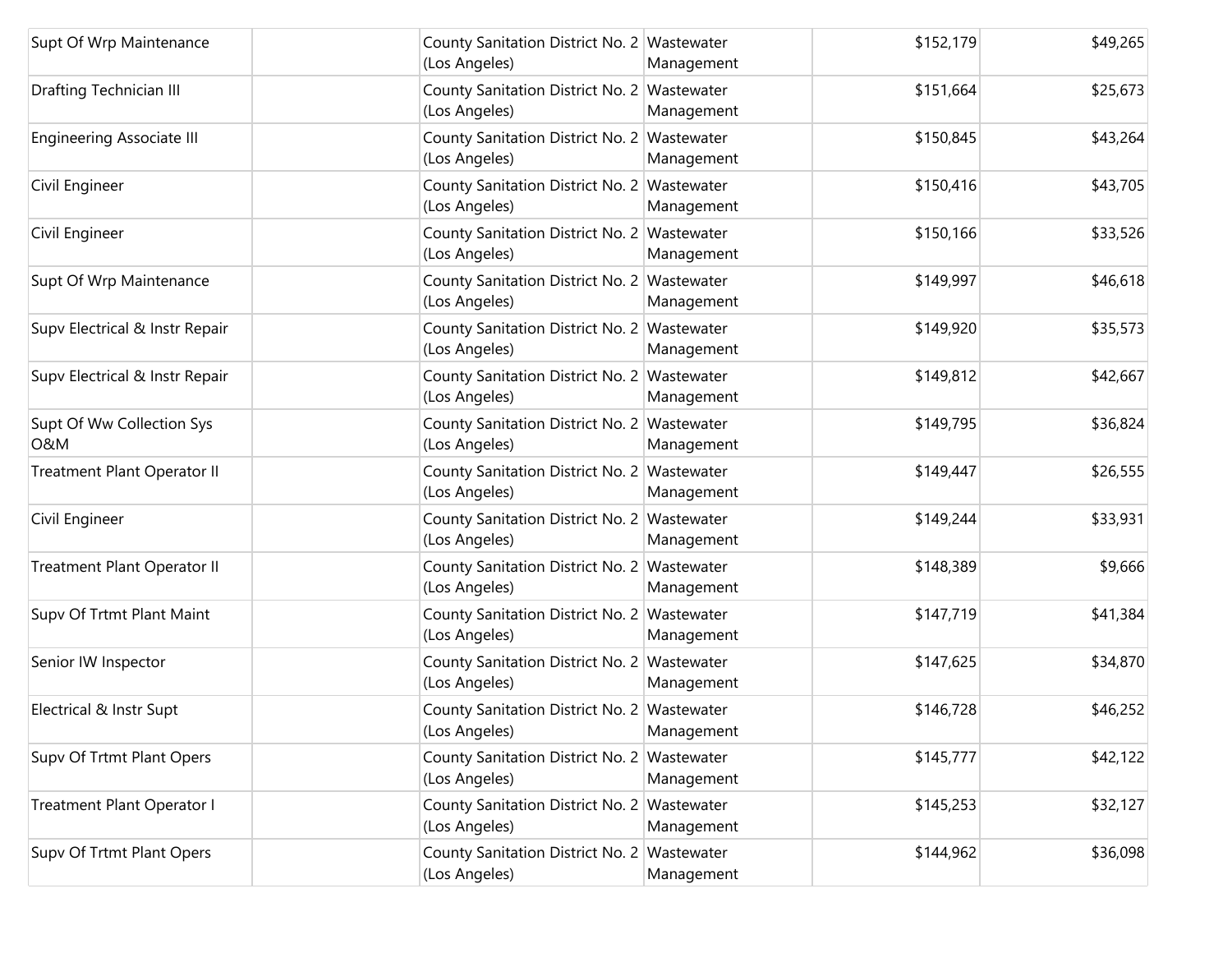| Treatment Plant Operator II      | County Sanitation District No. 2 Wastewater<br>(Los Angeles) | Management | \$144,765 | \$29,870 |
|----------------------------------|--------------------------------------------------------------|------------|-----------|----------|
| Treatment Plant Operator II      | County Sanitation District No. 2 Wastewater<br>(Los Angeles) | Management | \$142,916 | \$35,656 |
| <b>Engineering Associate III</b> | County Sanitation District No. 2 Wastewater<br>(Los Angeles) | Management | \$142,592 | \$38,955 |
| Treatment Plant Operator II      | County Sanitation District No. 2 Wastewater<br>(Los Angeles) | Management | \$142,279 | \$39,277 |
| <b>Engineering Associate III</b> | County Sanitation District No. 2 Wastewater<br>(Los Angeles) | Management | \$142,237 | \$37,128 |
| Treatment Plant Operator II      | County Sanitation District No. 2 Wastewater<br>(Los Angeles) | Management | \$142,079 | \$38,572 |
| Treatment Plant Operator II      | County Sanitation District No. 2 Wastewater<br>(Los Angeles) | Management | \$141,741 | \$34,666 |
| Treatment Plant Operator II      | County Sanitation District No. 2 Wastewater<br>(Los Angeles) | Management | \$141,734 | \$37,711 |
| <b>Electrical Engineer</b>       | County Sanitation District No. 2 Wastewater<br>(Los Angeles) | Management | \$140,480 | \$31,328 |
| Lead Maint & Const Worker        | County Sanitation District No. 2 Wastewater<br>(Los Angeles) | Management | \$140,352 | \$34,961 |
| Supv Of Trtmt Plant Opers        | County Sanitation District No. 2 Wastewater<br>(Los Angeles) | Management | \$140,264 | \$40,772 |
| <b>Engineering Associate III</b> | County Sanitation District No. 2 Wastewater<br>(Los Angeles) | Management | \$140,206 | \$42,867 |
| Supv Of Trtmt Plant Opers        | County Sanitation District No. 2 Wastewater<br>(Los Angeles) | Management | \$139,991 | \$40,675 |
| Senior Electrical & Instr Tech   | County Sanitation District No. 2 Wastewater<br>(Los Angeles) | Management | \$139,943 | \$35,676 |
| Supv Of Trtmt Plant Maint        | County Sanitation District No. 2 Wastewater<br>(Los Angeles) | Management | \$138,980 | \$40,045 |
| Treatment Plant Operator I       | County Sanitation District No. 2 Wastewater<br>(Los Angeles) | Management | \$138,554 | \$28,224 |
| Supv Electrical & Instr Repair   | County Sanitation District No. 2 Wastewater<br>(Los Angeles) | Management | \$138,528 | \$42,558 |
| Supv Of Trtmt Plant Opers        | County Sanitation District No. 2 Wastewater<br>(Los Angeles) | Management | \$138,456 | \$42,106 |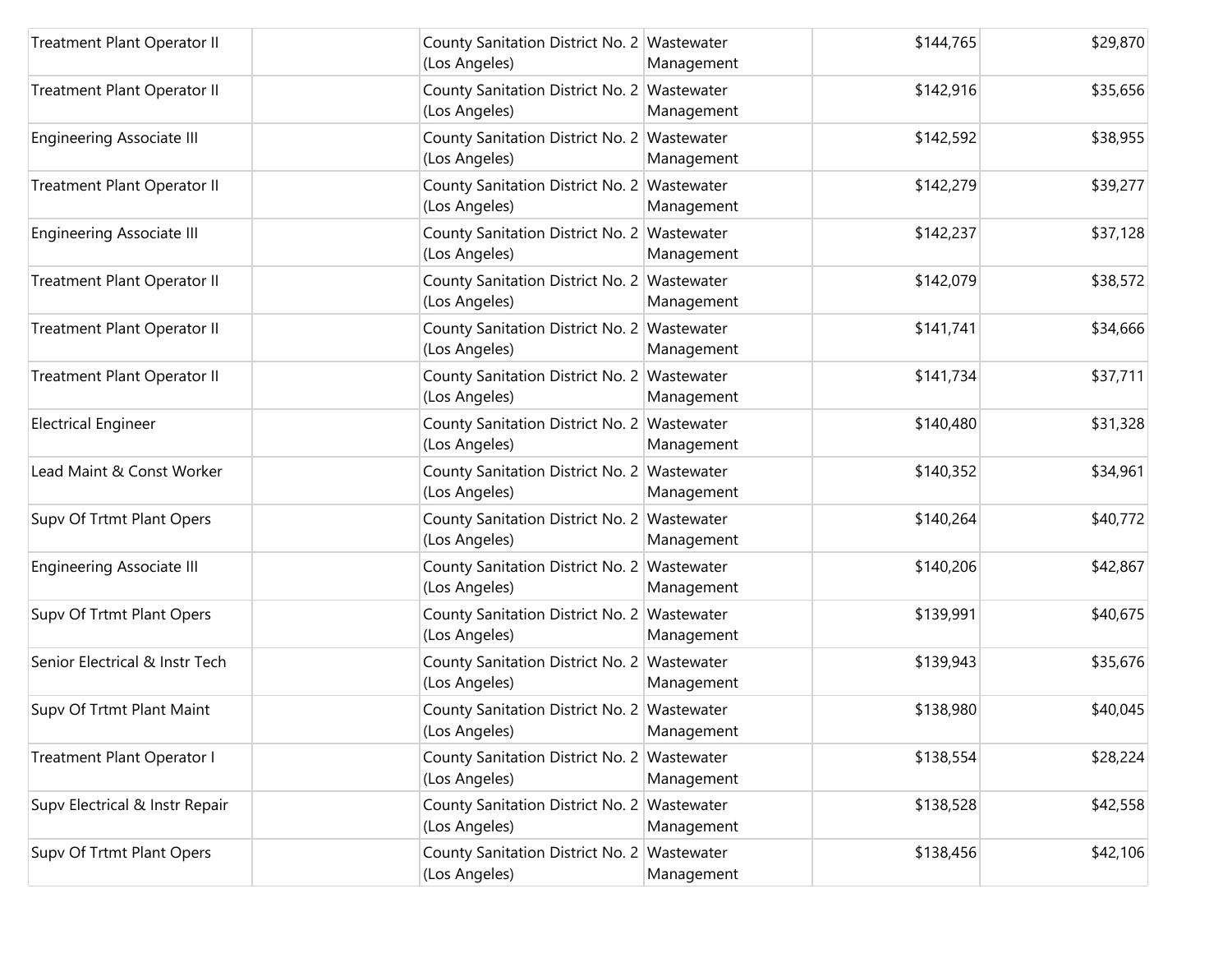| <b>Treatment Plant Operator II</b> | County Sanitation District No. 2 Wastewater<br>(Los Angeles) | Management | \$138,208 | \$32,949 |
|------------------------------------|--------------------------------------------------------------|------------|-----------|----------|
| <b>Assoc Environ Scientist III</b> | County Sanitation District No. 2 Wastewater<br>(Los Angeles) | Management | \$137,253 | \$42,181 |
| Supv Electrical & Instr Repair     | County Sanitation District No. 2 Wastewater<br>(Los Angeles) | Management | \$136,874 | \$30,295 |
| Supervising IW Inspector II        | County Sanitation District No. 2 Wastewater<br>(Los Angeles) | Management | \$136,844 | \$34,596 |
| Treatment Plant Operator I         | County Sanitation District No. 2 Wastewater<br>(Los Angeles) | Management | \$136,808 | \$25,384 |
| Supvg Engineering Tech I           | County Sanitation District No. 2 Wastewater<br>(Los Angeles) | Management | \$136,805 | \$36,351 |
| Treatment Plant Operator II        | County Sanitation District No. 2 Wastewater<br>(Los Angeles) | Management | \$136,740 | \$26,784 |
| Treatment Plant Operator II        | County Sanitation District No. 2 Wastewater<br>(Los Angeles) | Management | \$135,361 | \$23,434 |
| Lead Maint & Const Worker          | County Sanitation District No. 2 Wastewater<br>(Los Angeles) | Management | \$135,214 | \$36,842 |
| Supv Of Sewer Maintenance          | County Sanitation District No. 2 Wastewater<br>(Los Angeles) | Management | \$134,867 | \$40,897 |
| Treatment Plant Operator II        | County Sanitation District No. 2 Wastewater<br>(Los Angeles) | Management | \$134,866 | \$20,715 |
| Lead Stationary Mechanic           | County Sanitation District No. 2 Wastewater<br>(Los Angeles) | Management | \$134,853 | \$22,131 |
| Senior Electrical & Instr Tech     | County Sanitation District No. 2 Wastewater<br>(Los Angeles) | Management | \$134,053 | \$40,718 |
| Supv Of Trtmt Plant Opers          | County Sanitation District No. 2 Wastewater<br>(Los Angeles) | Management | \$133,277 | \$41,860 |
| Supv Electrical & Instr Repair     | County Sanitation District No. 2 Wastewater<br>(Los Angeles) | Management | \$133,211 | \$41,363 |
| Supv Electrical & Instr Repair     | County Sanitation District No. 2 Wastewater<br>(Los Angeles) | Management | \$132,947 | \$41,557 |
| Supv Electrical & Instr Repair     | County Sanitation District No. 2 Wastewater<br>(Los Angeles) | Management | \$132,733 | \$34,934 |
| Supv Of Trtmt Plant Maint          | County Sanitation District No. 2 Wastewater<br>(Los Angeles) | Management | \$132,285 | \$37,605 |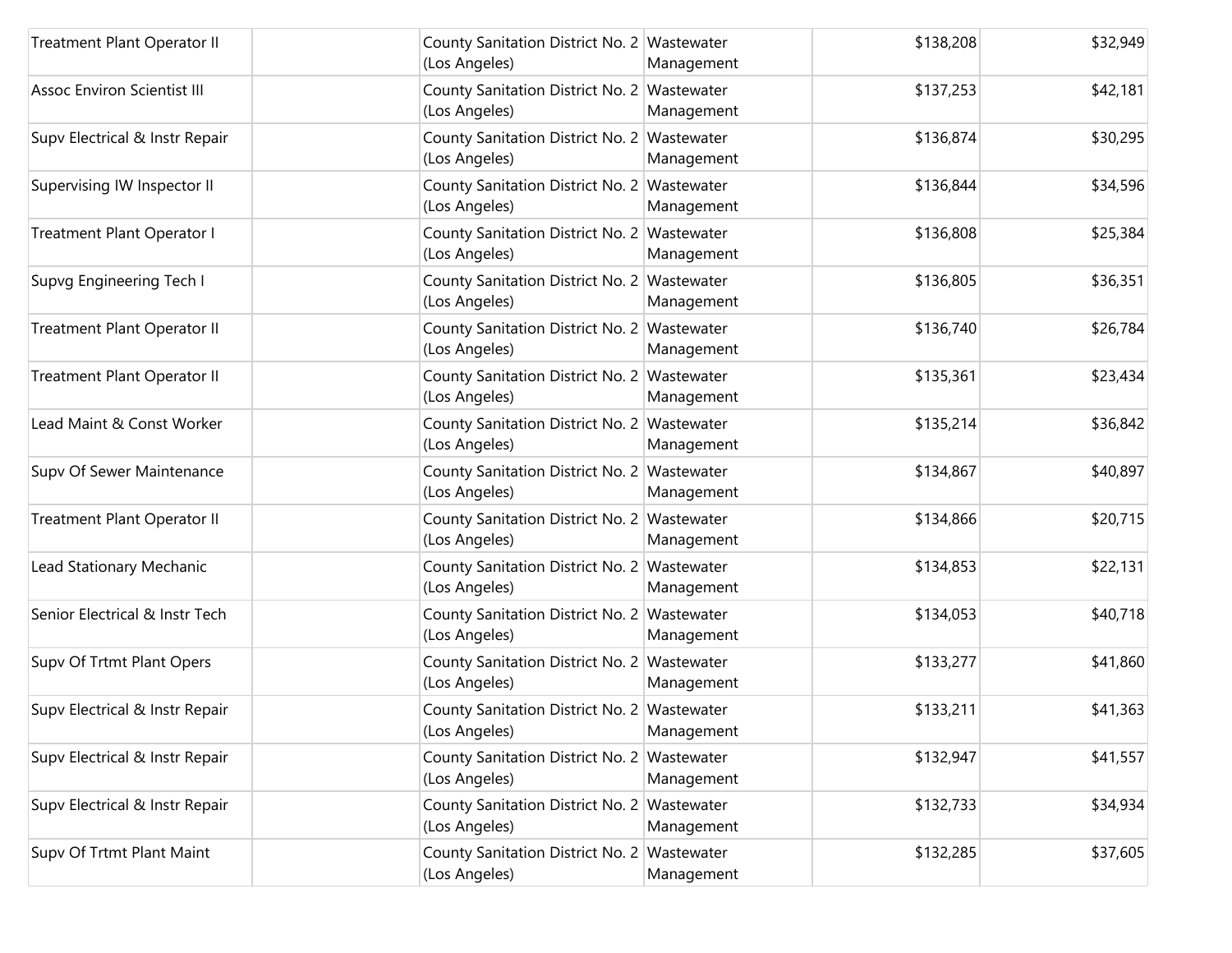| Supv Of Trtmt Plant Maint        | County Sanitation District No. 2 Wastewater<br>(Los Angeles) | Management | \$132,040 | \$26,787 |
|----------------------------------|--------------------------------------------------------------|------------|-----------|----------|
| <b>Engineering Associate III</b> | County Sanitation District No. 2 Wastewater<br>(Los Angeles) | Management | \$131,988 | \$23,143 |
| Civil Engineer                   | County Sanitation District No. 2 Wastewater<br>(Los Angeles) | Management | \$131,752 | \$22,147 |
| Supv Of Trtmt Plant Opers        | County Sanitation District No. 2 Wastewater<br>(Los Angeles) | Management | \$131,438 | \$35,759 |
| Treatment Plant Operator II      | County Sanitation District No. 2 Wastewater<br>(Los Angeles) | Management | \$131,123 | \$38,954 |
| Senior Electrical & Instr Tech   | County Sanitation District No. 2 Wastewater<br>(Los Angeles) | Management | \$131,115 | \$39,947 |
| Electrical & Instr Technician    | County Sanitation District No. 2 Wastewater<br>(Los Angeles) | Management | \$130,951 | \$9,134  |
| Senior Electrical & Instr Tech   | County Sanitation District No. 2 Wastewater<br>(Los Angeles) | Management | \$130,914 | \$29,418 |
| Treatment Plant Operator II      | County Sanitation District No. 2 Wastewater<br>(Los Angeles) | Management | \$130,887 | \$38,023 |
| Lead Welder                      | County Sanitation District No. 2 Wastewater<br>(Los Angeles) | Management | \$130,785 | \$33,673 |
| Senior Electrical & Instr Tech   | County Sanitation District No. 2 Wastewater<br>(Los Angeles) | Management | \$130,389 | \$9,573  |
| Senior Scada Coordinator         | County Sanitation District No. 2 Wastewater<br>(Los Angeles) | Management | \$130,238 | \$23,925 |
| Treatment Plant Operator II      | County Sanitation District No. 2 Wastewater<br>(Los Angeles) | Management | \$129,838 | \$34,389 |
| Treatment Plant Operator II      | County Sanitation District No. 2 Wastewater<br>(Los Angeles) | Management | \$129,576 | \$40,761 |
| Supv Electrical & Instr Repair   | County Sanitation District No. 2 Wastewater<br>(Los Angeles) | Management | \$129,522 | \$41,472 |
| Electrical & Instr Technician    | County Sanitation District No. 2 Wastewater<br>(Los Angeles) | Management | \$129,405 | \$27,331 |
| Scada System Coordinator         | County Sanitation District No. 2 Wastewater<br>(Los Angeles) | Management | \$128,987 | \$27,948 |
| Treatment Plant Operator II      | County Sanitation District No. 2 Wastewater<br>(Los Angeles) | Management | \$128,392 | \$17,957 |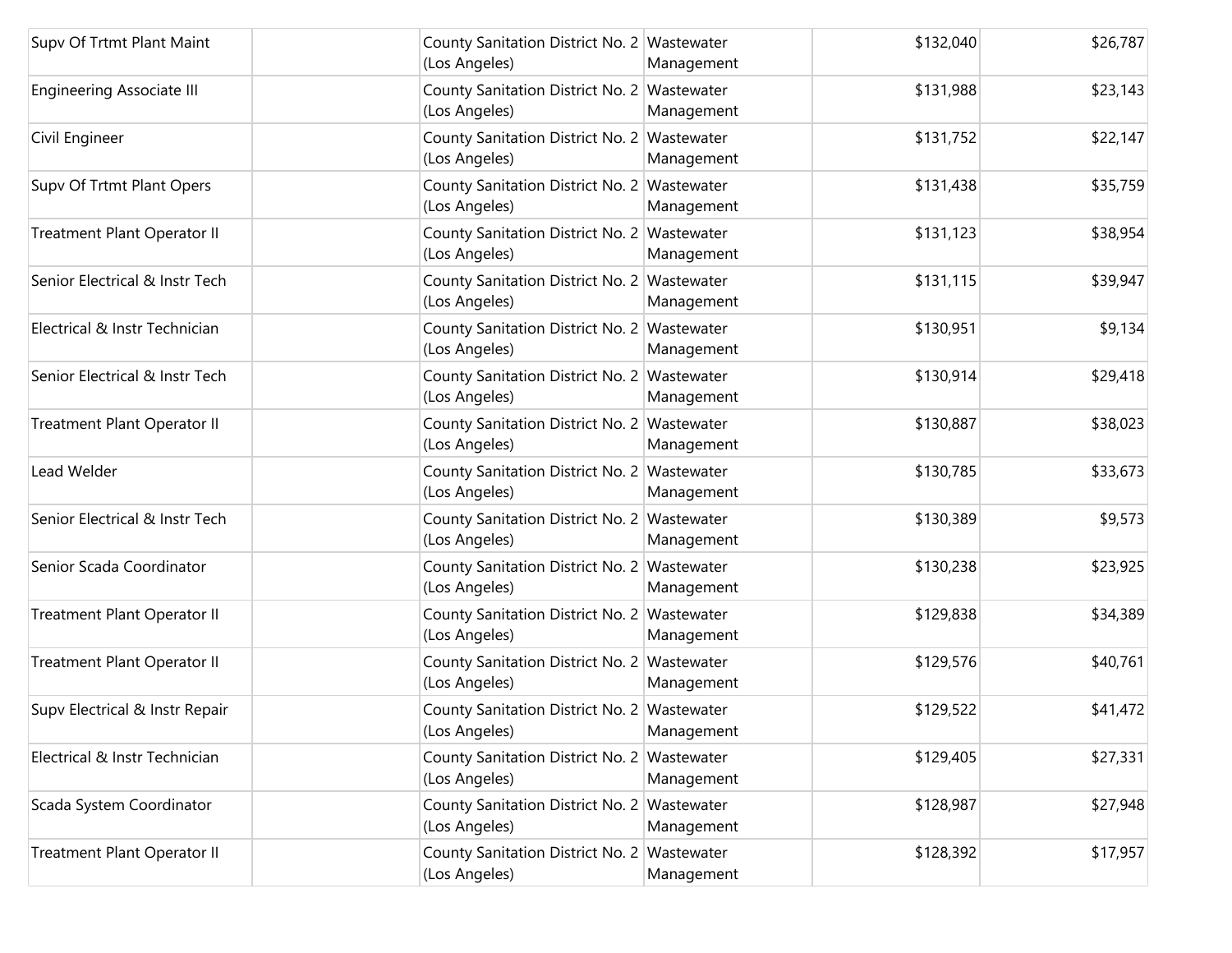| Supv Of Trtmt Plant Maint          | County Sanitation District No. 2 Wastewater<br>(Los Angeles) | Management | \$128,263 | \$39,845 |
|------------------------------------|--------------------------------------------------------------|------------|-----------|----------|
| Treatment Plant Operator II        | County Sanitation District No. 2 Wastewater<br>(Los Angeles) | Management | \$128,254 | \$26,124 |
| Lead Maint & Const Worker          | County Sanitation District No. 2 Wastewater<br>(Los Angeles) | Management | \$128,016 | \$37,013 |
| <b>Treatment Plant Operator II</b> | County Sanitation District No. 2 Wastewater<br>(Los Angeles) | Management | \$127,661 | \$37,700 |
| Electrical & Instr Technician      | County Sanitation District No. 2 Wastewater<br>(Los Angeles) | Management | \$127,185 | \$31,427 |
| Senior Engineering Technician      | County Sanitation District No. 2 Wastewater<br>(Los Angeles) | Management | \$127,088 | \$39,961 |
| Lead Stationary Mechanic           | County Sanitation District No. 2 Wastewater<br>(Los Angeles) | Management | \$127,055 | \$26,766 |
| <b>Treatment Plant Operator II</b> | County Sanitation District No. 2 Wastewater<br>(Los Angeles) | Management | \$126,226 | \$37,815 |
| Supv Of Pump Plant Ops & Mtc       | County Sanitation District No. 2 Wastewater<br>(Los Angeles) | Management | \$126,152 | \$40,829 |
| Lead Stationary Mechanic           | County Sanitation District No. 2 Wastewater<br>(Los Angeles) | Management | \$126,138 | \$35,730 |
| Supervising IW Inspector I         | County Sanitation District No. 2 Wastewater<br>(Los Angeles) | Management | \$126,017 | \$38,738 |
| Supervising IW Inspector I         | County Sanitation District No. 2 Wastewater<br>(Los Angeles) | Management | \$125,737 | \$36,907 |
| Supervising IW Inspector I         | County Sanitation District No. 2 Wastewater<br>(Los Angeles) | Management | \$125,587 | \$35,707 |
| Lead Crane Operator                | County Sanitation District No. 2 Wastewater<br>(Los Angeles) | Management | \$125,383 | \$28,873 |
| Treatment Plant Operator II        | County Sanitation District No. 2 Wastewater<br>(Los Angeles) | Management | \$125,310 | \$9,540  |
| Treatment Plant Operator II        | County Sanitation District No. 2 Wastewater<br>(Los Angeles) | Management | \$124,791 | \$35,376 |
| Senior Pumping Plant Operator      | County Sanitation District No. 2 Wastewater<br>(Los Angeles) | Management | \$124,731 | \$37,552 |
| <b>Engineering Associate III</b>   | County Sanitation District No. 2 Wastewater<br>(Los Angeles) | Management | \$124,718 | \$18,066 |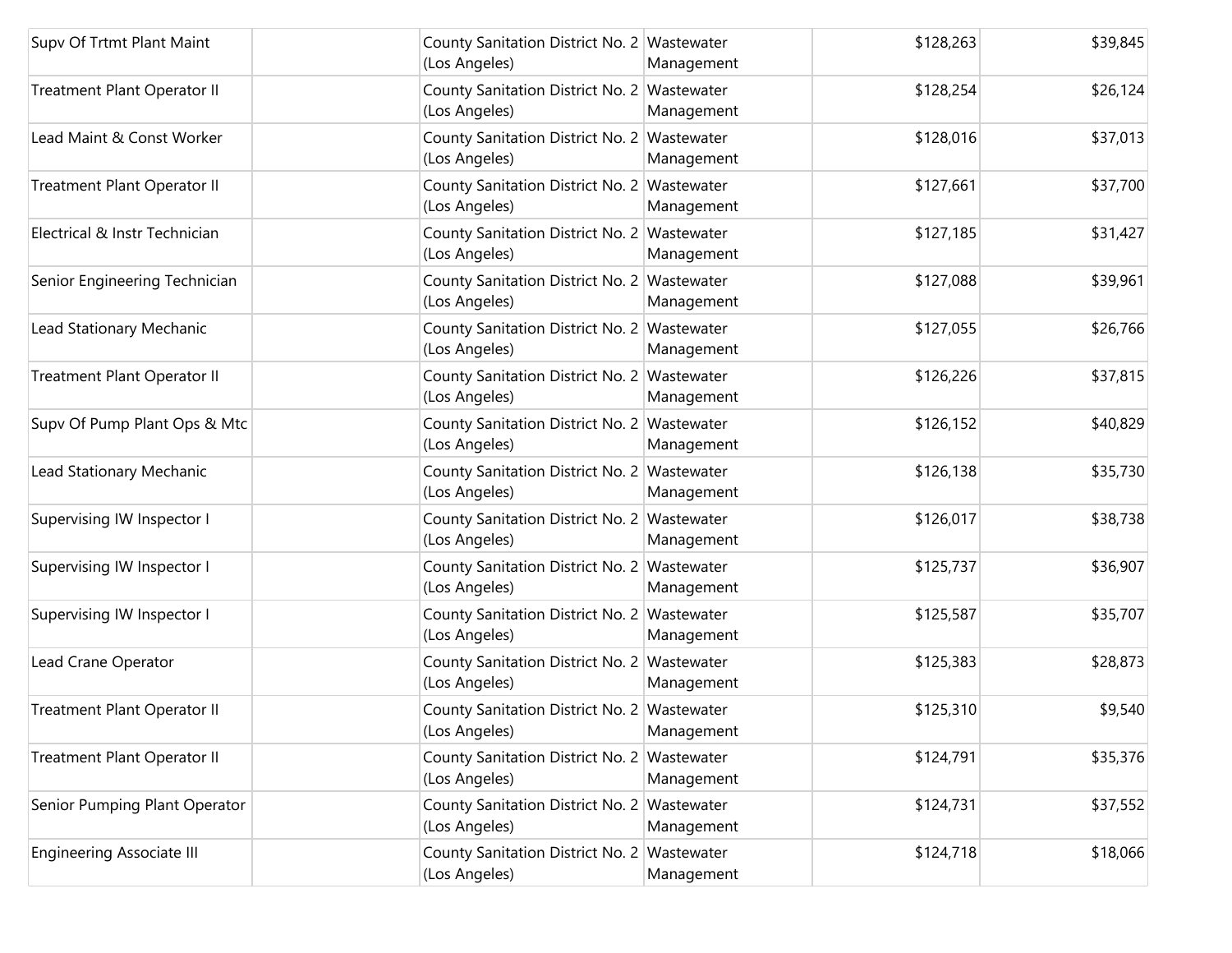| Treatment Plant Operator II    | County Sanitation District No. 2 Wastewater<br>(Los Angeles) | Management | \$124,712 | \$39,098 |
|--------------------------------|--------------------------------------------------------------|------------|-----------|----------|
| Treatment Plant Operator II    | County Sanitation District No. 2 Wastewater<br>(Los Angeles) | Management | \$124,627 | \$38,454 |
| Treatment Plant Operator I     | County Sanitation District No. 2 Wastewater<br>(Los Angeles) | Management | \$124,598 | \$35,160 |
| Supvg Engineering Tech I       | County Sanitation District No. 2 Wastewater<br>(Los Angeles) | Management | \$124,333 | \$38,037 |
| Treatment Plant Operator II    | County Sanitation District No. 2 Wastewater<br>(Los Angeles) | Management | \$124,012 | \$28,726 |
| Lead Maint & Const Worker      | County Sanitation District No. 2 Wastewater<br>(Los Angeles) | Management | \$123,856 | \$38,326 |
| Senior Electrical & Instr Tech | County Sanitation District No. 2 Wastewater<br>(Los Angeles) | Management | \$123,552 | \$40,687 |
| Electrical & Instr Technician  | County Sanitation District No. 2 Wastewater<br>(Los Angeles) | Management | \$123,481 | \$40,914 |
| Senior Electrical & Instr Tech | County Sanitation District No. 2 Wastewater<br>(Los Angeles) | Management | \$123,433 | \$37,731 |
| Treatment Plant Operator II    | County Sanitation District No. 2 Wastewater<br>(Los Angeles) | Management | \$123,431 | \$26,539 |
| Civil Engineer                 | County Sanitation District No. 2 Wastewater<br>(Los Angeles) | Management | \$123,111 | \$19,956 |
| Senior Electrical & Instr Tech | County Sanitation District No. 2 Wastewater<br>(Los Angeles) | Management | \$122,658 | \$39,992 |
| Treatment Plant Operator II    | County Sanitation District No. 2 Wastewater<br>(Los Angeles) | Management | \$122,536 | \$39,304 |
| Electrical & Instr Technician  | County Sanitation District No. 2 Wastewater<br>(Los Angeles) | Management | \$122,149 | \$39,555 |
| Electrical & Instr Technician  | County Sanitation District No. 2 Wastewater<br>(Los Angeles) | Management | \$122,066 | \$39,617 |
| Senior Electrical & Instr Tech | County Sanitation District No. 2 Wastewater<br>(Los Angeles) | Management | \$122,035 | \$34,832 |
| Supv Of Trtmt Plant Opers      | County Sanitation District No. 2 Wastewater<br>(Los Angeles) | Management | \$121,629 | \$40,305 |
| Supvg Engineering Tech I       | County Sanitation District No. 2 Wastewater<br>(Los Angeles) | Management | \$121,594 | \$39,913 |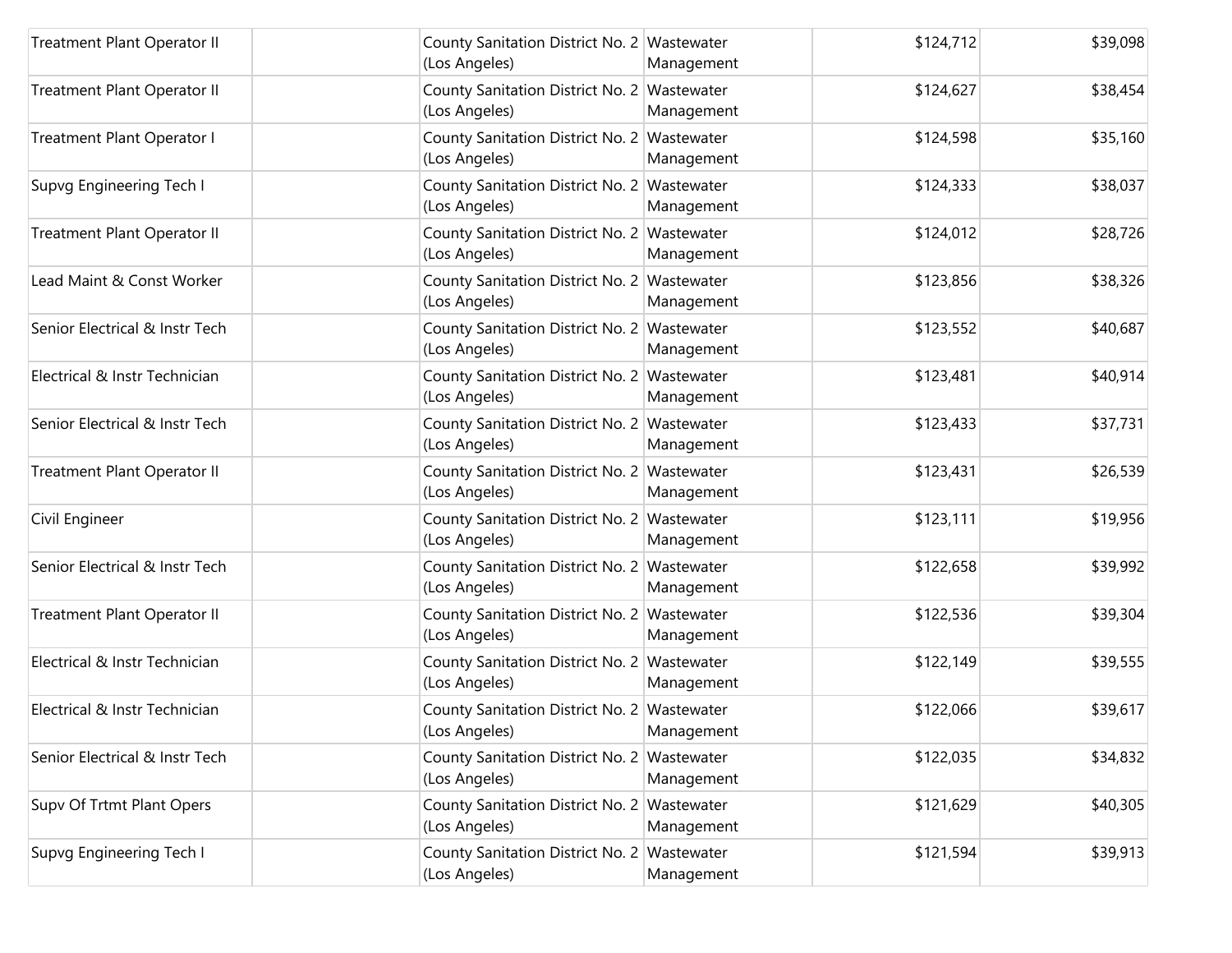| Treatment Plant Operator II    | County Sanitation District No. 2 Wastewater<br>(Los Angeles) | Management | \$121,458 | \$39,564 |
|--------------------------------|--------------------------------------------------------------|------------|-----------|----------|
| Treatment Plant Operator I     | County Sanitation District No. 2 Wastewater<br>(Los Angeles) | Management | \$121,444 | \$34,915 |
| Civil Engineer                 | County Sanitation District No. 2 Wastewater<br>(Los Angeles) | Management | \$121,363 | \$30,677 |
| Senior Electrical & Instr Tech | County Sanitation District No. 2 Wastewater<br>(Los Angeles) | Management | \$121,216 | \$39,357 |
| Lead Maint & Const Worker      | County Sanitation District No. 2 Wastewater<br>(Los Angeles) | Management | \$121,213 | \$38,133 |
| Senior Electrical & Instr Tech | County Sanitation District No. 2 Wastewater<br>(Los Angeles) | Management | \$120,778 | \$38,860 |
| Electrical & Instr Technician  | County Sanitation District No. 2 Wastewater<br>(Los Angeles) | Management | \$120,773 | \$39,681 |
| Supv Of Trtmt Plant Opers      | County Sanitation District No. 2 Wastewater<br>(Los Angeles) | Management | \$120,701 | \$39,340 |
| Treatment Plant Operator I     | County Sanitation District No. 2 Wastewater<br>(Los Angeles) | Management | \$120,700 | \$24,190 |
| Scada System Coordinator       | County Sanitation District No. 2 Wastewater<br>(Los Angeles) | Management | \$120,508 | \$40,849 |
| Lead Stationary Mechanic       | County Sanitation District No. 2 Wastewater<br>(Los Angeles) | Management | \$120,217 | \$37,656 |
| Treatment Plant Operator II    | County Sanitation District No. 2 Wastewater<br>(Los Angeles) | Management | \$120,183 | \$28,292 |
| Senior Electrical & Instr Tech | County Sanitation District No. 2 Wastewater<br>(Los Angeles) | Management | \$120,163 | \$40,450 |
| Senior Stationary Mechanic     | County Sanitation District No. 2 Wastewater<br>(Los Angeles) | Management | \$120,093 | \$39,039 |
| Scada System Coordinator       | County Sanitation District No. 2 Wastewater<br>(Los Angeles) | Management | \$120,043 | \$41,350 |
| Electrical & Instr Technician  | County Sanitation District No. 2 Wastewater<br>(Los Angeles) | Management | \$119,998 | \$39,665 |
| Senior Electrical & Instr Tech | County Sanitation District No. 2 Wastewater<br>(Los Angeles) | Management | \$119,486 | \$29,665 |
| Treatment Plant Operator II    | County Sanitation District No. 2 Wastewater<br>(Los Angeles) | Management | \$119,149 | \$36,629 |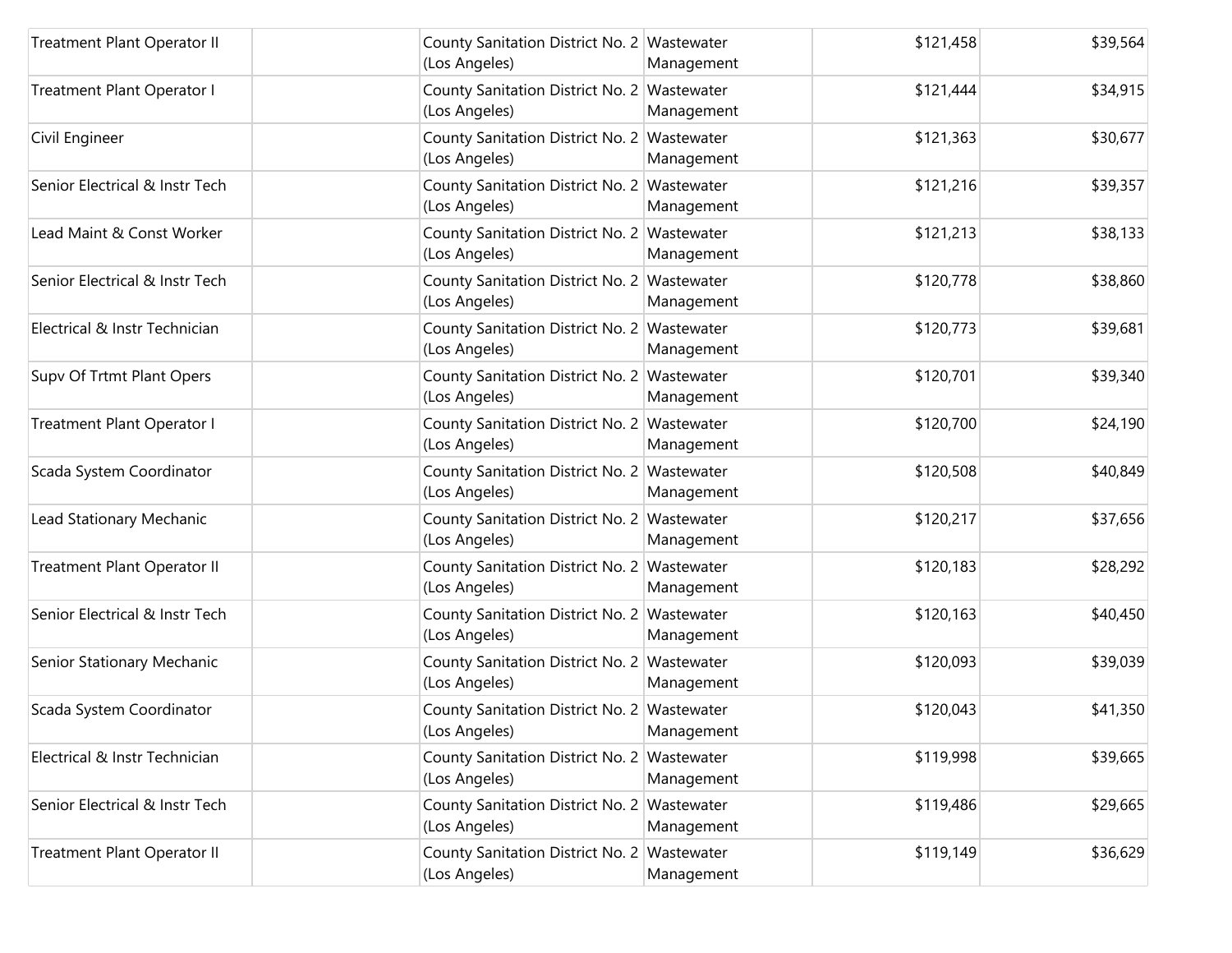| <b>Assoc Environ Scientist II</b> | County Sanitation District No. 2 Wastewater<br>(Los Angeles) | Management | \$118,836 | \$34,354 |
|-----------------------------------|--------------------------------------------------------------|------------|-----------|----------|
| Treatment Plant Operator II       | County Sanitation District No. 2 Wastewater<br>(Los Angeles) | Management | \$118,706 | \$38,688 |
| Treatment Plant Operator II       | County Sanitation District No. 2 Wastewater<br>(Los Angeles) | Management | \$118,632 | \$30,276 |
| Senior Painter                    | County Sanitation District No. 2 Wastewater<br>(Los Angeles) | Management | \$118,625 | \$32,808 |
| Treatment Plant Operator I        | County Sanitation District No. 2 Wastewater<br>(Los Angeles) | Management | \$118,622 | \$36,078 |
| Treatment Plant Operator I        | County Sanitation District No. 2 Wastewater<br>(Los Angeles) | Management | \$118,564 | \$36,156 |
| Electrical & Instr Technician     | County Sanitation District No. 2 Wastewater<br>(Los Angeles) | Management | \$118,413 | \$39,404 |
| Treatment Plant Operator II       | County Sanitation District No. 2 Wastewater<br>(Los Angeles) | Management | \$118,399 | \$37,517 |
| Treatment Plant Operator I        | County Sanitation District No. 2 Wastewater<br>(Los Angeles) | Management | \$118,343 | \$35,554 |
| Treatment Plant Operator II       | County Sanitation District No. 2 Wastewater<br>(Los Angeles) | Management | \$118,232 | \$34,737 |
| Treatment Plant Operator II       | County Sanitation District No. 2 Wastewater<br>(Los Angeles) | Management | \$117,562 | \$25,299 |
| Senior Electrical & Instr Tech    | County Sanitation District No. 2 Wastewater<br>(Los Angeles) | Management | \$117,415 | \$38,932 |
| Senior Electrical & Instr Tech    | County Sanitation District No. 2 Wastewater<br>(Los Angeles) | Management | \$117,029 | \$38,957 |
| Senior Stationary Mechanic        | County Sanitation District No. 2 Wastewater<br>(Los Angeles) | Management | \$116,896 | \$36,782 |
| Senior Stationary Mechanic        | County Sanitation District No. 2 Wastewater<br>(Los Angeles) | Management | \$116,706 | \$38,765 |
| Electrical & Instr Technician     | County Sanitation District No. 2 Wastewater<br>(Los Angeles) | Management | \$116,353 | \$38,026 |
| <b>Treatment Plant Operator I</b> | County Sanitation District No. 2 Wastewater<br>(Los Angeles) | Management | \$116,297 | \$19,861 |
| Electrical & Instr Technician     | County Sanitation District No. 2 Wastewater<br>(Los Angeles) | Management | \$115,751 | \$39,135 |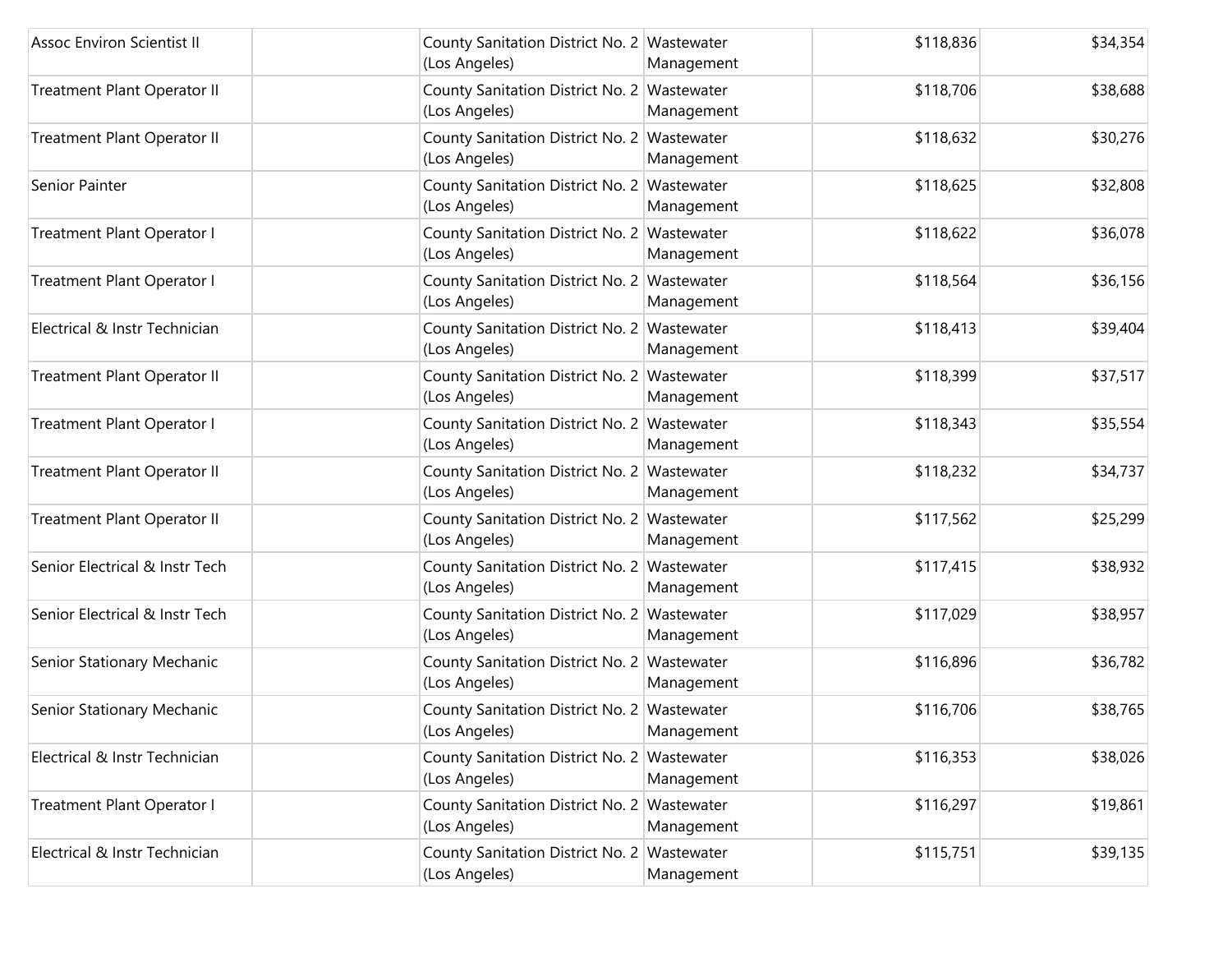| Treatment Plant Operator I     | County Sanitation District No. 2 Wastewater<br>(Los Angeles) | Management | \$115,731 | \$8,471  |
|--------------------------------|--------------------------------------------------------------|------------|-----------|----------|
| Treatment Plant Operator II    | County Sanitation District No. 2 Wastewater<br>(Los Angeles) | Management | \$115,422 | \$39,358 |
| Treatment Plant Operator I     | County Sanitation District No. 2 Wastewater<br>(Los Angeles) | Management | \$115,354 | \$35,844 |
| Supv Of Sewer Maintenance      | County Sanitation District No. 2 Wastewater<br>(Los Angeles) | Management | \$115,304 | \$37,809 |
| Treatment Plant Operator I     | County Sanitation District No. 2 Wastewater<br>(Los Angeles) | Management | \$115,273 | \$24,375 |
| Senior Electrical & Instr Tech | County Sanitation District No. 2 Wastewater<br>(Los Angeles) | Management | \$115,226 | \$36,002 |
| Electrical & Instr Technician  | County Sanitation District No. 2 Wastewater<br>(Los Angeles) | Management | \$114,813 | \$30,143 |
| Treatment Plant Operator II    | County Sanitation District No. 2 Wastewater<br>(Los Angeles) | Management | \$114,728 | \$39,750 |
| Treatment Plant Operator I     | County Sanitation District No. 2 Wastewater<br>(Los Angeles) | Management | \$114,506 | \$36,503 |
| Electrical & Instr Technician  | County Sanitation District No. 2 Wastewater<br>(Los Angeles) | Management | \$114,389 | \$30,470 |
| Electrical & Instr Technician  | County Sanitation District No. 2 Wastewater<br>(Los Angeles) | Management | \$114,208 | \$38,363 |
| Senior Electrical & Instr Tech | County Sanitation District No. 2 Wastewater<br>(Los Angeles) | Management | \$114,177 | \$39,717 |
| Treatment Plant Operator II    | County Sanitation District No. 2 Wastewater<br>(Los Angeles) | Management | \$114,042 | \$17,130 |
| Treatment Plant Operator II    | County Sanitation District No. 2 Wastewater<br>(Los Angeles) | Management | \$114,030 | \$27,504 |
| Treatment Plant Operator II    | County Sanitation District No. 2 Wastewater<br>(Los Angeles) | Management | \$113,971 | \$38,876 |
| Lead Welder                    | County Sanitation District No. 2 Wastewater<br>(Los Angeles) | Management | \$113,953 | \$35,732 |
| Treatment Plant Operator I     | County Sanitation District No. 2 Wastewater<br>(Los Angeles) | Management | \$113,862 | \$16,510 |
| Supvg Engineering Tech I       | County Sanitation District No. 2 Wastewater<br>(Los Angeles) | Management | \$113,807 | \$39,103 |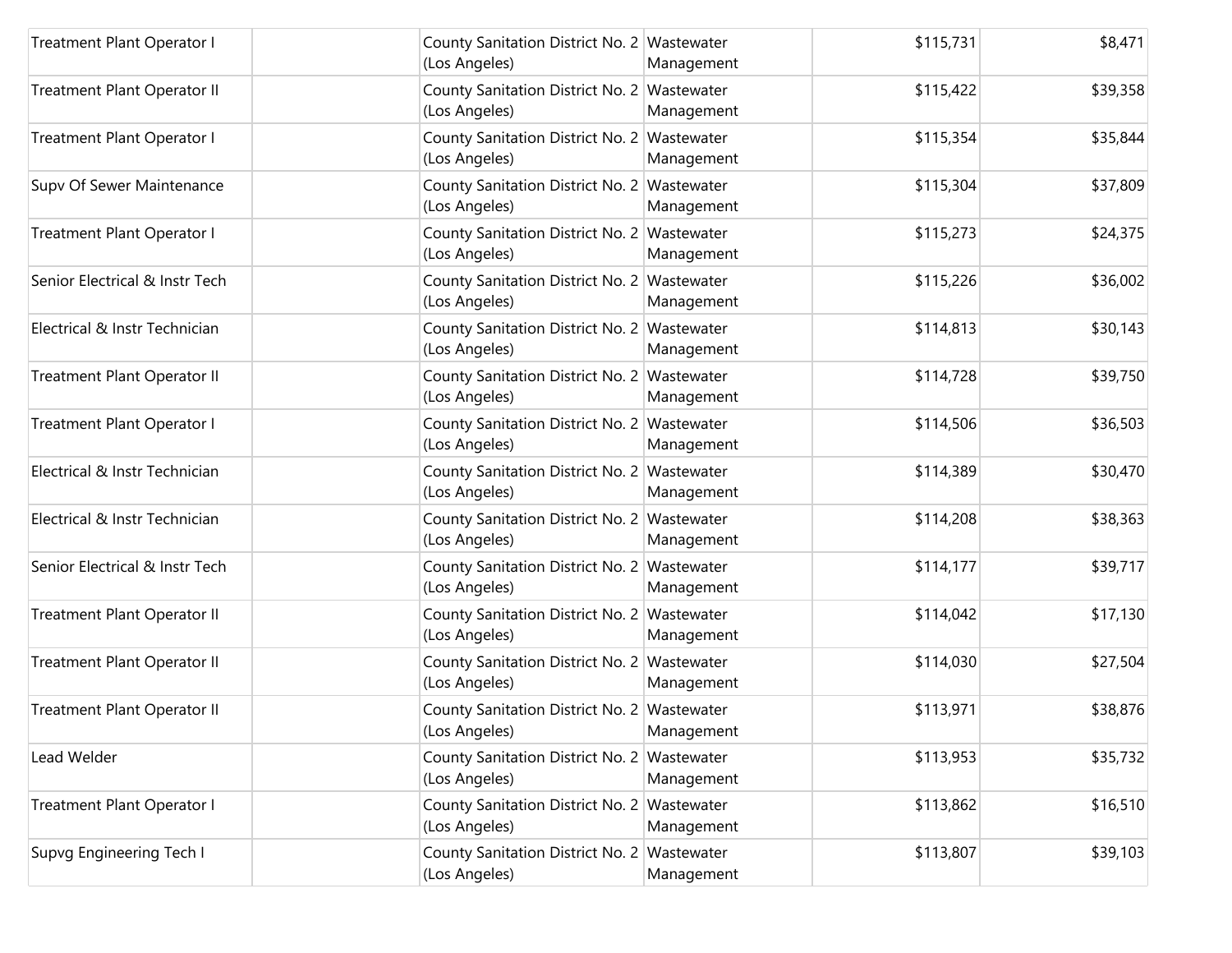| Lead Stationary Mechanic                     | County Sanitation District No. 2 Wastewater<br>(Los Angeles) | Management | \$113,714 | \$39,380 |
|----------------------------------------------|--------------------------------------------------------------|------------|-----------|----------|
| Treatment Plant Operator I                   | County Sanitation District No. 2 Wastewater<br>(Los Angeles) | Management | \$113,559 | \$38,160 |
| <b>Stationary Mechanic</b>                   | County Sanitation District No. 2 Wastewater<br>(Los Angeles) | Management | \$113,155 | \$36,534 |
| Lead Maint & Const Worker                    | County Sanitation District No. 2 Wastewater<br>(Los Angeles) | Management | \$113,110 | \$38,966 |
| Electrical & Instr Technician                | County Sanitation District No. 2 Wastewater<br>(Los Angeles) | Management | \$112,891 | \$29,059 |
| <b>Stationary Mechanic</b>                   | County Sanitation District No. 2 Wastewater<br>(Los Angeles) | Management | \$112,794 | \$24,722 |
| Treatment Plant Operator II                  | County Sanitation District No. 2 Wastewater<br>(Los Angeles) | Management | \$112,761 | \$21,252 |
| <b>Treatment Plant Operator II</b>           | County Sanitation District No. 2 Wastewater<br>(Los Angeles) | Management | \$112,621 | \$38,342 |
| <b>Sr Maint &amp; Construction</b><br>Worker | County Sanitation District No. 2 Wastewater<br>(Los Angeles) | Management | \$112,540 | \$25,930 |
| Lead Painter                                 | County Sanitation District No. 2 Wastewater<br>(Los Angeles) | Management | \$111,899 | \$27,150 |
| Treatment Plant Operator II                  | County Sanitation District No. 2 Wastewater<br>(Los Angeles) | Management | \$111,891 | \$37,326 |
| Treatment Plant Operator I                   | County Sanitation District No. 2 Wastewater<br>(Los Angeles) | Management | \$111,840 | \$15,998 |
| Treatment Plant Operator I                   | County Sanitation District No. 2 Wastewater<br>(Los Angeles) | Management | \$111,794 | \$27,993 |
| Treatment Plant Operator II                  | County Sanitation District No. 2 Wastewater<br>(Los Angeles) | Management | \$111,744 | \$38,561 |
| Electrical & Instr Technician                | County Sanitation District No. 2 Wastewater<br>(Los Angeles) | Management | \$111,739 | \$29,120 |
| Treatment Plant Operator I                   | County Sanitation District No. 2 Wastewater<br>(Los Angeles) | Management | \$111,446 | \$28,413 |
| Treatment Plant Operator I                   | County Sanitation District No. 2 Wastewater<br>(Los Angeles) | Management | \$111,443 | \$32,421 |
| Treatment Plant Operator I                   | County Sanitation District No. 2 Wastewater<br>(Los Angeles) | Management | \$111,347 | \$28,484 |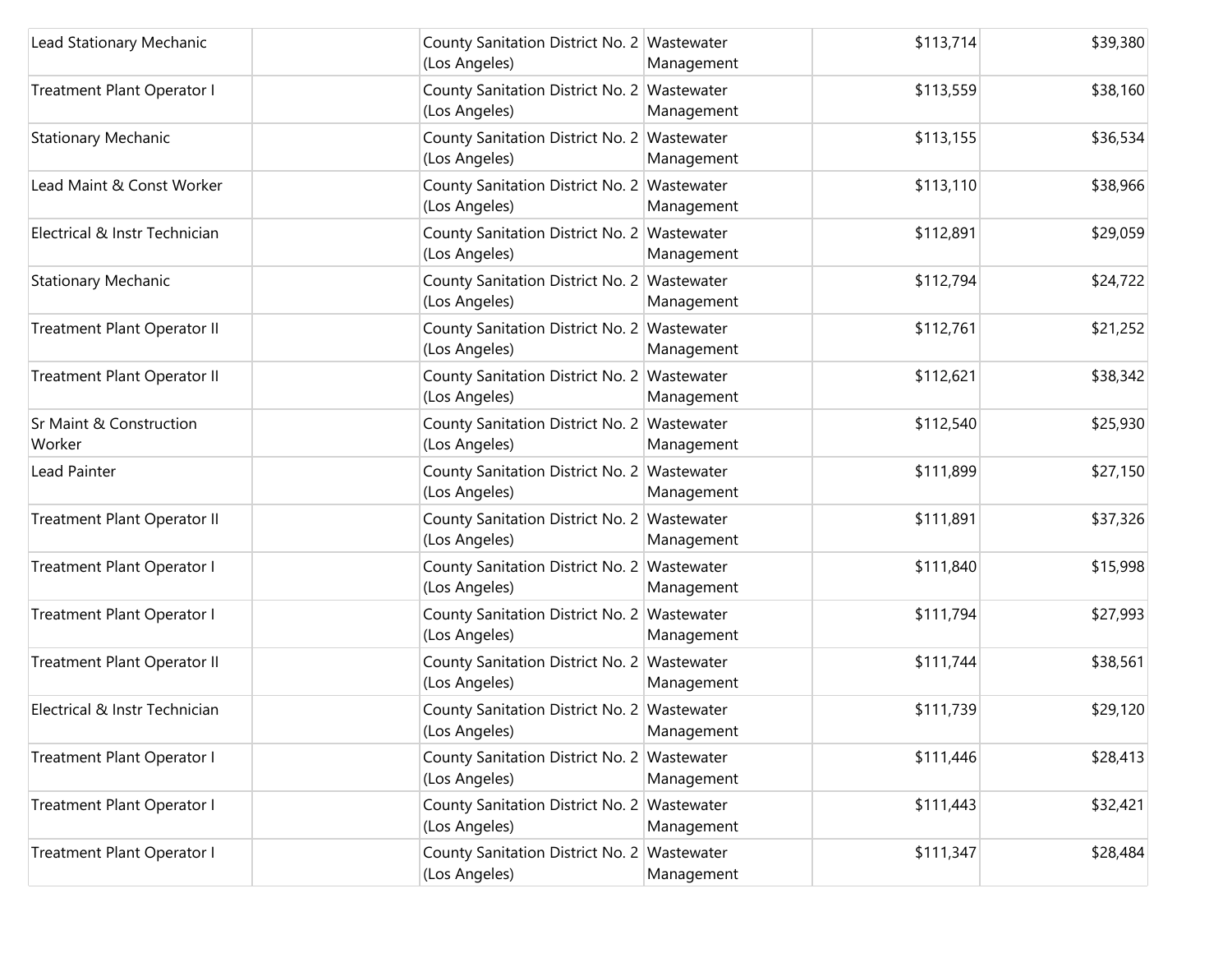| Lead Stationary Mechanic          | County Sanitation District No. 2 Wastewater<br>(Los Angeles) | Management | \$111,261 | \$34,592 |
|-----------------------------------|--------------------------------------------------------------|------------|-----------|----------|
| Electrical & Instr Technician     | County Sanitation District No. 2 Wastewater<br>(Los Angeles) | Management | \$111,228 | \$39,281 |
| Electrical & Instr Technician     | County Sanitation District No. 2 Wastewater<br>(Los Angeles) | Management | \$111,121 | \$26,210 |
| Lead Maint & Const Worker         | County Sanitation District No. 2 Wastewater<br>(Los Angeles) | Management | \$110,926 | \$36,151 |
| Electrical & Instr Technician     | County Sanitation District No. 2 Wastewater<br>(Los Angeles) | Management | \$110,901 | \$39,130 |
| Treatment Plant Operator II       | County Sanitation District No. 2 Wastewater<br>(Los Angeles) | Management | \$110,650 | \$26,148 |
| Electrical & Instr Technician     | County Sanitation District No. 2 Wastewater<br>(Los Angeles) | Management | \$110,539 | \$28,847 |
| Sr Maint & Construction<br>Worker | County Sanitation District No. 2 Wastewater<br>(Los Angeles) | Management | \$110,302 | \$23,724 |
| Senior IW Inspector               | County Sanitation District No. 2 Wastewater<br>(Los Angeles) | Management | \$110,239 | \$39,402 |
| Treatment Plant Operator I        | County Sanitation District No. 2 Wastewater<br>(Los Angeles) | Management | \$110,227 | \$24,314 |
| Treatment Plant Operator I        | County Sanitation District No. 2 Wastewater<br>(Los Angeles) | Management | \$110,145 | \$31,887 |
| Lead Maint & Const Worker         | County Sanitation District No. 2 Wastewater<br>(Los Angeles) | Management | \$110,085 | \$36,215 |
| Electrical & Instr Technician     | County Sanitation District No. 2 Wastewater<br>(Los Angeles) | Management | \$110,033 | \$28,574 |
| Electrical & Instr Technician     | County Sanitation District No. 2 Wastewater<br>(Los Angeles) | Management | \$109,728 | \$34,275 |
| Lead Diesel Equip Operator        | County Sanitation District No. 2 Wastewater<br>(Los Angeles) | Management | \$109,728 | \$24,845 |
| Sr Maint & Construction<br>Worker | County Sanitation District No. 2 Wastewater<br>(Los Angeles) | Management | \$109,711 | \$35,089 |
| Lead Maint & Const Worker         | County Sanitation District No. 2 Wastewater<br>(Los Angeles) | Management | \$109,708 | \$34,266 |
| Senior Stationary Mechanic        | County Sanitation District No. 2 Wastewater<br>(Los Angeles) | Management | \$109,634 | \$30,093 |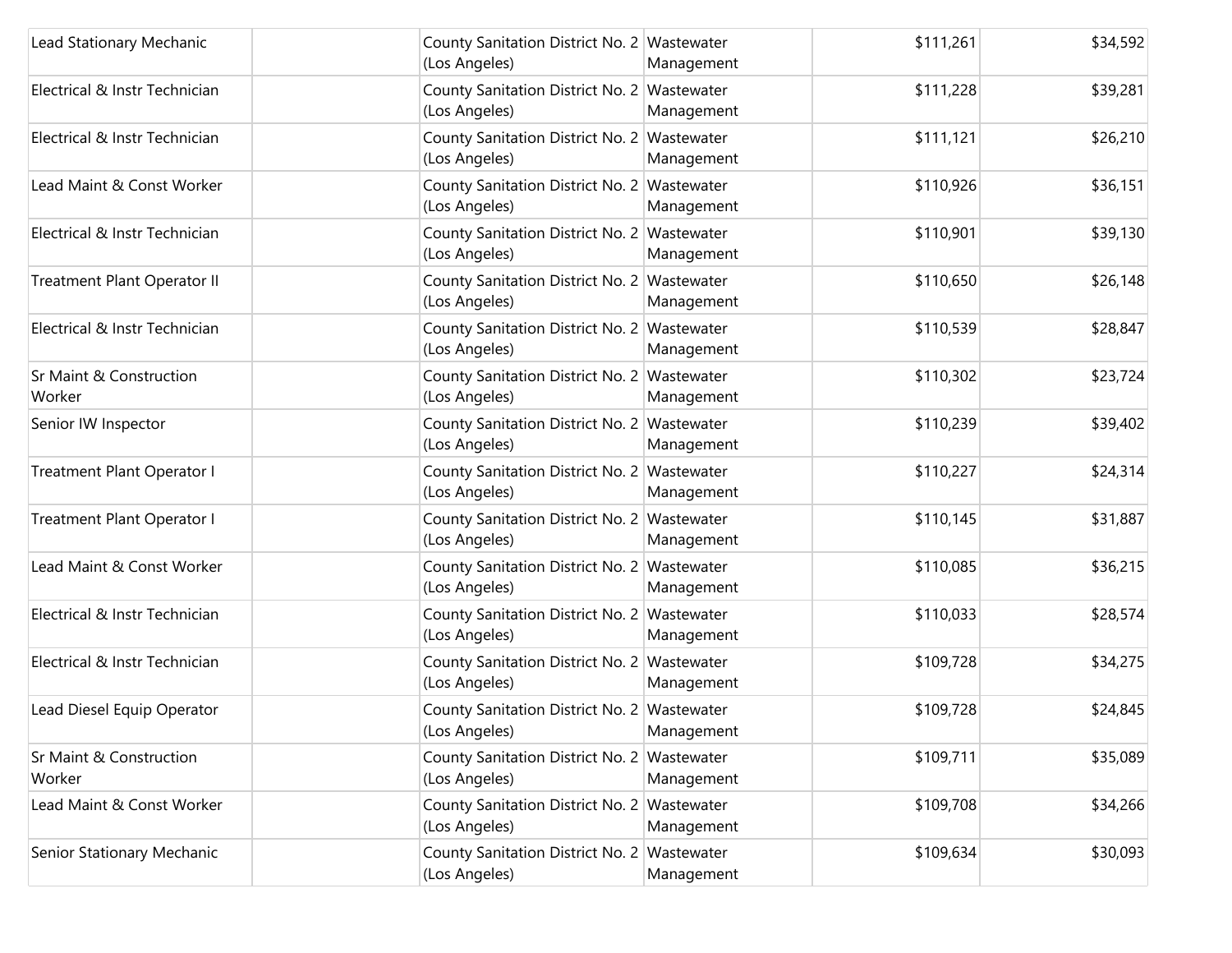| Supv Of Sewer Maintenance        | County Sanitation District No. 2 Wastewater<br>(Los Angeles) | Management | \$109,601 | \$32,976 |
|----------------------------------|--------------------------------------------------------------|------------|-----------|----------|
| Treatment Plant Operator II      | County Sanitation District No. 2 Wastewater<br>(Los Angeles) | Management | \$109,533 | \$36,384 |
| Electrical & Instr Technician    | County Sanitation District No. 2 Wastewater<br>(Los Angeles) | Management | \$109,420 | \$37,407 |
| Electrical & Instr Technician    | County Sanitation District No. 2 Wastewater<br>(Los Angeles) | Management | \$109,277 | \$36,501 |
| <b>Engineering Associate III</b> | County Sanitation District No. 2 Wastewater<br>(Los Angeles) | Management | \$109,254 | \$20,484 |
| Treatment Plant Operator I       | County Sanitation District No. 2 Wastewater<br>(Los Angeles) | Management | \$109,228 | \$19,454 |
| Lead Maint & Const Worker        | County Sanitation District No. 2 Wastewater<br>(Los Angeles) | Management | \$109,158 | \$36,367 |
| Treatment Plant Operator II      | County Sanitation District No. 2 Wastewater<br>(Los Angeles) | Management | \$109,066 | \$26,264 |
| Senior IW Inspector              | County Sanitation District No. 2 Wastewater<br>(Los Angeles) | Management | \$108,951 | \$38,154 |
| Supv Of Trtmt Plant Maint        | County Sanitation District No. 2 Wastewater<br>(Los Angeles) | Management | \$108,714 | \$5,165  |
| Senior Welder                    | County Sanitation District No. 2 Wastewater<br>(Los Angeles) | Management | \$108,695 | \$33,076 |
| Civil Engineer                   | County Sanitation District No. 2 Wastewater<br>(Los Angeles) | Management | \$108,636 | \$21,507 |
| Electrical & Instr Technician    | County Sanitation District No. 2 Wastewater<br>(Los Angeles) | Management | \$108,623 | \$26,169 |
| <b>Stationary Mechanic</b>       | County Sanitation District No. 2 Wastewater<br>(Los Angeles) | Management | \$108,277 | \$36,534 |
| Electrical & Instr Technician    | County Sanitation District No. 2 Wastewater<br>(Los Angeles) | Management | \$108,094 | \$35,972 |
| Treatment Plant Operator I       | County Sanitation District No. 2 Wastewater<br>(Los Angeles) | Management | \$108,047 | \$37,280 |
| Treatment Plant Operator I       | County Sanitation District No. 2 Wastewater<br>(Los Angeles) | Management | \$107,998 | \$24,311 |
| Senior Stationary Mechanic       | County Sanitation District No. 2 Wastewater<br>(Los Angeles) | Management | \$107,940 | \$28,322 |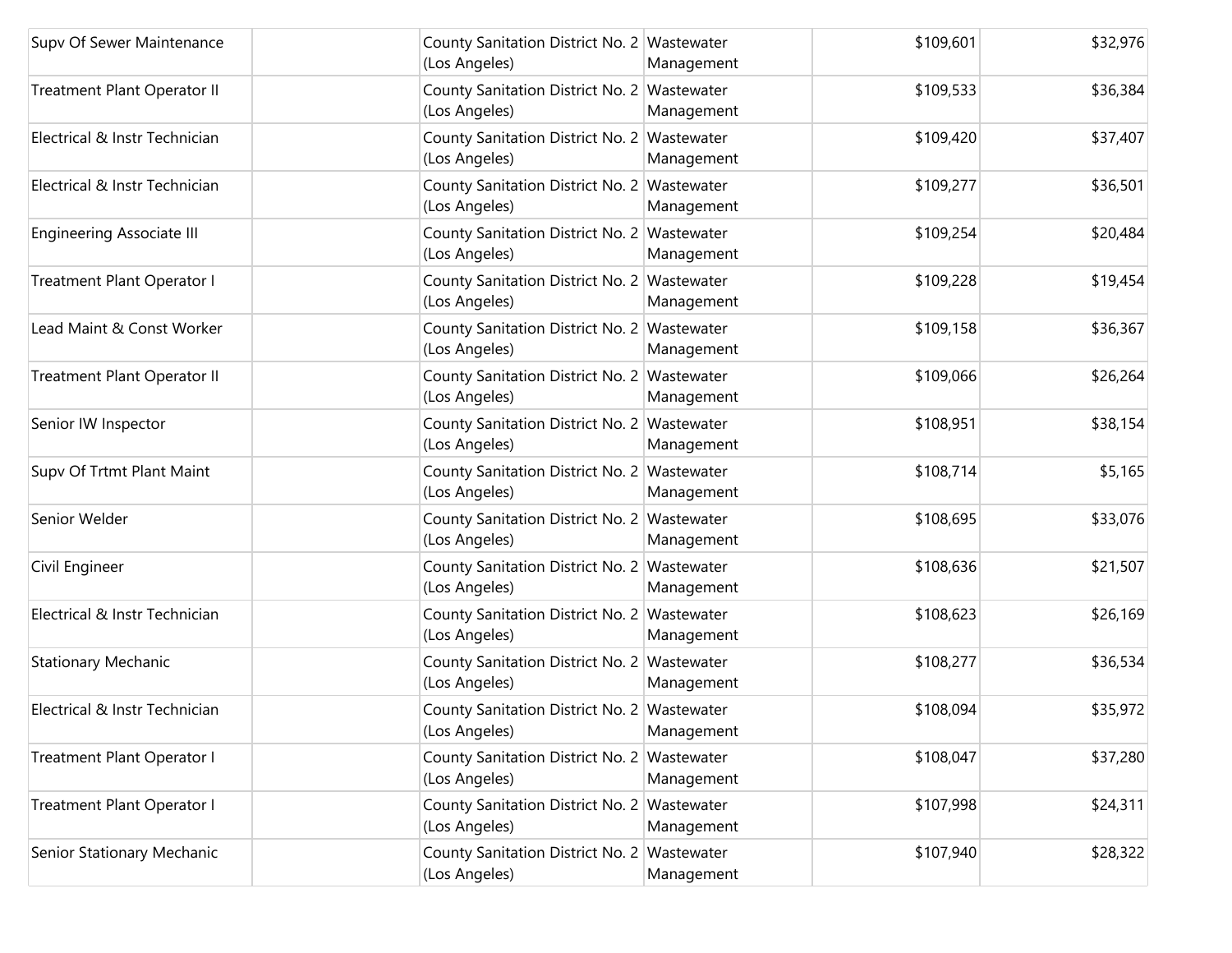| Senior Pumping Plant Operator     | County Sanitation District No. 2 Wastewater<br>(Los Angeles) | Management | \$107,880 | \$27,692 |
|-----------------------------------|--------------------------------------------------------------|------------|-----------|----------|
| <b>Stationary Mechanic</b>        | County Sanitation District No. 2 Wastewater<br>(Los Angeles) | Management | \$107,873 | \$33,125 |
| Treatment Plant Operator II       | County Sanitation District No. 2 Wastewater<br>(Los Angeles) | Management | \$107,615 | \$16,990 |
| Lead Maint & Const Worker         | County Sanitation District No. 2 Wastewater<br>(Los Angeles) | Management | \$107,499 | \$38,326 |
| Electrical & Instr Technician     | County Sanitation District No. 2 Wastewater<br>(Los Angeles) | Management | \$107,451 | \$29,157 |
| Treatment Plant Operator I        | County Sanitation District No. 2 Wastewater<br>(Los Angeles) | Management | \$107,407 | \$17,053 |
| Electrical & Instr Technician     | County Sanitation District No. 2 Wastewater<br>(Los Angeles) | Management | \$107,351 | \$39,082 |
| Project Designer                  | County Sanitation District No. 2 Wastewater<br>(Los Angeles) | Management | \$107,308 | \$34,939 |
| Treatment Plant Operator II       | County Sanitation District No. 2 Wastewater<br>(Los Angeles) | Management | \$107,249 | \$25,768 |
| Lead Maint & Const Worker         | County Sanitation District No. 2 Wastewater<br>(Los Angeles) | Management | \$107,179 | \$38,092 |
| Senior Stationary Mechanic        | County Sanitation District No. 2 Wastewater<br>(Los Angeles) | Management | \$107,124 | \$38,467 |
| Treatment Plant Operator II       | County Sanitation District No. 2 Wastewater<br>(Los Angeles) | Management | \$107,053 | \$35,100 |
| Electrical & Instr Technician     | County Sanitation District No. 2 Wastewater<br>(Los Angeles) | Management | \$107,050 | \$33,431 |
| Treatment Plant Operator I        | County Sanitation District No. 2 Wastewater<br>(Los Angeles) | Management | \$106,825 | \$36,901 |
| Asset Management Technician<br>Ш. | County Sanitation District No. 2 Wastewater<br>(Los Angeles) | Management | \$106,756 | \$37,463 |
| Electrical & Instr Technician     | County Sanitation District No. 2 Wastewater<br>(Los Angeles) | Management | \$106,512 | \$29,118 |
| <b>Engineering Associate II</b>   | County Sanitation District No. 2 Wastewater<br>(Los Angeles) | Management | \$106,425 | \$9,372  |
| Lead Desert Fac Maint Worker      | County Sanitation District No. 2 Wastewater<br>(Los Angeles) | Management | \$106,273 | \$26,444 |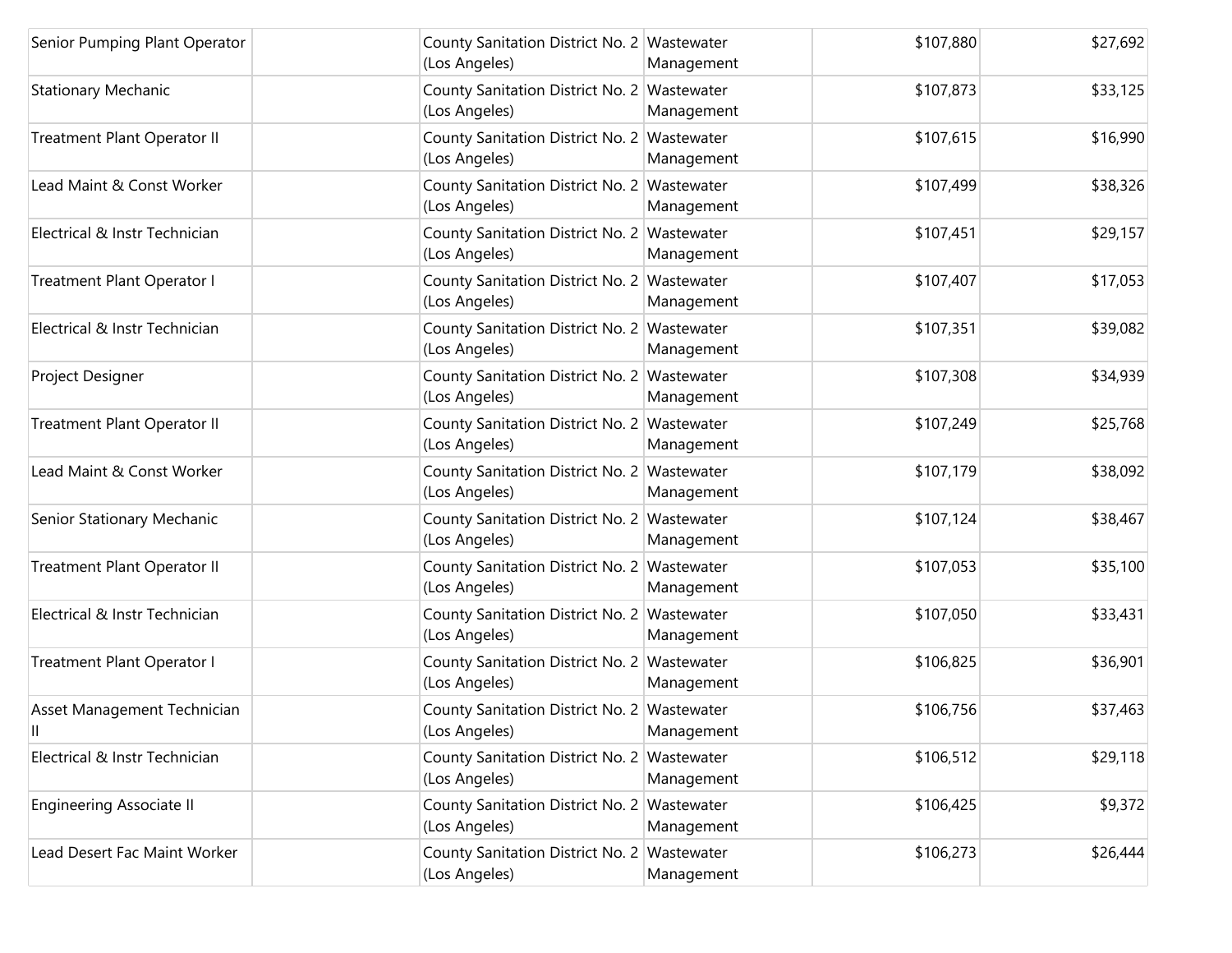| Electrical & Instr Technician     | County Sanitation District No. 2 Wastewater<br>(Los Angeles) | Management | \$106,266 | \$18,192 |
|-----------------------------------|--------------------------------------------------------------|------------|-----------|----------|
| <b>Pumping Plant Operator</b>     | County Sanitation District No. 2 Wastewater<br>(Los Angeles) | Management | \$106,207 | \$15,800 |
| <b>Engineering Technician III</b> | County Sanitation District No. 2 Wastewater<br>(Los Angeles) | Management | \$106,093 | \$23,323 |
| Treatment Plant Operator I        | County Sanitation District No. 2 Wastewater<br>(Los Angeles) | Management | \$106,066 | \$34,138 |
| Treatment Plant Operator I        | County Sanitation District No. 2 Wastewater<br>(Los Angeles) | Management | \$105,888 | \$37,219 |
| Treatment Plant Operator I        | County Sanitation District No. 2 Wastewater<br>(Los Angeles) | Management | \$105,759 | \$18,216 |
| Treatment Plant Operator I        | County Sanitation District No. 2 Wastewater<br>(Los Angeles) | Management | \$105,756 | \$36,838 |
| Treatment Plant Operator I        | County Sanitation District No. 2 Wastewater<br>(Los Angeles) | Management | \$105,707 | \$24,651 |
| Treatment Plant Operator I        | County Sanitation District No. 2 Wastewater<br>(Los Angeles) | Management | \$105,665 | \$35,423 |
| Lead Maint & Const Worker         | County Sanitation District No. 2 Wastewater<br>(Los Angeles) | Management | \$105,651 | \$37,764 |
| Asset Management Technician       | County Sanitation District No. 2 Wastewater<br>(Los Angeles) | Management | \$105,622 | \$26,805 |
| <b>Stationary Mechanic</b>        | County Sanitation District No. 2 Wastewater<br>(Los Angeles) | Management | \$105,597 | \$37,853 |
| Treatment Plant Operator I        | County Sanitation District No. 2 Wastewater<br>(Los Angeles) | Management | \$105,573 | \$25,894 |
| <b>Lead Painter</b>               | County Sanitation District No. 2 Wastewater<br>(Los Angeles) | Management | \$105,553 | \$36,906 |
| Treatment Plant Operator I        | County Sanitation District No. 2 Wastewater<br>(Los Angeles) | Management | \$105,533 | \$19,745 |
| Treatment Plant Operator II       | County Sanitation District No. 2 Wastewater<br>(Los Angeles) | Management | \$105,516 | \$24,220 |
| Electrical & Instr Technician     | County Sanitation District No. 2 Wastewater<br>(Los Angeles) | Management | \$105,481 | \$28,854 |
| Treatment Plant Operator I        | County Sanitation District No. 2 Wastewater<br>(Los Angeles) | Management | \$105,290 | \$20,244 |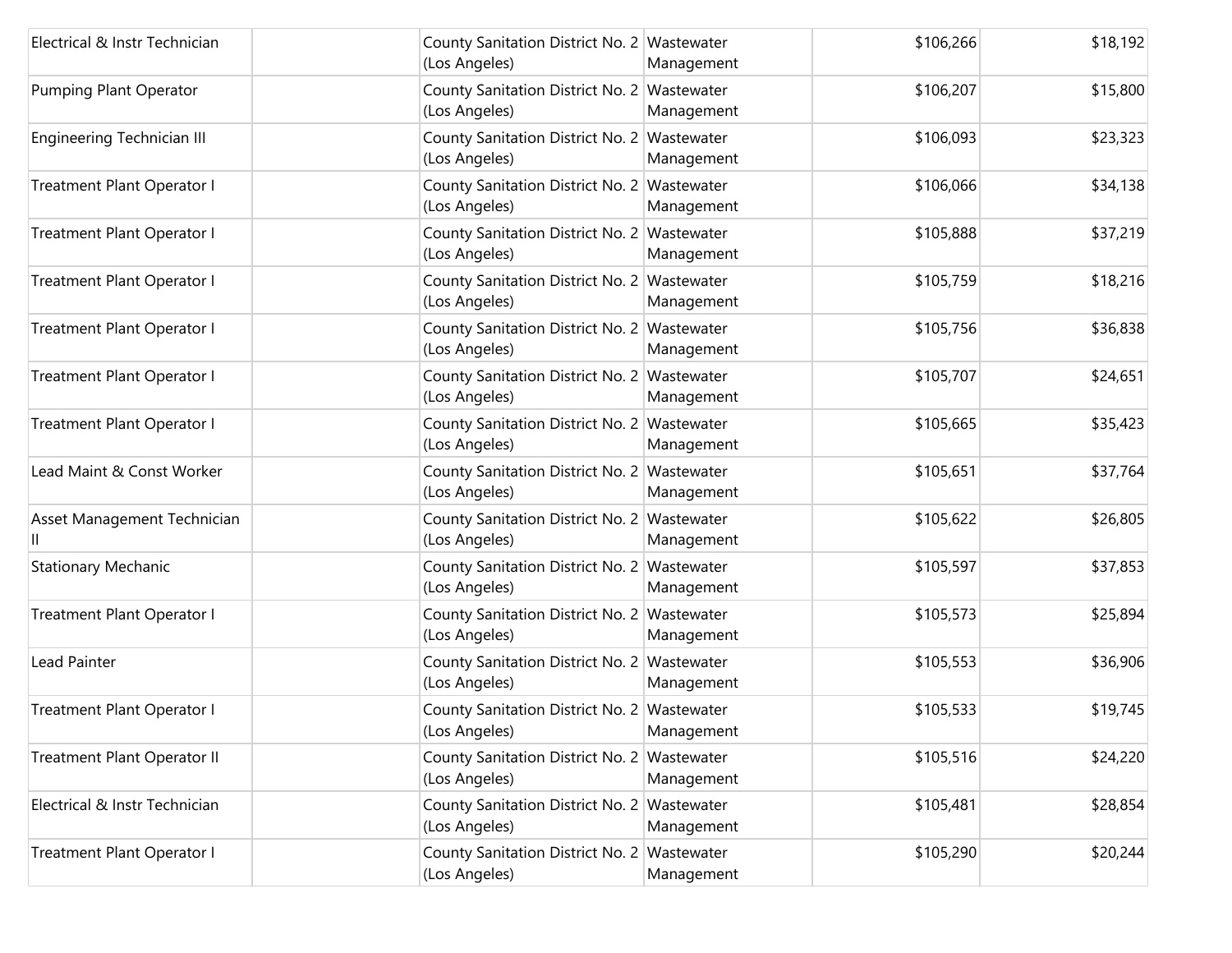| Treatment Plant Operator I                   | County Sanitation District No. 2 Wastewater<br>(Los Angeles) | Management | \$105,206 | \$33,044 |
|----------------------------------------------|--------------------------------------------------------------|------------|-----------|----------|
| <b>Sr Maint &amp; Construction</b><br>Worker | County Sanitation District No. 2 Wastewater<br>(Los Angeles) | Management | \$104,798 | \$24,460 |
| Lead Maint & Const Worker                    | County Sanitation District No. 2 Wastewater<br>(Los Angeles) | Management | \$104,748 | \$36,754 |
| Lead Stationary Mechanic                     | County Sanitation District No. 2 Wastewater<br>(Los Angeles) | Management | \$104,615 | \$37,672 |
| Welder                                       | County Sanitation District No. 2 Wastewater<br>(Los Angeles) | Management | \$104,609 | \$36,655 |
| <b>Stationary Mechanic</b>                   | County Sanitation District No. 2 Wastewater<br>(Los Angeles) | Management | \$104,583 | \$24,993 |
| Senior Engineering Technician                | County Sanitation District No. 2 Wastewater<br>(Los Angeles) | Management | \$104,528 | \$36,606 |
| <b>Assoc Environ Scientist II</b>            | County Sanitation District No. 2 Wastewater<br>(Los Angeles) | Management | \$104,459 | \$28,686 |
| Asset Management Technician                  | County Sanitation District No. 2 Wastewater<br>(Los Angeles) | Management | \$104,279 | \$30,312 |
| Lead Maint & Const Worker                    | County Sanitation District No. 2 Wastewater<br>(Los Angeles) | Management | \$104,162 | \$37,535 |
| Senior Stationary Mechanic                   | County Sanitation District No. 2 Wastewater<br>(Los Angeles) | Management | \$104,090 | \$37,673 |
| <b>Stationary Mechanic</b>                   | County Sanitation District No. 2 Wastewater<br>(Los Angeles) | Management | \$104,051 | \$32,687 |
| Senior Pumping Plant Operator                | County Sanitation District No. 2 Wastewater<br>(Los Angeles) | Management | \$104,049 | \$24,390 |
| <b>Stationary Mechanic</b>                   | County Sanitation District No. 2 Wastewater<br>(Los Angeles) | Management | \$104,045 | \$37,797 |
| <b>Stationary Mechanic</b>                   | County Sanitation District No. 2 Wastewater<br>(Los Angeles) | Management | \$103,892 | \$36,874 |
| Treatment Plant Operator II                  | County Sanitation District No. 2 Wastewater<br>(Los Angeles) | Management | \$103,891 | \$24,797 |
| <b>Stationary Mechanic</b>                   | County Sanitation District No. 2 Wastewater<br>(Los Angeles) | Management | \$103,783 | \$28,355 |
| Electrical & Instr Technician                | County Sanitation District No. 2 Wastewater<br>(Los Angeles) | Management | \$103,748 | \$28,804 |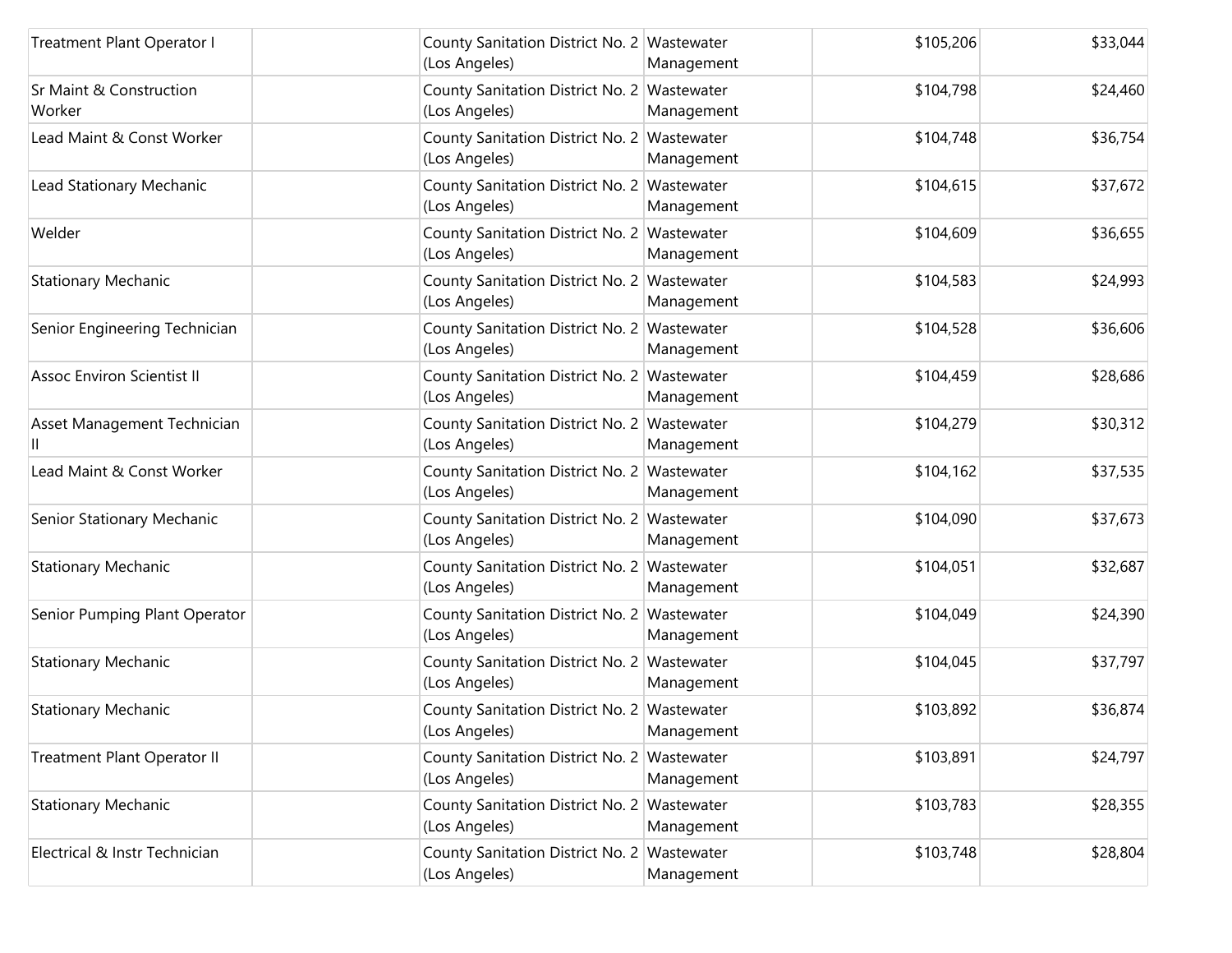| Treatment Plant Operator I        | County Sanitation District No. 2 Wastewater<br>(Los Angeles) | Management | \$103,529 | \$16,362 |
|-----------------------------------|--------------------------------------------------------------|------------|-----------|----------|
| Senior Engineering Technician     | County Sanitation District No. 2 Wastewater<br>(Los Angeles) | Management | \$103,519 | \$36,261 |
| Lead Diesel Equip Mechanic        | County Sanitation District No. 2 Wastewater<br>(Los Angeles) | Management | \$103,504 | \$33,643 |
| Treatment Plant Operator I        | County Sanitation District No. 2 Wastewater<br>(Los Angeles) | Management | \$103,453 | \$36,449 |
| Treatment Plant Operator I        | County Sanitation District No. 2 Wastewater<br>(Los Angeles) | Management | \$103,282 | \$37,988 |
| Senior Stationary Mechanic        | County Sanitation District No. 2 Wastewater<br>(Los Angeles) | Management | \$103,280 | \$38,590 |
| Treatment Plant Operator I        | County Sanitation District No. 2 Wastewater<br>(Los Angeles) | Management | \$103,226 | \$13,868 |
| IW Inspector II                   | County Sanitation District No. 2 Wastewater<br>(Los Angeles) | Management | \$103,089 | \$36,410 |
| Treatment Plant Operator I        | County Sanitation District No. 2 Wastewater<br>(Los Angeles) | Management | \$102,941 | \$32,885 |
| Treatment Plant Operator I        | County Sanitation District No. 2 Wastewater<br>(Los Angeles) | Management | \$102,926 | \$27,671 |
| Lead Automotive Mechanic          | County Sanitation District No. 2 Wastewater<br>(Los Angeles) | Management | \$102,910 | \$27,667 |
| Lead Maint & Const Worker         | County Sanitation District No. 2 Wastewater<br>(Los Angeles) | Management | \$102,807 | \$37,853 |
| Lead Maint & Const Worker         | County Sanitation District No. 2 Wastewater<br>(Los Angeles) | Management | \$102,650 | \$37,528 |
| Lead Maint & Const Worker         | County Sanitation District No. 2 Wastewater<br>(Los Angeles) | Management | \$102,543 | \$35,836 |
| Treatment Plant Operator I        | County Sanitation District No. 2 Wastewater<br>(Los Angeles) | Management | \$102,480 | \$19,429 |
| Sr Maint & Construction<br>Worker | County Sanitation District No. 2 Wastewater<br>(Los Angeles) | Management | \$102,475 | \$15,173 |
| Treatment Plant Operator II       | County Sanitation District No. 2 Wastewater<br>(Los Angeles) | Management | \$102,407 | \$10,528 |
| <b>Stationary Mechanic</b>        | County Sanitation District No. 2 Wastewater<br>(Los Angeles) | Management | \$102,405 | \$24,123 |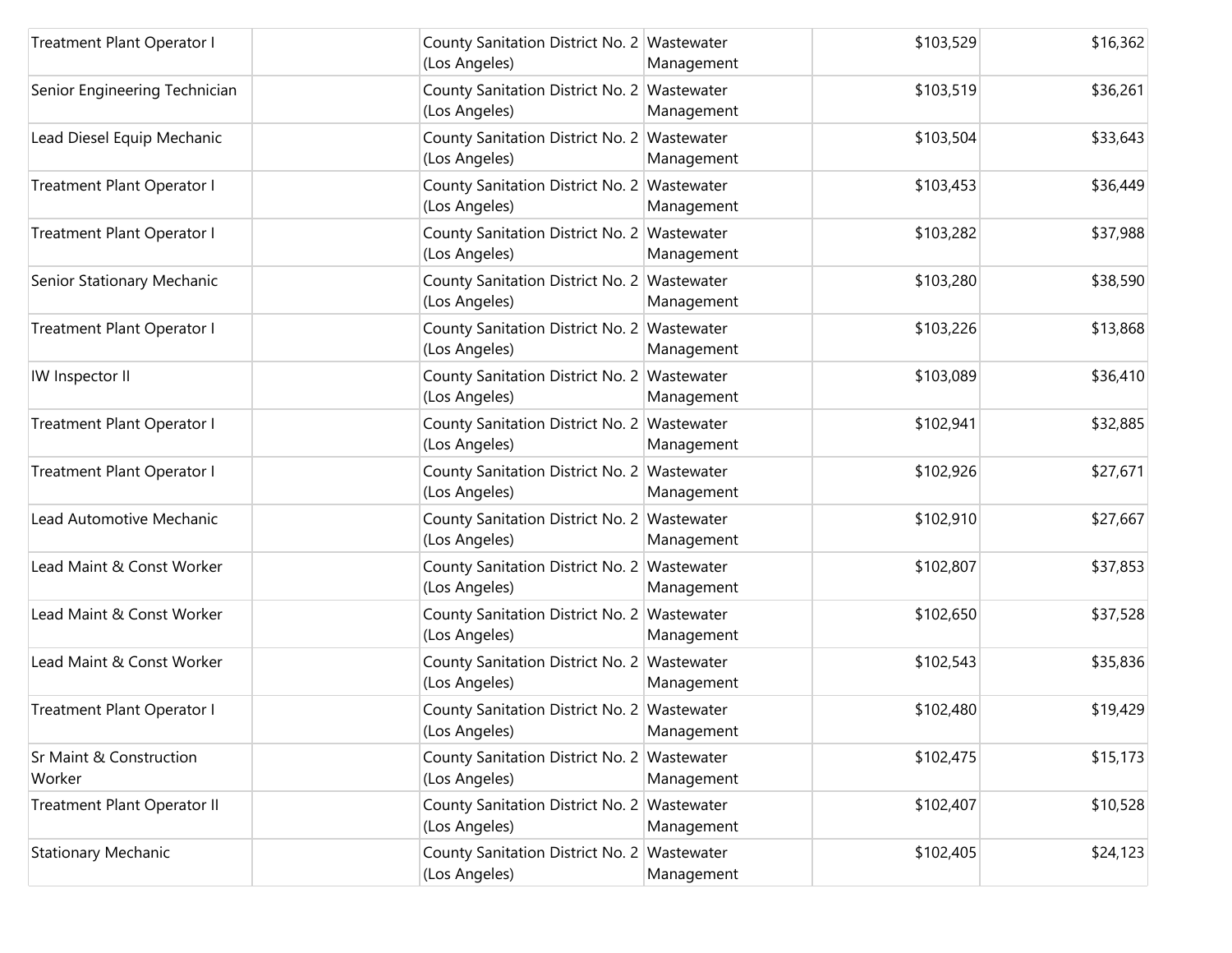| Senior IW Inspector                          | County Sanitation District No. 2 Wastewater<br>(Los Angeles) | Management | \$102,232 | \$38,075 |
|----------------------------------------------|--------------------------------------------------------------|------------|-----------|----------|
| Senior Engineering Technician                | County Sanitation District No. 2 Wastewater<br>(Los Angeles) | Management | \$101,983 | \$33,564 |
| Welder                                       | County Sanitation District No. 2 Wastewater<br>(Los Angeles) | Management | \$101,911 | \$32,144 |
| Treatment Plant Operator I                   | County Sanitation District No. 2 Wastewater<br>(Los Angeles) | Management | \$101,739 | \$36,577 |
| Lead Welder                                  | County Sanitation District No. 2 Wastewater<br>(Los Angeles) | Management | \$101,736 | \$27,196 |
| Treatment Plant Operator I                   | County Sanitation District No. 2 Wastewater<br>(Los Angeles) | Management | \$101,713 | \$29,006 |
| <b>Stationary Mechanic</b>                   | County Sanitation District No. 2 Wastewater<br>(Los Angeles) | Management | \$101,673 | \$26,936 |
| Treatment Plant Operator I                   | County Sanitation District No. 2 Wastewater<br>(Los Angeles) | Management | \$101,606 | \$16,518 |
| <b>Assoc Environ Scientist I</b>             | County Sanitation District No. 2 Wastewater<br>(Los Angeles) | Management | \$101,473 | \$38,262 |
| <b>Sr Maint &amp; Construction</b><br>Worker | County Sanitation District No. 2 Wastewater<br>(Los Angeles) | Management | \$101,283 | \$26,648 |
| Treatment Plant Operator I                   | County Sanitation District No. 2 Wastewater<br>(Los Angeles) | Management | \$101,212 | \$25,569 |
| Treatment Plant Operator I                   | County Sanitation District No. 2 Wastewater<br>(Los Angeles) | Management | \$101,115 | \$16,748 |
| Lead Maint & Const Worker                    | County Sanitation District No. 2 Wastewater<br>(Los Angeles) | Management | \$100,917 | \$36,534 |
| Treatment Plant Operator I                   | County Sanitation District No. 2 Wastewater<br>(Los Angeles) | Management | \$100,832 | \$16,737 |
| Treatment Plant Operator I                   | County Sanitation District No. 2 Wastewater<br>(Los Angeles) | Management | \$100,804 | \$37,123 |
| Lead Maint & Const Worker                    | County Sanitation District No. 2 Wastewater<br>(Los Angeles) | Management | \$100,608 | \$36,178 |
| Lead Maint & Const Worker                    | County Sanitation District No. 2 Wastewater<br>(Los Angeles) | Management | \$100,508 | \$36,358 |
| Lead Maint & Const Worker                    | County Sanitation District No. 2 Wastewater<br>(Los Angeles) | Management | \$100,391 | \$37,650 |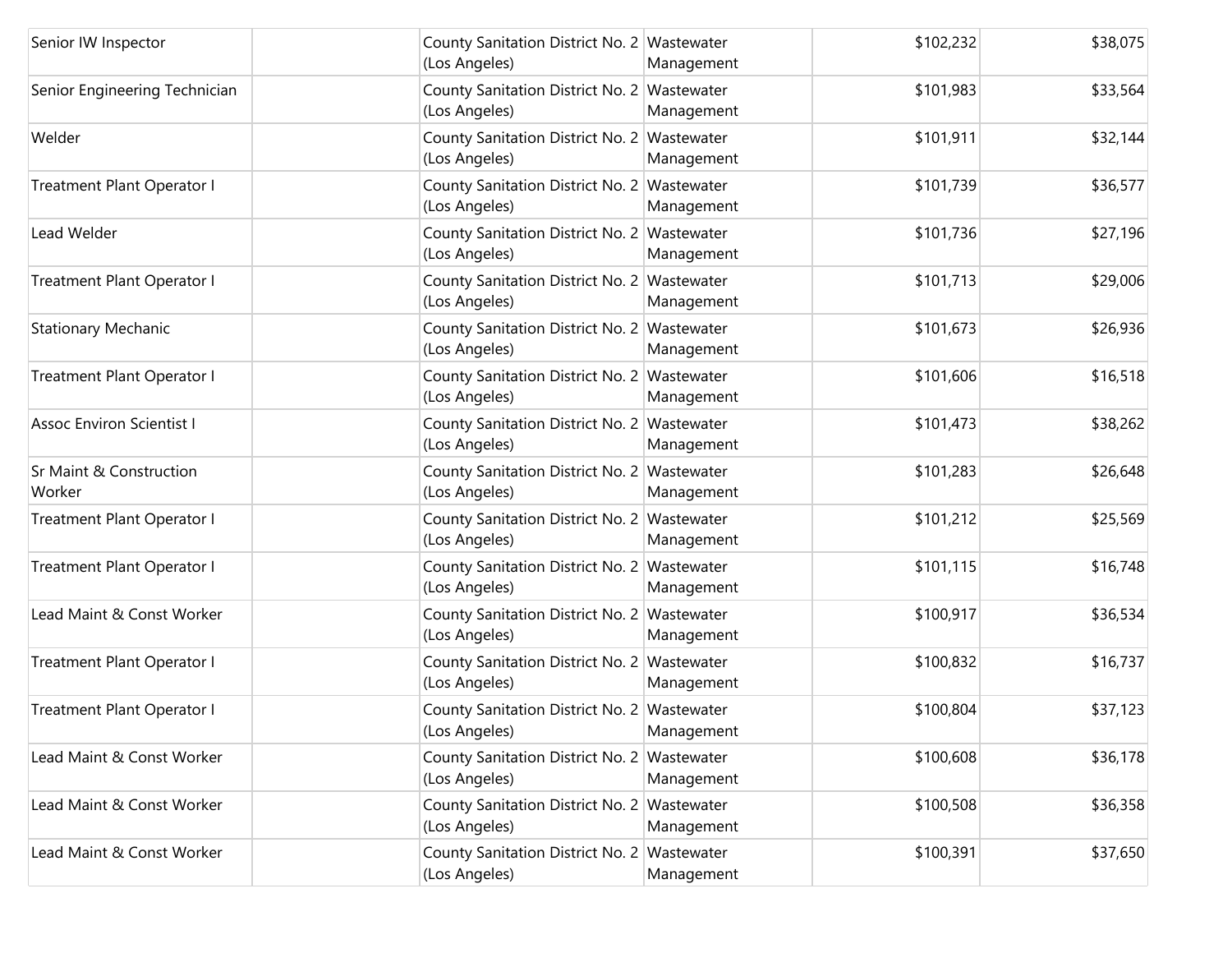| <b>Treatment Plant Operator I</b>       | County Sanitation District No. 2 Wastewater<br>(Los Angeles) | Management | \$100,308 | \$28,315 |
|-----------------------------------------|--------------------------------------------------------------|------------|-----------|----------|
| Treatment Plant Operator II             | County Sanitation District No. 2 Wastewater<br>(Los Angeles) | Management | \$100,277 | \$18,093 |
| Senior Welder                           | County Sanitation District No. 2 Wastewater<br>(Los Angeles) | Management | \$100,153 | \$28,001 |
| Lead Maint & Const Worker               | County Sanitation District No. 2 Wastewater<br>(Los Angeles) | Management | \$100,120 | \$26,611 |
| Lead Maint & Const Worker               | County Sanitation District No. 2 Wastewater<br>(Los Angeles) | Management | \$100,097 | \$36,636 |
| Asst Treatment Plant Operator           | County Sanitation District No. 2 Wastewater<br>(Los Angeles) | Management | \$99,761  | \$36,782 |
| Treatment Plant Operator I              | County Sanitation District No. 2 Wastewater<br>(Los Angeles) | Management | \$99,683  | \$36,028 |
| Sr Maint & Construction<br>Worker       | County Sanitation District No. 2 Wastewater<br>(Los Angeles) | Management | \$99,565  | \$35,092 |
| Welder                                  | County Sanitation District No. 2 Wastewater<br>(Los Angeles) | Management | \$99,520  | \$35,375 |
| <b>Stationary Mechanic</b>              | County Sanitation District No. 2 Wastewater<br>(Los Angeles) | Management | \$99,512  | \$32,511 |
| Treatment Plant Operator I              | County Sanitation District No. 2 Wastewater<br>(Los Angeles) | Management | \$99,371  | \$35,748 |
| Treatment Plant Operator I              | County Sanitation District No. 2 Wastewater<br>(Los Angeles) | Management | \$99,338  | \$36,252 |
| Treatment Plant Operator I              | County Sanitation District No. 2 Wastewater<br>(Los Angeles) | Management | \$99,327  | \$16,275 |
| Welder                                  | County Sanitation District No. 2 Wastewater<br>(Los Angeles) | Management | \$99,137  | \$27,863 |
| <b>Stationary Mechanic</b>              | County Sanitation District No. 2 Wastewater<br>(Los Angeles) | Management | \$99,125  | \$37,847 |
| Electrical & Instr Technician           | County Sanitation District No. 2 Wastewater<br>(Los Angeles) | Management | \$99,079  | \$25,923 |
| Treatment Plant Operator I              | County Sanitation District No. 2 Wastewater<br>(Los Angeles) | Management | \$99,047  | \$24,328 |
| <b>IW Pretreatment Comp Sys</b><br>Admr | County Sanitation District No. 2 Wastewater<br>(Los Angeles) | Management | \$99,013  | \$24,937 |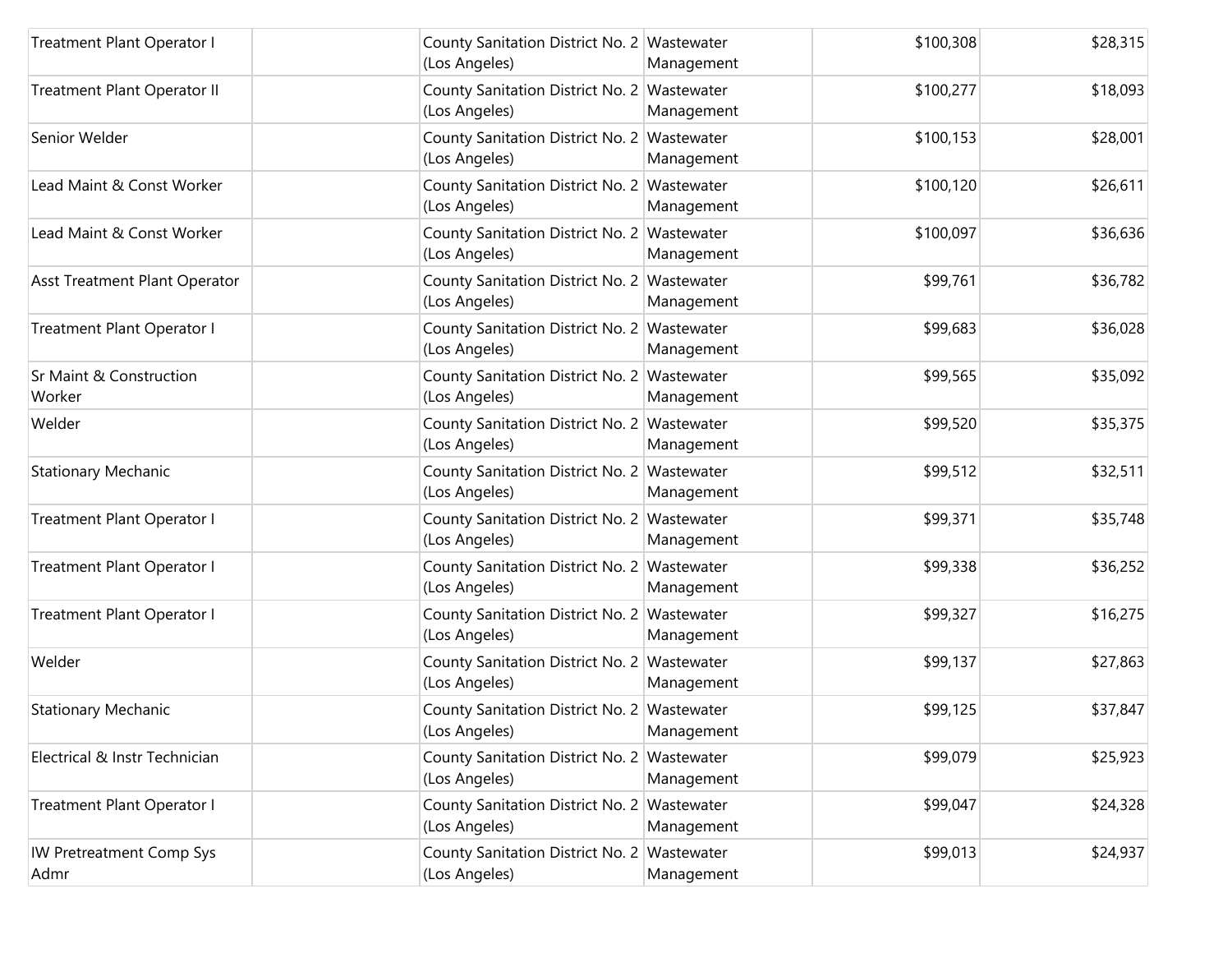| IW Inspector II                   | County Sanitation District No. 2 Wastewater<br>(Los Angeles) | Management | \$98,997 | \$37,296 |
|-----------------------------------|--------------------------------------------------------------|------------|----------|----------|
| Treatment Plant Operator I        | County Sanitation District No. 2 Wastewater<br>(Los Angeles) | Management | \$98,682 | \$37,164 |
| <b>Stationary Mechanic</b>        | County Sanitation District No. 2 Wastewater<br>(Los Angeles) | Management | \$98,649 | \$37,528 |
| Treatment Plant Operator I        | County Sanitation District No. 2 Wastewater<br>(Los Angeles) | Management | \$98,615 | \$15,622 |
| <b>Stationary Mechanic</b>        | County Sanitation District No. 2 Wastewater<br>(Los Angeles) | Management | \$98,603 | \$36,836 |
| Treatment Plant Operator I        | County Sanitation District No. 2 Wastewater<br>(Los Angeles) | Management | \$98,595 | \$18,286 |
| Sewer Connection Inspector        | County Sanitation District No. 2 Wastewater<br>(Los Angeles) | Management | \$98,260 | \$29,981 |
| Treatment Plant Operator I        | County Sanitation District No. 2 Wastewater<br>(Los Angeles) | Management | \$98,259 | \$16,454 |
| Treatment Plant Operator I        | County Sanitation District No. 2 Wastewater<br>(Los Angeles) | Management | \$98,255 | \$16,178 |
| Senior Engineering Technician     | County Sanitation District No. 2 Wastewater<br>(Los Angeles) | Management | \$98,200 | \$33,371 |
| Welder                            | County Sanitation District No. 2 Wastewater<br>(Los Angeles) | Management | \$98,132 | \$32,515 |
| Sewer Connection Inspector        | County Sanitation District No. 2 Wastewater<br>(Los Angeles) | Management | \$98,069 | \$35,140 |
| Senior Pumping Plant Operator     | County Sanitation District No. 2 Wastewater<br>(Los Angeles) | Management | \$98,043 | \$30,618 |
| Treatment Plant Operator I        | County Sanitation District No. 2 Wastewater<br>(Los Angeles) | Management | \$97,803 | \$27,857 |
| <b>Stationary Mechanic</b>        | County Sanitation District No. 2 Wastewater<br>(Los Angeles) | Management | \$97,791 | \$36,975 |
| Sr Maint & Construction<br>Worker | County Sanitation District No. 2 Wastewater<br>(Los Angeles) | Management | \$97,729 | \$30,738 |
| Sr Maint & Construction<br>Worker | County Sanitation District No. 2 Wastewater<br>(Los Angeles) | Management | \$97,722 | \$36,038 |
| Senior Engineering Technician     | County Sanitation District No. 2 Wastewater<br>(Los Angeles) | Management | \$97,643 | \$37,633 |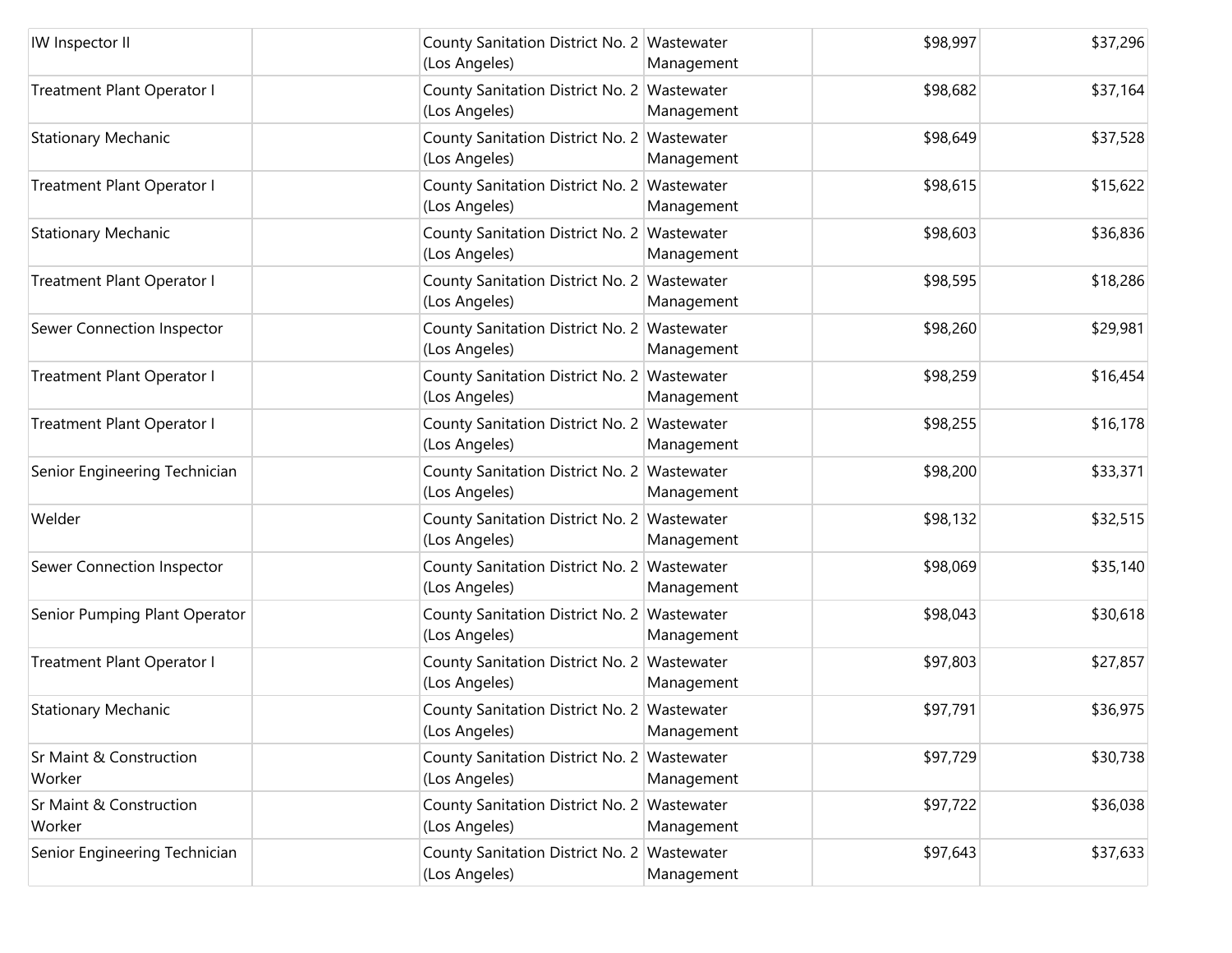| Painter                          | County Sanitation District No. 2 Wastewater<br>(Los Angeles) | Management               | \$97,438 | \$34,841 |
|----------------------------------|--------------------------------------------------------------|--------------------------|----------|----------|
| Electrical & Instr Technician    | County Sanitation District No. 2 Wastewater<br>(Los Angeles) | Management               | \$97,366 | \$16,695 |
| Diesel Equipment Mechanic        | County Sanitation District No. 2 Wastewater<br>(Los Angeles) | Management               | \$97,252 | \$37,659 |
| Supv Of Sewer Maintenance        | County Sanitation District No. 2 Wastewater<br>(Los Angeles) | Management               | \$97,181 | \$4,450  |
| Treatment Plant Operator I       | County Sanitation District No. 2 Wastewater<br>(Los Angeles) | Management               | \$97,170 | \$32,833 |
| Lead Maint & Const Worker        | County Sanitation District No. 2 Wastewater<br>(Los Angeles) | Management               | \$97,095 | \$36,836 |
| IW Inspector II                  | County Sanitation District No. 2 Wastewater<br>(Los Angeles) | Management               | \$97,043 | \$16,317 |
| IW Inspector II                  | County Sanitation District No. 2 Wastewater<br>(Los Angeles) | Management               | \$96,950 | \$36,743 |
| Electrical & Instr Technician    | County Sanitation District No. 2 Wastewater<br>(Los Angeles) | Management               | \$96,809 | \$24,549 |
| Engineering Technician III       | County Sanitation District No. 2 Wastewater<br>(Los Angeles) | Management               | \$96,764 | \$35,452 |
| Treatment Plant Operator I       | County Sanitation District No. 2 Wastewater<br>(Los Angeles) | Management               | \$96,721 | \$35,565 |
| Senior Machinist                 | County Sanitation District No. 2 Wastewater<br>(Los Angeles) | Management               | \$96,710 | \$28,261 |
| Maint & Construction Wkr II      | County Sanitation District No. 2 Wastewater<br>(Los Angeles) | Management               | \$96,698 | \$35,234 |
| Designer I                       | County Sanitation District No. 2 Wastewater<br>(Los Angeles) | Management               | \$96,602 | \$33,229 |
| <b>Stationary Mechanic App I</b> | County Sanitation District No. 2 Wastewater<br>(Los Angeles) | Management               | \$96,534 | \$19,617 |
| Senior Stationary Mechanic       | County Sanitation District No. 2<br>(Los Angeles)            | Wastewater<br>Management | \$96,516 | \$27,920 |
| IW Inspector II                  | County Sanitation District No. 2 Wastewater<br>(Los Angeles) | Management               | \$96,344 | \$24,509 |
| Treatment Plant Operator I       | County Sanitation District No. 2 Wastewater<br>(Los Angeles) | Management               | \$96,328 | \$35,213 |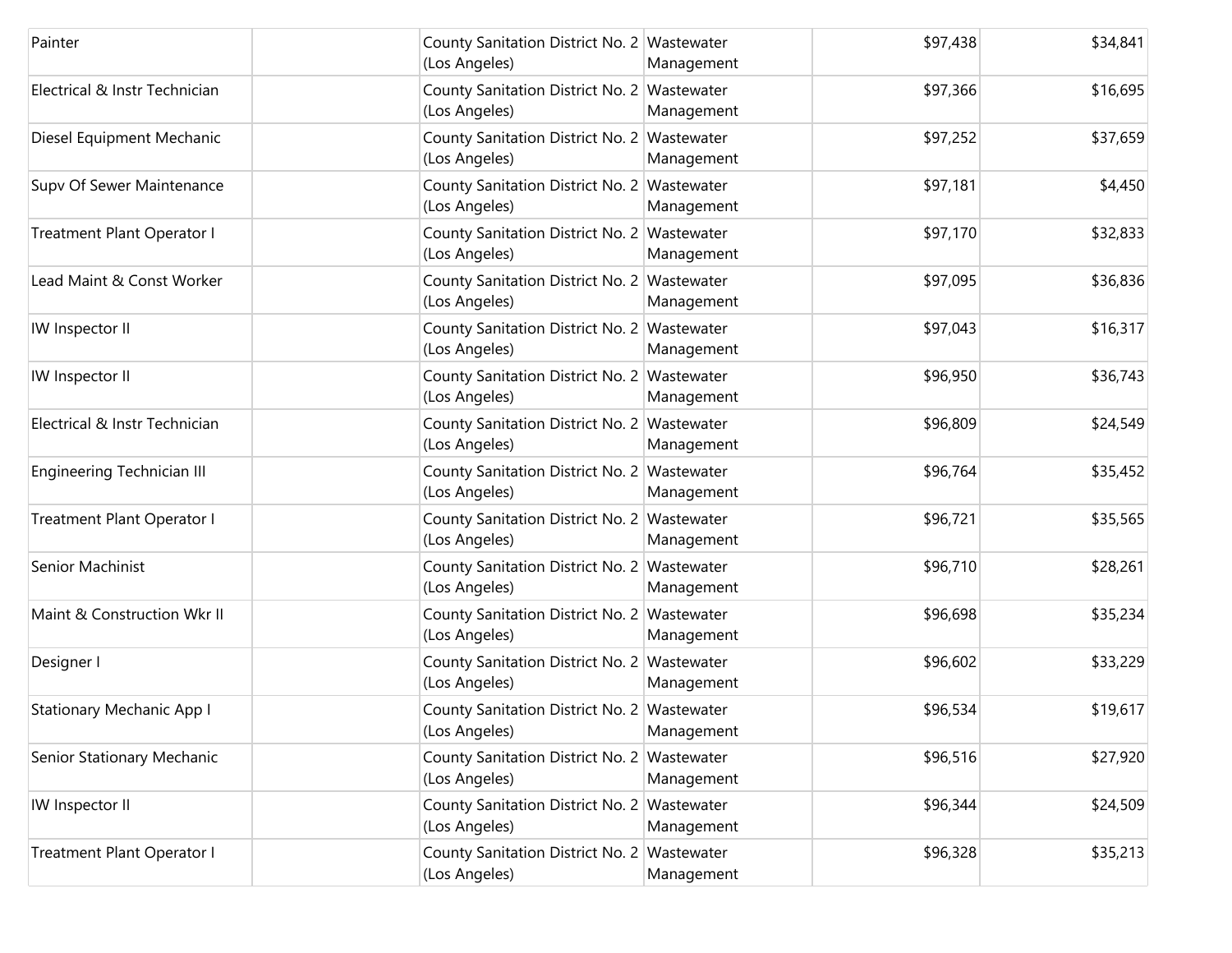| Sr Maint & Construction           | County Sanitation District No. 2 Wastewater                  |            | \$96,042 | \$33,694 |
|-----------------------------------|--------------------------------------------------------------|------------|----------|----------|
| Worker                            | (Los Angeles)                                                | Management |          |          |
| IW Inspector II                   | County Sanitation District No. 2 Wastewater<br>(Los Angeles) | Management | \$95,875 | \$37,296 |
| Painter                           | County Sanitation District No. 2 Wastewater<br>(Los Angeles) | Management | \$95,795 | \$26,184 |
| Pumping Plant Operator            | County Sanitation District No. 2 Wastewater<br>(Los Angeles) | Management | \$95,795 | \$23,732 |
| Maint & Construction Wkr II       | County Sanitation District No. 2 Wastewater<br>(Los Angeles) | Management | \$95,695 | \$34,408 |
| <b>Stationary Mechanic</b>        | County Sanitation District No. 2 Wastewater<br>(Los Angeles) | Management | \$95,581 | \$37,069 |
| IW Inspector II                   | County Sanitation District No. 2 Wastewater<br>(Los Angeles) | Management | \$95,417 | \$37,296 |
| Senior Stationary Mechanic        | County Sanitation District No. 2 Wastewater<br>(Los Angeles) | Management | \$95,327 | \$37,095 |
| Lead Maint & Const Worker         | County Sanitation District No. 2 Wastewater<br>(Los Angeles) | Management | \$95,236 | \$27,680 |
| Engineering Technician III        | County Sanitation District No. 2 Wastewater<br>(Los Angeles) | Management | \$95,204 | \$23,378 |
| Treatment Plant Operator I        | County Sanitation District No. 2 Wastewater<br>(Los Angeles) | Management | \$95,185 | \$27,371 |
| Asst Treatment Plant Operator     | County Sanitation District No. 2 Wastewater<br>(Los Angeles) | Management | \$95,161 | \$20,858 |
| Sr Maint & Construction<br>Worker | County Sanitation District No. 2 Wastewater<br>(Los Angeles) | Management | \$95,143 | \$36,583 |
| Research Maintenance Worker       | County Sanitation District No. 2 Wastewater<br>(Los Angeles) | Management | \$95,081 | \$15,243 |
| Treatment Plant Operator I        | County Sanitation District No. 2 Wastewater<br>(Los Angeles) | Management | \$95,047 | \$16,319 |
| Treatment Plant Operator I        | County Sanitation District No. 2 Wastewater<br>(Los Angeles) | Management | \$94,961 | \$31,734 |
| Maint & Construction Wkr II       | County Sanitation District No. 2 Wastewater<br>(Los Angeles) | Management | \$94,726 | \$33,121 |
| Treatment Plant Operator I        | County Sanitation District No. 2 Wastewater<br>(Los Angeles) | Management | \$94,565 | \$32,471 |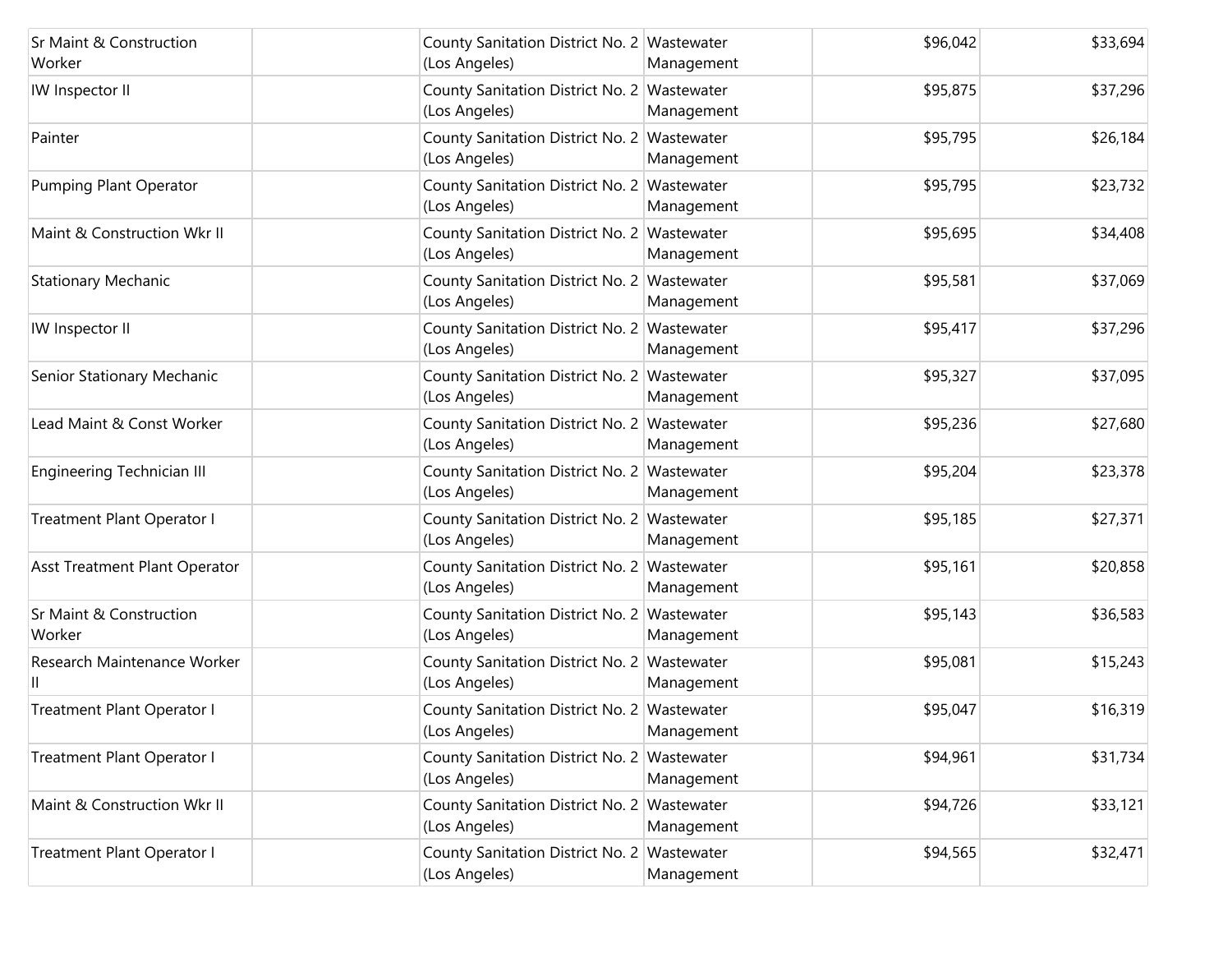| <b>Sr Maint &amp; Construction</b><br>Worker | County Sanitation District No. 2 Wastewater<br>(Los Angeles) | Management | \$94,561 | \$32,894 |
|----------------------------------------------|--------------------------------------------------------------|------------|----------|----------|
| <b>Sr Maint &amp; Construction</b><br>Worker | County Sanitation District No. 2 Wastewater<br>(Los Angeles) | Management | \$94,398 | \$35,704 |
| Asst Treatment Plant Operator                | County Sanitation District No. 2 Wastewater<br>(Los Angeles) | Management | \$94,284 | \$27,876 |
| Treatment Plant Operator I                   | County Sanitation District No. 2 Wastewater<br>(Los Angeles) | Management | \$93,892 | \$27,875 |
| Treatment Plant Operator I                   | County Sanitation District No. 2 Wastewater<br>(Los Angeles) | Management | \$93,818 | \$24,922 |
| IW Inspector II                              | County Sanitation District No. 2 Wastewater<br>(Los Angeles) | Management | \$93,809 | \$32,213 |
| Treatment Plant Operator I                   | County Sanitation District No. 2 Wastewater<br>(Los Angeles) | Management | \$93,645 | \$24,170 |
| Treatment Plant Operator I                   | County Sanitation District No. 2 Wastewater<br>(Los Angeles) | Management | \$93,641 | \$27,122 |
| Treatment Plant Operator I                   | County Sanitation District No. 2 Wastewater<br>(Los Angeles) | Management | \$93,497 | \$23,247 |
| Diesel Equipment Mechanic                    | County Sanitation District No. 2 Wastewater<br>(Los Angeles) | Management | \$93,477 | \$20,221 |
| <b>Stationary Mechanic</b>                   | County Sanitation District No. 2 Wastewater<br>(Los Angeles) | Management | \$93,390 | \$15,753 |
| Welder                                       | County Sanitation District No. 2 Wastewater<br>(Los Angeles) | Management | \$93,302 | \$36,775 |
| Treatment Plant Operator I                   | County Sanitation District No. 2 Wastewater<br>(Los Angeles) | Management | \$93,298 | \$16,549 |
| Treatment Plant Operator I                   | County Sanitation District No. 2 Wastewater<br>(Los Angeles) | Management | \$93,168 | \$16,140 |
| IW Inspector II                              | County Sanitation District No. 2 Wastewater<br>(Los Angeles) | Management | \$93,138 | \$36,831 |
| Sewer Connection Inspector                   | County Sanitation District No. 2 Wastewater<br>(Los Angeles) | Management | \$93,094 | \$35,556 |
| Engineering Technician III                   | County Sanitation District No. 2 Wastewater<br>(Los Angeles) | Management | \$92,867 | \$30,226 |
| Sr Maint & Construction<br>Worker            | County Sanitation District No. 2 Wastewater<br>(Los Angeles) | Management | \$92,487 | \$36,404 |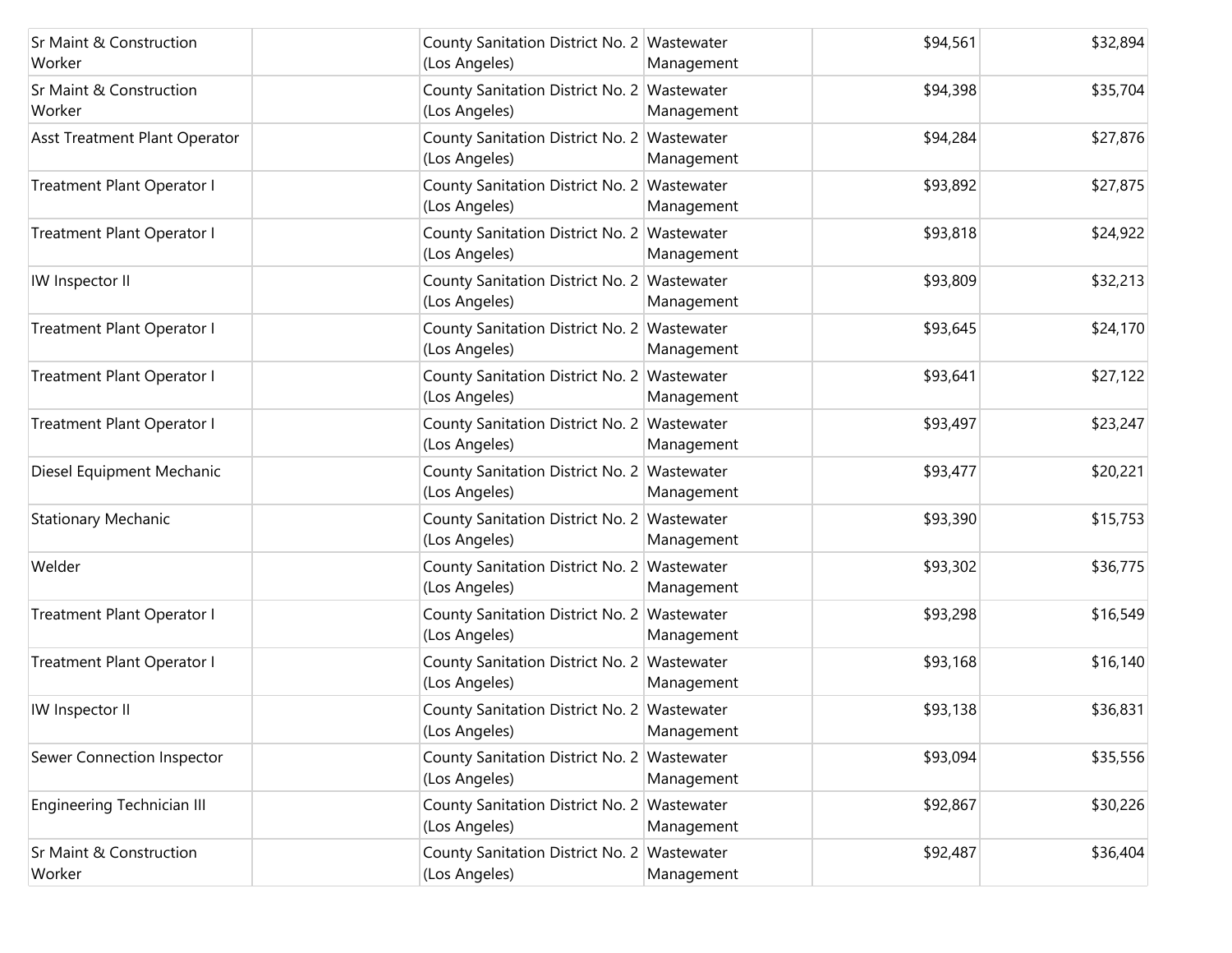| Maint & Construction Wkr II       | County Sanitation District No. 2 Wastewater<br>(Los Angeles) | Management | \$92,423 | \$34,432 |
|-----------------------------------|--------------------------------------------------------------|------------|----------|----------|
| Maint & Construction Wkr II       | County Sanitation District No. 2 Wastewater<br>(Los Angeles) | Management | \$92,352 | \$23,498 |
| Electrical & Instr Technician     | County Sanitation District No. 2 Wastewater<br>(Los Angeles) | Management | \$92,341 | \$25,042 |
| Electrical & Instr Technician     | County Sanitation District No. 2 Wastewater<br>(Los Angeles) | Management | \$92,216 | \$35,151 |
| Welder                            | County Sanitation District No. 2 Wastewater<br>(Los Angeles) | Management | \$92,209 | \$26,706 |
| Sr Maint & Construction<br>Worker | County Sanitation District No. 2 Wastewater<br>(Los Angeles) | Management | \$92,194 | \$23,387 |
| Welder                            | County Sanitation District No. 2 Wastewater<br>(Los Angeles) | Management | \$92,033 | \$28,296 |
| Painter                           | County Sanitation District No. 2 Wastewater<br>(Los Angeles) | Management | \$91,708 | \$23,775 |
| Engineering Technician III        | County Sanitation District No. 2 Wastewater<br>(Los Angeles) | Management | \$91,585 | \$30,767 |
| <b>Stationary Mechanic</b>        | County Sanitation District No. 2 Wastewater<br>(Los Angeles) | Management | \$91,356 | \$12,324 |
| Machinist                         | County Sanitation District No. 2 Wastewater<br>(Los Angeles) | Management | \$91,353 | \$35,871 |
| Sr Maint & Construction<br>Worker | County Sanitation District No. 2 Wastewater<br>(Los Angeles) | Management | \$91,342 | \$27,295 |
| <b>Stationary Mechanic</b>        | County Sanitation District No. 2 Wastewater<br>(Los Angeles) | Management | \$91,330 | \$35,708 |
| Lead Maint & Const Worker         | County Sanitation District No. 2 Wastewater<br>(Los Angeles) | Management | \$91,313 | \$23,432 |
| <b>Stationary Mechanic</b>        | County Sanitation District No. 2 Wastewater<br>(Los Angeles) | Management | \$91,266 | \$15,302 |
| Pumping Plant Operator            | County Sanitation District No. 2 Wastewater<br>(Los Angeles) | Management | \$91,241 | \$35,170 |
| IW Inspector II                   | County Sanitation District No. 2 Wastewater<br>(Los Angeles) | Management | \$91,012 | \$23,377 |
| Pumping Plant Operator            | County Sanitation District No. 2 Wastewater<br>(Los Angeles) | Management | \$90,558 | \$15,139 |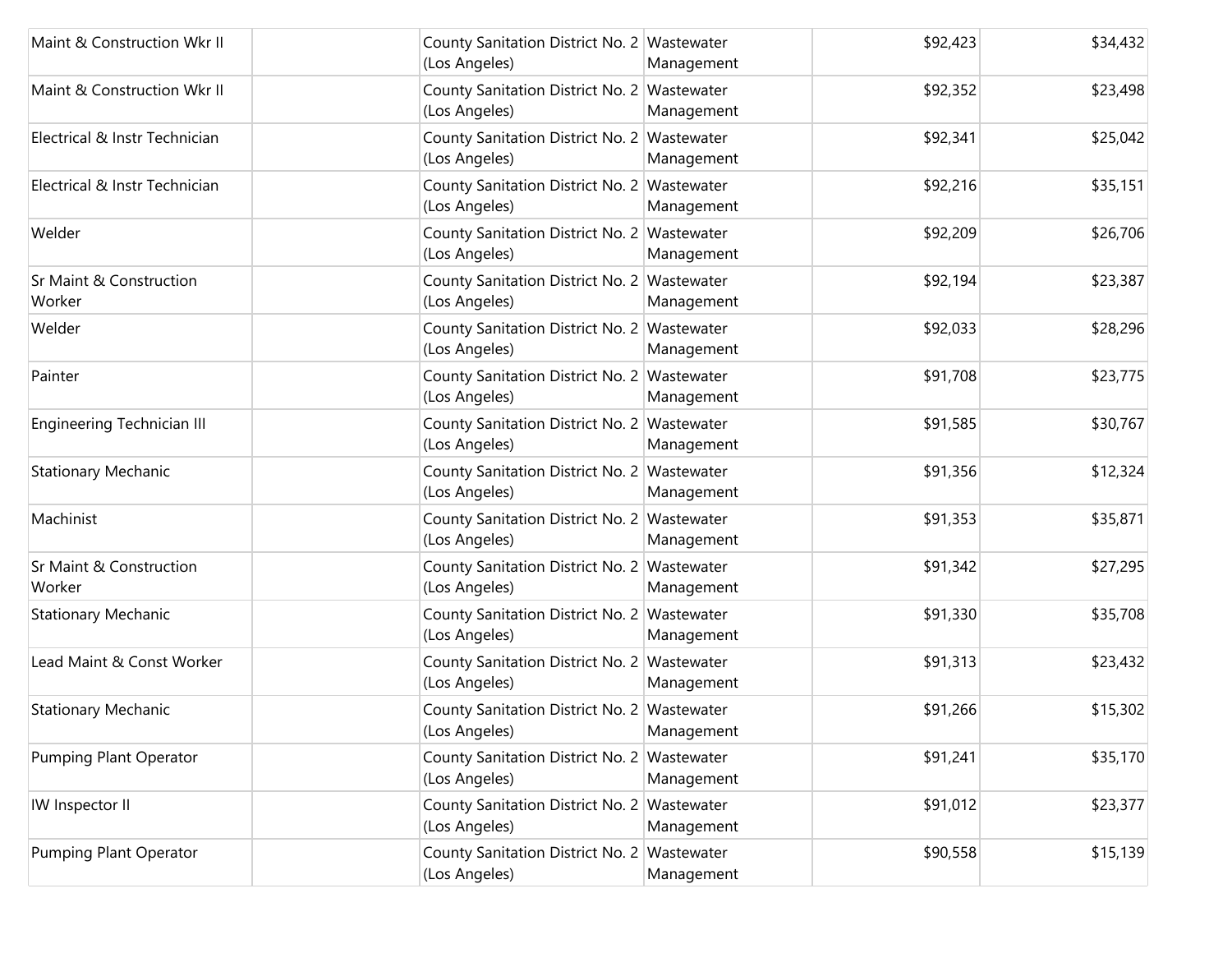| Automotive Mechanic                          | County Sanitation District No. 2 Wastewater<br>(Los Angeles) | Management | \$90,349 | \$35,060 |
|----------------------------------------------|--------------------------------------------------------------|------------|----------|----------|
| IW Inspector II                              | County Sanitation District No. 2 Wastewater<br>(Los Angeles) | Management | \$90,125 | \$35,828 |
| Maint & Construction Wkr II                  | County Sanitation District No. 2 Wastewater<br>(Los Angeles) | Management | \$90,046 | \$26,603 |
| <b>Sr Maint &amp; Construction</b><br>Worker | County Sanitation District No. 2 Wastewater<br>(Los Angeles) | Management | \$89,950 | \$35,094 |
| Maint & Construction Wkr II                  | County Sanitation District No. 2 Wastewater<br>(Los Angeles) | Management | \$89,940 | \$33,070 |
| Senior Pumping Plant Operator                | County Sanitation District No. 2 Wastewater<br>(Los Angeles) | Management | \$89,915 | \$31,085 |
| Treatment Plant Operator I                   | County Sanitation District No. 2 Wastewater<br>(Los Angeles) | Management | \$89,802 | \$22,075 |
| Electrical & Instr Technician                | County Sanitation District No. 2 Wastewater<br>(Los Angeles) | Management | \$89,720 | \$23,915 |
| Lead Maint & Const Worker                    | County Sanitation District No. 2 Wastewater<br>(Los Angeles) | Management | \$89,718 | \$35,476 |
| Automotive Mechanic                          | County Sanitation District No. 2 Wastewater<br>(Los Angeles) | Management | \$89,709 | \$35,060 |
| <b>Engineering Technician III</b>            | County Sanitation District No. 2 Wastewater<br>(Los Angeles) | Management | \$89,700 | \$36,249 |
| Asst Treatment Plant Operator                | County Sanitation District No. 2 Wastewater<br>(Los Angeles) | Management | \$89,590 | \$23,613 |
| <b>Sr Maint &amp; Construction</b><br>Worker | County Sanitation District No. 2 Wastewater<br>(Los Angeles) | Management | \$89,532 | \$34,552 |
| Automotive Mechanic                          | County Sanitation District No. 2 Wastewater<br>(Los Angeles) | Management | \$89,422 | \$25,115 |
| Treatment Plant Operator I                   | County Sanitation District No. 2 Wastewater<br>(Los Angeles) | Management | \$89,396 | \$15,407 |
| Sr Maint & Construction<br>Worker            | County Sanitation District No. 2 Wastewater<br>(Los Angeles) | Management | \$89,286 | \$35,101 |
| Maint & Construction Wkr II                  | County Sanitation District No. 2 Wastewater<br>(Los Angeles) | Management | \$89,164 | \$22,594 |
| Treatment Plant Operator I                   | County Sanitation District No. 2 Wastewater<br>(Los Angeles) | Management | \$89,143 | \$15,669 |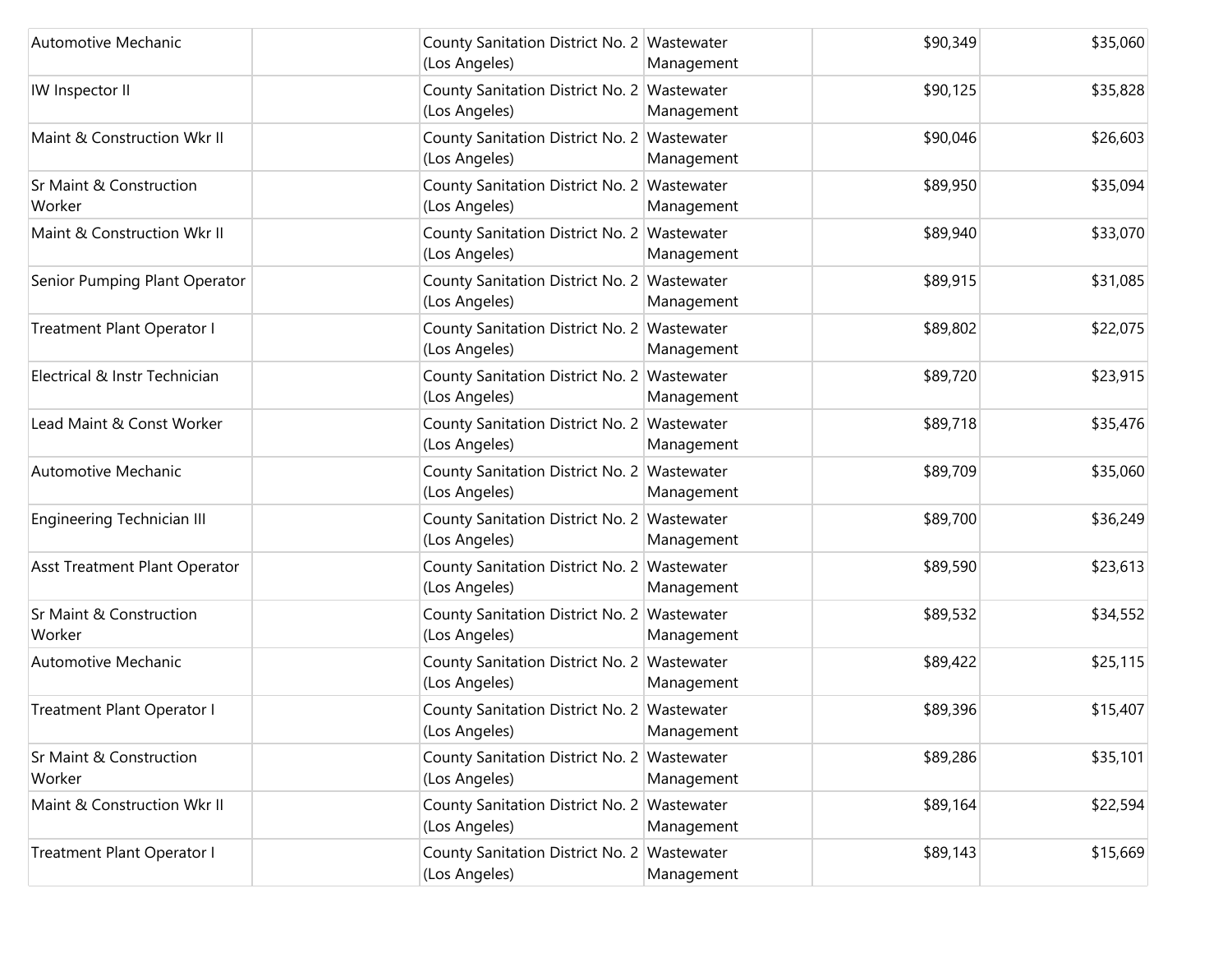| Engineering Technician III                   | County Sanitation District No. 2 Wastewater<br>(Los Angeles) | Management | \$89,050 | \$23,380 |
|----------------------------------------------|--------------------------------------------------------------|------------|----------|----------|
| <b>Sr Maint &amp; Construction</b><br>Worker | County Sanitation District No. 2 Wastewater<br>(Los Angeles) | Management | \$88,595 | \$27,883 |
| Maint & Construction Wkr II                  | County Sanitation District No. 2 Wastewater<br>(Los Angeles) | Management | \$88,578 | \$27,854 |
| <b>Sr Maint &amp; Construction</b><br>Worker | County Sanitation District No. 2 Wastewater<br>(Los Angeles) | Management | \$88,253 | \$28,532 |
| <b>Treatment Plant Operator I</b>            | County Sanitation District No. 2 Wastewater<br>(Los Angeles) | Management | \$88,215 | \$25,567 |
| <b>Sr Maint &amp; Construction</b><br>Worker | County Sanitation District No. 2 Wastewater<br>(Los Angeles) | Management | \$88,126 | \$28,816 |
| <b>Treatment Plant Operator I</b>            | County Sanitation District No. 2 Wastewater<br>(Los Angeles) | Management | \$88,105 | \$15,624 |
| Treatment Plant Operator I                   | County Sanitation District No. 2 Wastewater<br>(Los Angeles) | Management | \$88,090 | \$18,827 |
| <b>Assoc Environ Scientist I</b>             | County Sanitation District No. 2 Wastewater<br>(Los Angeles) | Management | \$87,685 | \$7,668  |
| <b>Sr Maint &amp; Construction</b><br>Worker | County Sanitation District No. 2 Wastewater<br>(Los Angeles) | Management | \$87,684 | \$34,460 |
| IW Inspector II                              | County Sanitation District No. 2 Wastewater<br>(Los Angeles) | Management | \$87,460 | \$35,700 |
| <b>Sr Maint &amp; Construction</b><br>Worker | County Sanitation District No. 2 Wastewater<br>(Los Angeles) | Management | \$87,395 | \$35,941 |
| Maint & Construction Wkr II                  | County Sanitation District No. 2 Wastewater<br>(Los Angeles) | Management | \$87,338 | \$33,346 |
| Asst Treatment Plant Operator                | County Sanitation District No. 2 Wastewater<br>(Los Angeles) | Management | \$87,291 | \$23,057 |
| Diesel Equipment Mechanic                    | County Sanitation District No. 2 Wastewater<br>(Los Angeles) | Management | \$86,857 | \$30,407 |
| Maint & Construction Wkr II                  | County Sanitation District No. 2 Wastewater<br>(Los Angeles) | Management | \$86,788 | \$29,766 |
| Engineering Technician III                   | County Sanitation District No. 2 Wastewater<br>(Los Angeles) | Management | \$86,767 | \$35,605 |
| Maint & Construction Wkr II                  | County Sanitation District No. 2 Wastewater<br>(Los Angeles) | Management | \$86,697 | \$29,907 |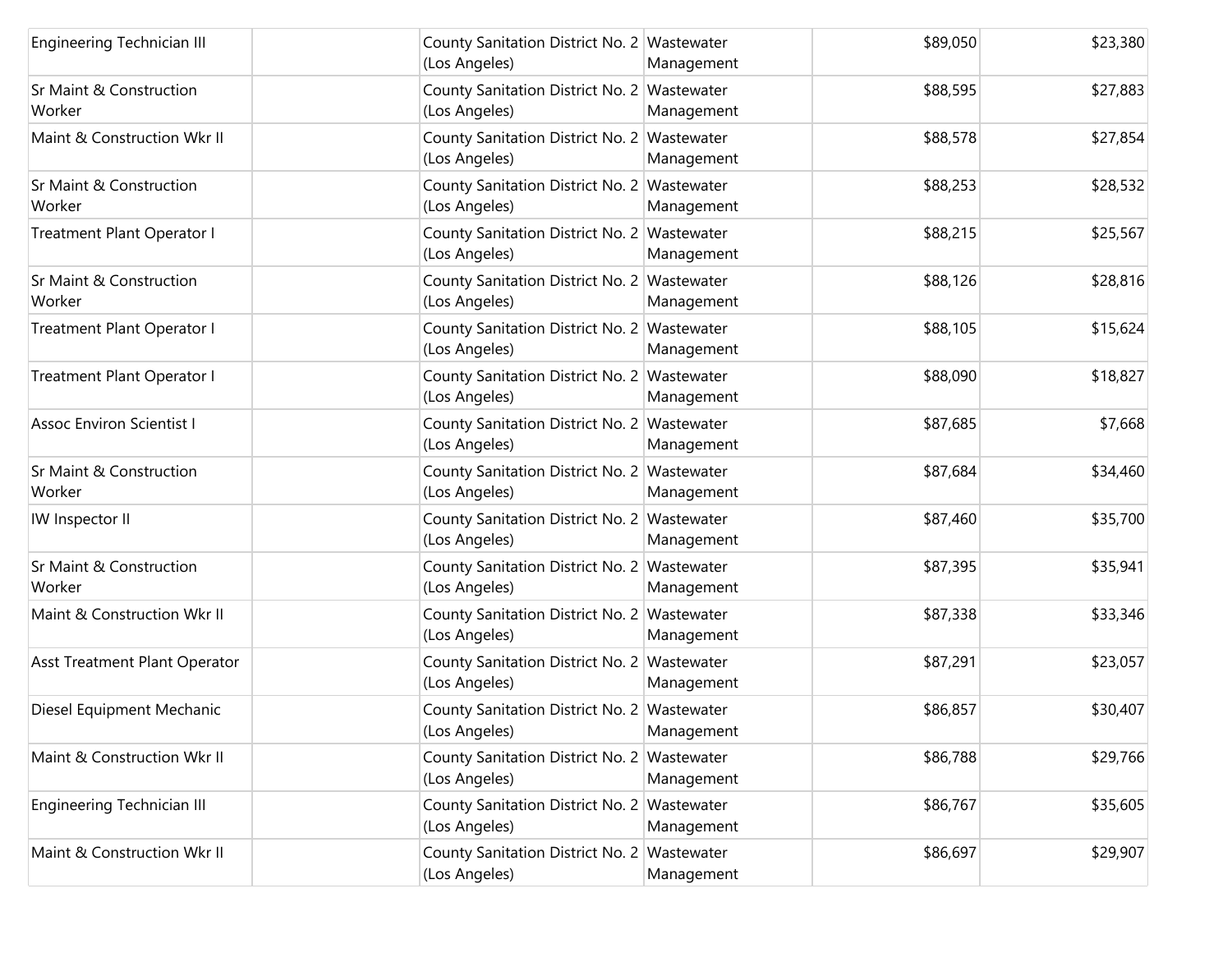| Sr Maint & Construction<br>Worker            | County Sanitation District No. 2 Wastewater<br>(Los Angeles) | Management | \$86,674 | \$26,319 |
|----------------------------------------------|--------------------------------------------------------------|------------|----------|----------|
| <b>Sr Maint &amp; Construction</b><br>Worker | County Sanitation District No. 2 Wastewater<br>(Los Angeles) | Management | \$86,350 | \$27,243 |
| Engineering Technician III                   | County Sanitation District No. 2 Wastewater<br>(Los Angeles) | Management | \$86,336 | \$27,159 |
| Machinist                                    | County Sanitation District No. 2 Wastewater<br>(Los Angeles) | Management | \$86,319 | \$27,446 |
| Maint & Construction Wkr II                  | County Sanitation District No. 2 Wastewater<br>(Los Angeles) | Management | \$86,251 | \$21,522 |
| Sr Maint & Construction<br>Worker            | County Sanitation District No. 2 Wastewater<br>(Los Angeles) | Management | \$86,244 | \$9,737  |
| Maint & Construction Wkr II                  | County Sanitation District No. 2 Wastewater<br>(Los Angeles) | Management | \$86,197 | \$34,598 |
| Maint & Construction Wkr II                  | County Sanitation District No. 2 Wastewater<br>(Los Angeles) | Management | \$86,119 | \$6,091  |
| Engineering Technician III                   | County Sanitation District No. 2 Wastewater<br>(Los Angeles) | Management | \$86,072 | \$20,628 |
| IW Inspector II                              | County Sanitation District No. 2 Wastewater<br>(Los Angeles) | Management | \$85,792 | \$15,204 |
| Treatment Plant Operator I                   | County Sanitation District No. 2 Wastewater<br>(Los Angeles) | Management | \$85,760 | \$34,107 |
| Maint & Construction Wkr II                  | County Sanitation District No. 2 Wastewater<br>(Los Angeles) | Management | \$85,592 | \$32,865 |
| Asst Treatment Plant Operator                | County Sanitation District No. 2 Wastewater<br>(Los Angeles) | Management | \$85,498 | \$15,610 |
| Sewg Sys Vacuum Truck Driver                 | County Sanitation District No. 2 Wastewater<br>(Los Angeles) | Management | \$85,417 | \$22,368 |
| Pumping Plant Operator                       | County Sanitation District No. 2 Wastewater<br>(Los Angeles) | Management | \$85,285 | \$35,265 |
| Treatment Plant Operator I                   | County Sanitation District No. 2 Wastewater<br>(Los Angeles) | Management | \$85,093 | \$12,604 |
| Maint & Construction Wkr II                  | County Sanitation District No. 2 Wastewater<br>(Los Angeles) | Management | \$84,815 | \$26,551 |
| Maint & Construction Wkr II                  | County Sanitation District No. 2 Wastewater<br>(Los Angeles) | Management | \$84,781 | \$34,330 |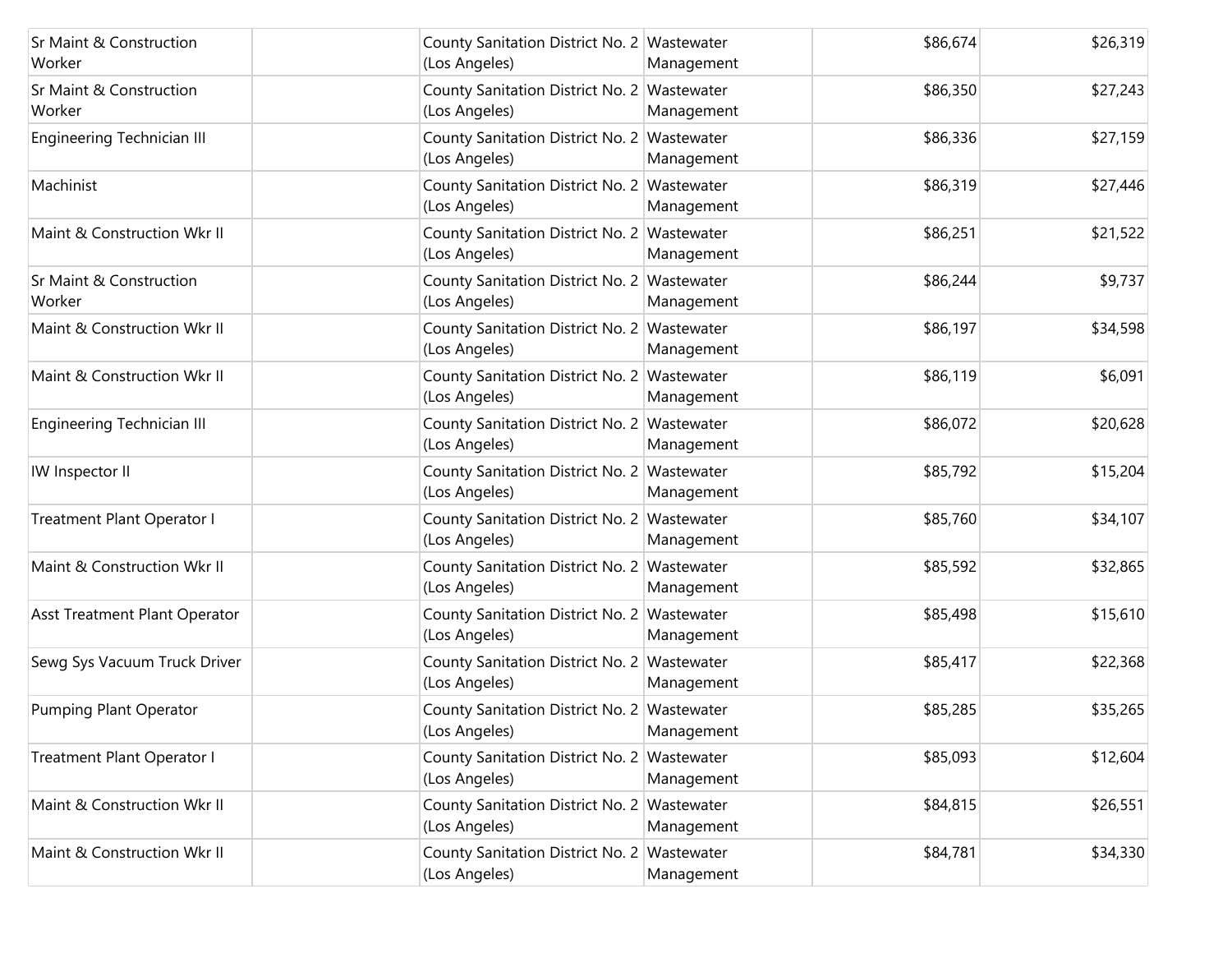| Maint & Construction Wkr II       | County Sanitation District No. 2 Wastewater<br>(Los Angeles) | Management | \$84,768 | \$30,102 |
|-----------------------------------|--------------------------------------------------------------|------------|----------|----------|
| Welder                            | County Sanitation District No. 2 Wastewater<br>(Los Angeles) | Management | \$84,766 | \$26,640 |
| Maint & Construction Wkr II       | County Sanitation District No. 2 Wastewater<br>(Los Angeles) | Management | \$84,516 | \$32,713 |
| Painter                           | County Sanitation District No. 2 Wastewater<br>(Los Angeles) | Management | \$84,445 | \$34,367 |
| Maint & Construction Wkr II       | County Sanitation District No. 2 Wastewater<br>(Los Angeles) | Management | \$84,441 | \$21,294 |
| Pumping Plant Operator            | County Sanitation District No. 2 Wastewater<br>(Los Angeles) | Management | \$84,299 | \$22,632 |
| Maint & Construction Wkr II       | County Sanitation District No. 2 Wastewater<br>(Los Angeles) | Management | \$84,273 | \$21,243 |
| Engineering Technician III        | County Sanitation District No. 2 Wastewater<br>(Los Angeles) | Management | \$84,273 | \$31,791 |
| <b>Stationary Mechanic</b>        | County Sanitation District No. 2 Wastewater<br>(Los Angeles) | Management | \$84,105 | \$27,132 |
| <b>Pumping Plant Operator</b>     | County Sanitation District No. 2 Wastewater<br>(Los Angeles) | Management | \$84,021 | \$19,895 |
| Diesel Equip Operator             | County Sanitation District No. 2 Wastewater<br>(Los Angeles) | Management | \$83,952 | \$30,073 |
| IW Inspector I                    | County Sanitation District No. 2 Wastewater<br>(Los Angeles) | Management | \$83,511 | \$15,389 |
| Electrical & Instr Technician     | County Sanitation District No. 2 Wastewater<br>(Los Angeles) | Management | \$83,450 | \$23,629 |
| Supv Of Trtmt Plant Opers I       | County Sanitation District No. 2 Wastewater<br>(Los Angeles) | Management | \$83,403 | \$11,227 |
| Pumping Plant Operator            | County Sanitation District No. 2 Wastewater<br>(Los Angeles) | Management | \$83,286 | \$15,240 |
| Sr Maint & Construction<br>Worker | County Sanitation District No. 2 Wastewater<br>(Los Angeles) | Management | \$83,100 | \$27,946 |
| Painter                           | County Sanitation District No. 2 Wastewater<br>(Los Angeles) | Management | \$83,088 | \$27,138 |
| Maint & Construction Wkr II       | County Sanitation District No. 2 Wastewater<br>(Los Angeles) | Management | \$82,605 | \$26,143 |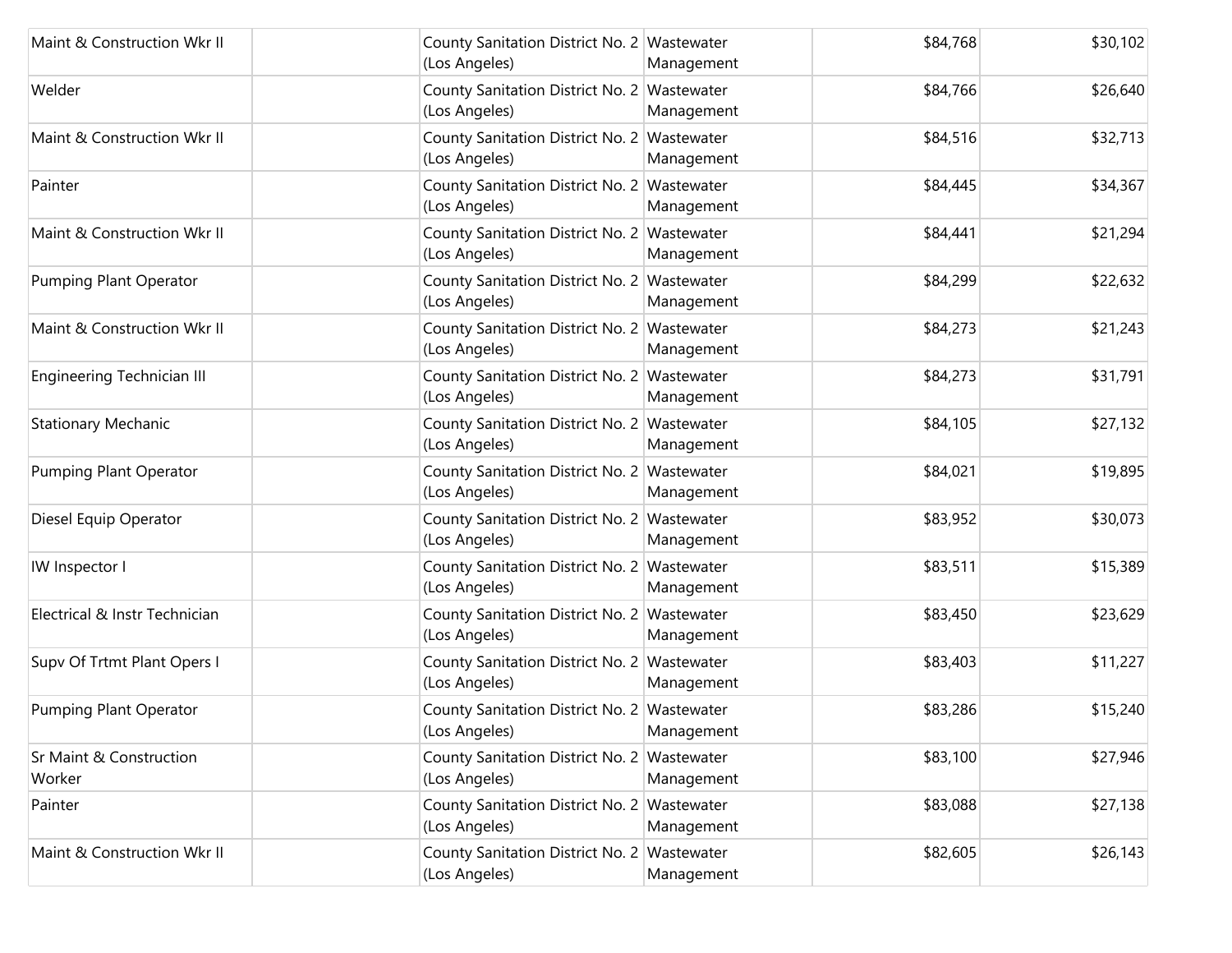| <b>Stationary Mechanic App I</b>  | County Sanitation District No. 2 Wastewater<br>(Los Angeles) | Management | \$82,550 | \$22,274 |
|-----------------------------------|--------------------------------------------------------------|------------|----------|----------|
| Maint & Construction Wkr II       | County Sanitation District No. 2 Wastewater<br>(Los Angeles) | Management | \$82,431 | \$34,156 |
| Sewg Sys Vacuum Truck Driver      | County Sanitation District No. 2 Wastewater<br>(Los Angeles) | Management | \$82,390 | \$35,098 |
| Maint & Construction Wkr II       | County Sanitation District No. 2 Wastewater<br>(Los Angeles) | Management | \$82,232 | \$29,370 |
| Maint & Construction Wkr II       | County Sanitation District No. 2 Wastewater<br>(Los Angeles) | Management | \$82,192 | \$34,432 |
| Lead Maint & Const Worker         | County Sanitation District No. 2 Wastewater<br>(Los Angeles) | Management | \$81,803 | \$30,570 |
| <b>Treatment Plant Operator I</b> | County Sanitation District No. 2 Wastewater<br>(Los Angeles) | Management | \$81,613 | \$33,630 |
| Maint & Construction Wkr II       | County Sanitation District No. 2 Wastewater<br>(Los Angeles) | Management | \$81,583 | \$34,153 |
| Asst Treatment Plant Operator     | County Sanitation District No. 2 Wastewater<br>(Los Angeles) | Management | \$81,567 | \$23,099 |
| Maint & Construction Wkr II       | County Sanitation District No. 2 Wastewater<br>(Los Angeles) | Management | \$81,360 | \$34,153 |
| Secretary II                      | County Sanitation District No. 2 Wastewater<br>(Los Angeles) | Management | \$81,344 | \$33,198 |
| Maint & Construction Wkr II       | County Sanitation District No. 2 Wastewater<br>(Los Angeles) | Management | \$81,341 | \$27,763 |
| Maint & Construction Wkr II       | County Sanitation District No. 2 Wastewater<br>(Los Angeles) | Management | \$80,988 | \$33,092 |
| Maint & Construction Wkr II       | County Sanitation District No. 2 Wastewater<br>(Los Angeles) | Management | \$80,879 | \$32,739 |
| Painter                           | County Sanitation District No. 2 Wastewater<br>(Los Angeles) | Management | \$80,822 | \$25,283 |
| Warehouse Coordinator             | County Sanitation District No. 2 Wastewater<br>(Los Angeles) | Management | \$80,819 | \$21,250 |
| Senior Engineering Technician     | County Sanitation District No. 2 Wastewater<br>(Los Angeles) | Management | \$80,732 | \$26,258 |
| Maint & Construction Wkr II       | County Sanitation District No. 2 Wastewater<br>(Los Angeles) | Management | \$80,716 | \$26,288 |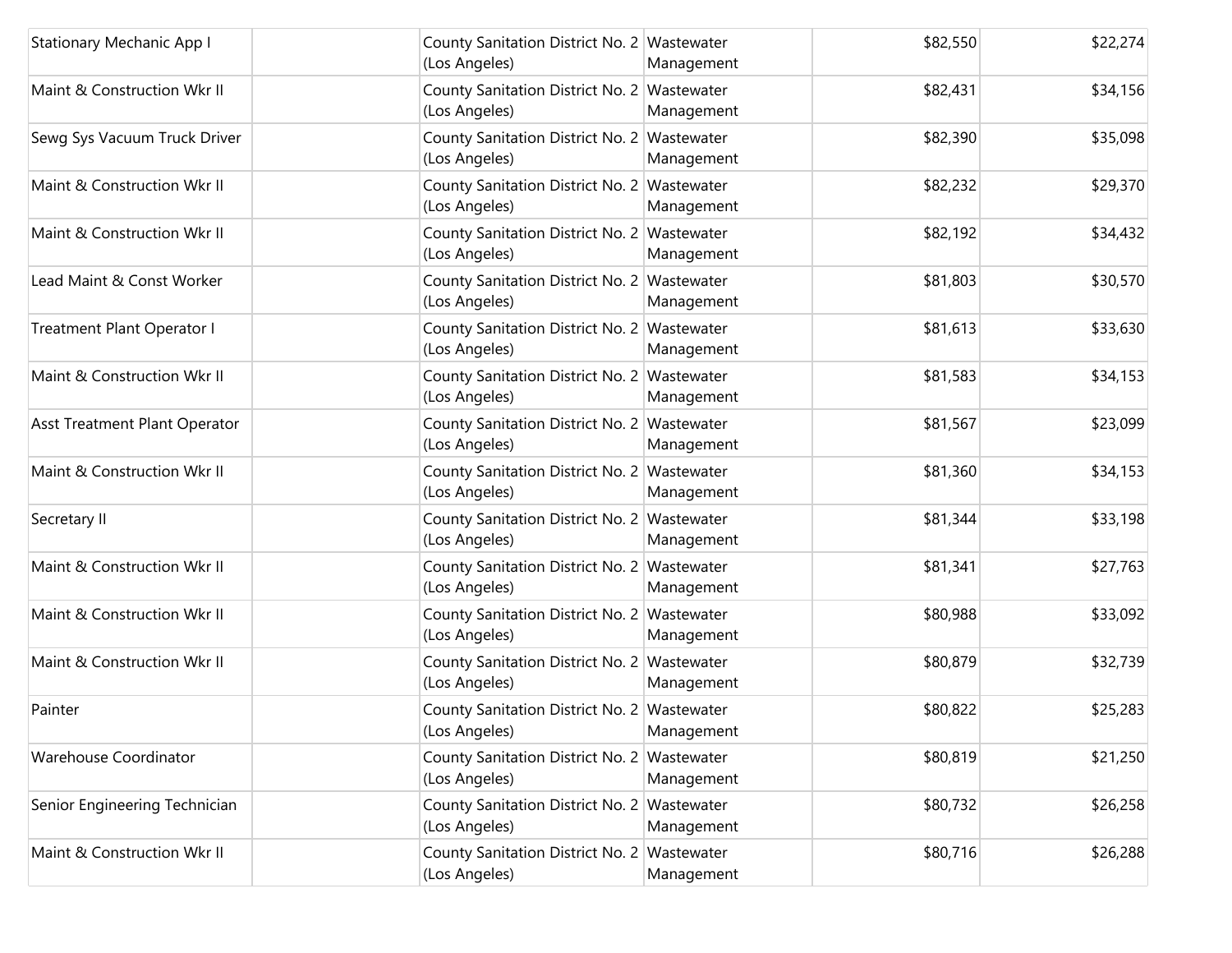| Painter                                      | County Sanitation District No. 2 Wastewater<br>(Los Angeles) | Management | \$80,715 | \$30,272 |
|----------------------------------------------|--------------------------------------------------------------|------------|----------|----------|
| <b>Sr Maint &amp; Construction</b><br>Worker | County Sanitation District No. 2 Wastewater<br>(Los Angeles) | Management | \$80,667 | \$7,691  |
| Maint & Construction Wkr II                  | County Sanitation District No. 2 Wastewater<br>(Los Angeles) | Management | \$80,389 | \$34,621 |
| Sr Maint & Construction<br>Worker            | County Sanitation District No. 2 Wastewater<br>(Los Angeles) | Management | \$80,294 | \$16,711 |
| Maint & Construction Wkr II                  | County Sanitation District No. 2 Wastewater<br>(Los Angeles) | Management | \$80,224 | \$30,061 |
| Maint & Construction Wkr II                  | County Sanitation District No. 2 Wastewater<br>(Los Angeles) | Management | \$80,083 | \$7,354  |
| Diesel Equip Operator                        | County Sanitation District No. 2 Wastewater<br>(Los Angeles) | Management | \$79,928 | \$27,624 |
| Maint & Construction Wkr II                  | County Sanitation District No. 2 Wastewater<br>(Los Angeles) | Management | \$79,922 | \$33,269 |
| Maint & Construction Wkr II                  | County Sanitation District No. 2 Wastewater<br>(Los Angeles) | Management | \$79,748 | \$34,547 |
| Asst Treatment Plant Operator                | County Sanitation District No. 2 Wastewater<br>(Los Angeles) | Management | \$79,580 | \$26,609 |
| <b>Stationary Mechanic</b><br>Apprentice II  | County Sanitation District No. 2 Wastewater<br>(Los Angeles) | Management | \$79,562 | \$27,626 |
| Engineering Technician III                   | County Sanitation District No. 2 Wastewater<br>(Los Angeles) | Management | \$79,306 | \$16,800 |
| Maint & Construction Wkr II                  | County Sanitation District No. 2 Wastewater<br>(Los Angeles) | Management | \$78,899 | \$32,840 |
| Electrical & Instr Tech App II               | County Sanitation District No. 2 Wastewater<br>(Los Angeles) | Management | \$78,883 | \$14,598 |
| Treatment Plant Operator I                   | County Sanitation District No. 2 Wastewater<br>(Los Angeles) | Management | \$78,839 | \$32,449 |
| Maint & Construction Wkr II                  | County Sanitation District No. 2 Wastewater<br>(Los Angeles) | Management | \$78,642 | \$34,153 |
| Maint & Construction Wkr II                  | County Sanitation District No. 2 Wastewater<br>(Los Angeles) | Management | \$78,626 | \$33,179 |
| Secretary II                                 | County Sanitation District No. 2 Wastewater<br>(Los Angeles) | Management | \$78,607 | \$21,079 |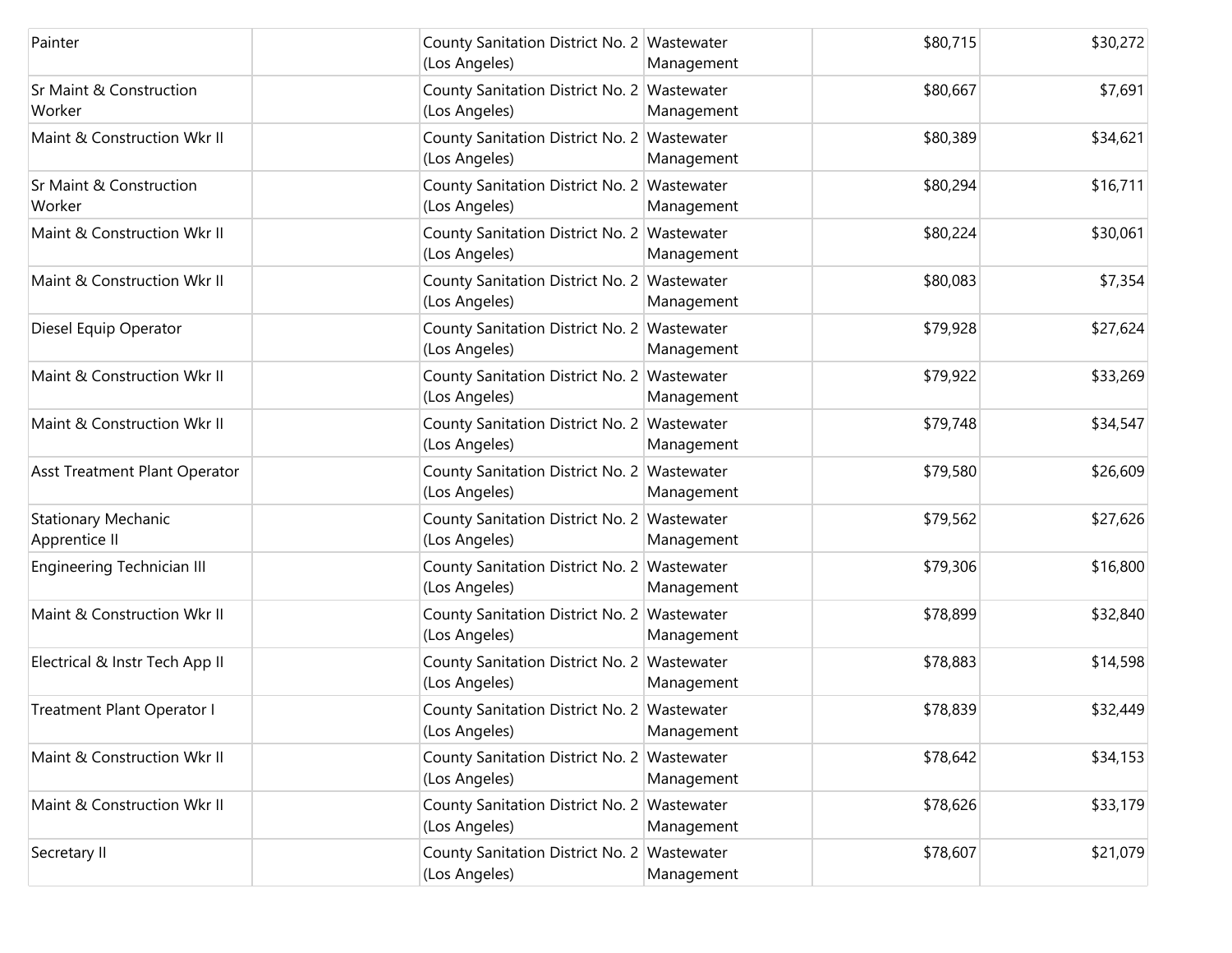| Treatment Plant Operator I        | County Sanitation District No. 2 Wastewater<br>(Los Angeles) | Management | \$78,400 | \$7,034  |
|-----------------------------------|--------------------------------------------------------------|------------|----------|----------|
| IW Inspector II                   | County Sanitation District No. 2 Wastewater<br>(Los Angeles) | Management | \$78,391 | \$26,808 |
| Maint & Construction Wkr II       | County Sanitation District No. 2 Wastewater<br>(Los Angeles) | Management | \$78,303 | \$30,143 |
| Maint & Construction Wkr II       | County Sanitation District No. 2 Wastewater<br>(Los Angeles) | Management | \$77,976 | \$28,357 |
| Maint & Construction Wkr II       | County Sanitation District No. 2 Wastewater<br>(Los Angeles) | Management | \$77,940 | \$34,349 |
| Diesel Equip Operator             | County Sanitation District No. 2 Wastewater<br>(Los Angeles) | Management | \$77,843 | \$22,551 |
| Maint & Construction Wkr II       | County Sanitation District No. 2 Wastewater<br>(Los Angeles) | Management | \$77,830 | \$25,957 |
| Maint & Construction Wkr II       | County Sanitation District No. 2 Wastewater<br>(Los Angeles) | Management | \$77,664 | \$32,803 |
| <b>Engineering Technician III</b> | County Sanitation District No. 2 Wastewater<br>(Los Angeles) | Management | \$77,296 | \$14,863 |
| Maint & Construction Wkr II       | County Sanitation District No. 2 Wastewater<br>(Los Angeles) | Management | \$77,017 | \$31,331 |
| <b>Engineering Technician III</b> | County Sanitation District No. 2 Wastewater<br>(Los Angeles) | Management | \$76,909 | \$26,500 |
| Maint & Construction Wkr II       | County Sanitation District No. 2 Wastewater<br>(Los Angeles) | Management | \$76,825 | \$29,956 |
| Maint & Construction Wkr II       | County Sanitation District No. 2 Wastewater<br>(Los Angeles) | Management | \$76,723 | \$23,197 |
| Maint & Construction Wkr II       | County Sanitation District No. 2 Wastewater<br>(Los Angeles) | Management | \$76,633 | \$14,162 |
| Secretary II                      | County Sanitation District No. 2 Wastewater<br>(Los Angeles) | Management | \$76,632 | \$20,839 |
| Painter Apprentice II             | County Sanitation District No. 2 Wastewater<br>(Los Angeles) | Management | \$76,630 | \$33,249 |
| Maint & Construction Wkr II       | County Sanitation District No. 2 Wastewater<br>(Los Angeles) | Management | \$76,440 | \$29,131 |
| Maint & Construction Wkr II       | County Sanitation District No. 2 Wastewater<br>(Los Angeles) | Management | \$76,440 | \$21,158 |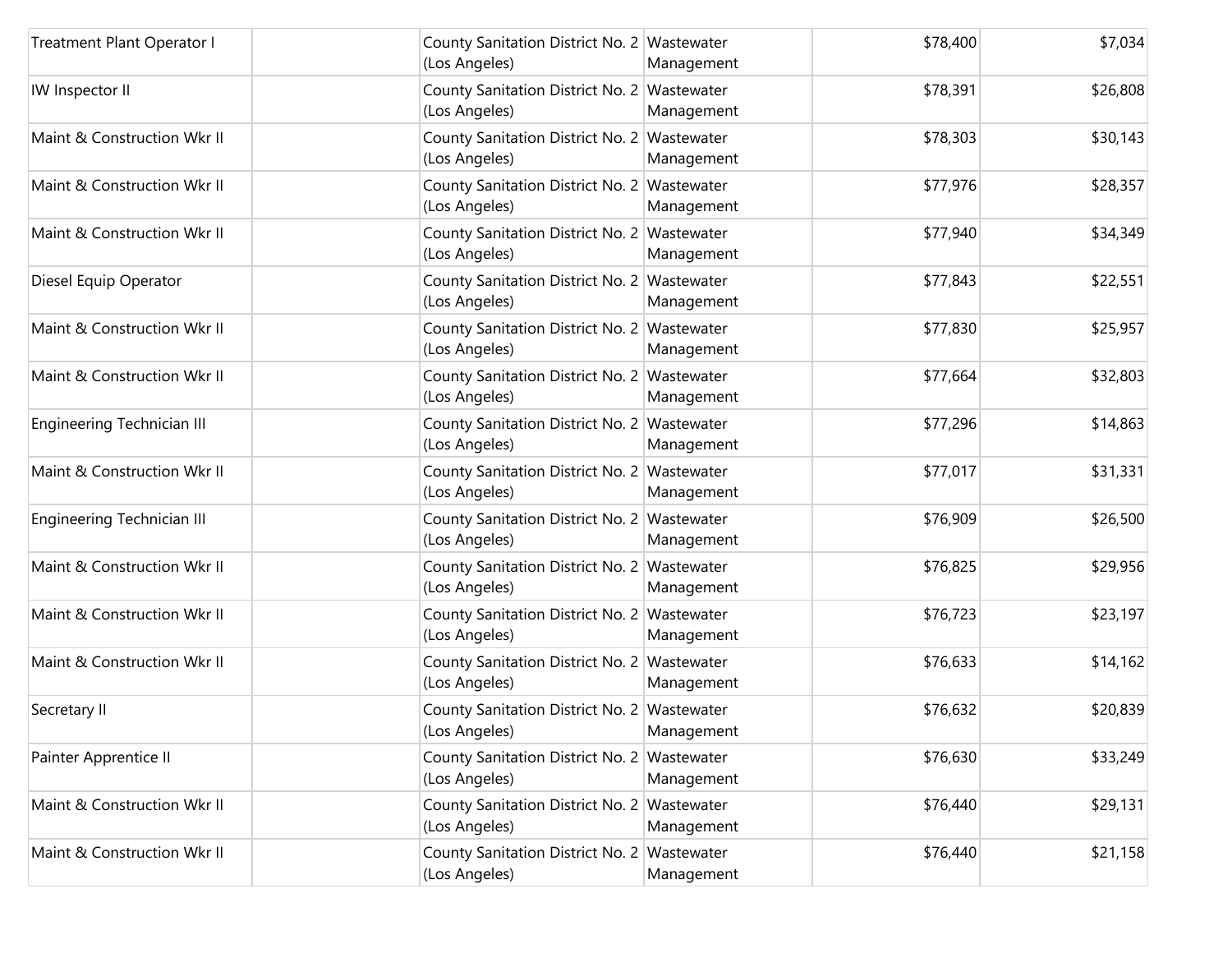| Maint & Construction Wkr II                 | County Sanitation District No. 2 Wastewater<br>(Los Angeles) | Management | \$76,437 | \$32,803 |
|---------------------------------------------|--------------------------------------------------------------|------------|----------|----------|
| Asst Treatment Plant Operator               | County Sanitation District No. 2 Wastewater<br>(Los Angeles) | Management | \$76,217 | \$14,300 |
| Asst Treatment Plant Operator               | County Sanitation District No. 2 Wastewater<br>(Los Angeles) | Management | \$76,049 | \$17,932 |
| Maint & Construction Wkr II                 | County Sanitation District No. 2 Wastewater<br>(Los Angeles) | Management | \$75,918 | \$13,789 |
| Maint & Construction Wkr II                 | County Sanitation District No. 2 Wastewater<br>(Los Angeles) | Management | \$75,807 | \$18,309 |
| Painter Apprentice II                       | County Sanitation District No. 2 Wastewater<br>(Los Angeles) | Management | \$75,700 | \$21,885 |
| Maint & Construction Wkr II                 | County Sanitation District No. 2 Wastewater<br>(Los Angeles) | Management | \$75,646 | \$22,661 |
| Maint & Construction Wkr II                 | County Sanitation District No. 2 Wastewater<br>(Los Angeles) | Management | \$75,511 | \$33,706 |
| Lead Grounds Maint Worker                   | County Sanitation District No. 2 Wastewater<br>(Los Angeles) | Management | \$75,502 | \$32,614 |
| Treatment Plant Operator I                  | County Sanitation District No. 2 Wastewater<br>(Los Angeles) | Management | \$74,994 | \$26,455 |
| Maint & Construction Wkr II                 | County Sanitation District No. 2 Wastewater<br>(Los Angeles) | Management | \$74,984 | \$16,612 |
| Secretary II                                | County Sanitation District No. 2 Wastewater<br>(Los Angeles) | Management | \$74,963 | \$13,680 |
| Asst Treatment Plant Operator               | County Sanitation District No. 2 Wastewater<br>(Los Angeles) | Management | \$74,801 | \$28,157 |
| Maint & Construction Wkr II                 | County Sanitation District No. 2 Wastewater<br>(Los Angeles) | Management | \$74,677 | \$14,259 |
| Maint & Construction Wkr II                 | County Sanitation District No. 2 Wastewater<br>(Los Angeles) | Management | \$74,668 | \$26,341 |
| <b>Administrative Secretary</b>             | County Sanitation District No. 2 Wastewater<br>(Los Angeles) | Management | \$74,627 | \$14,384 |
| <b>Stationary Mechanic</b><br>Apprentice II | County Sanitation District No. 2 Wastewater<br>(Los Angeles) | Management | \$74,570 | \$14,319 |
| Maint & Construction Wkr II                 | County Sanitation District No. 2 Wastewater<br>(Los Angeles) | Management | \$74,414 | \$26,012 |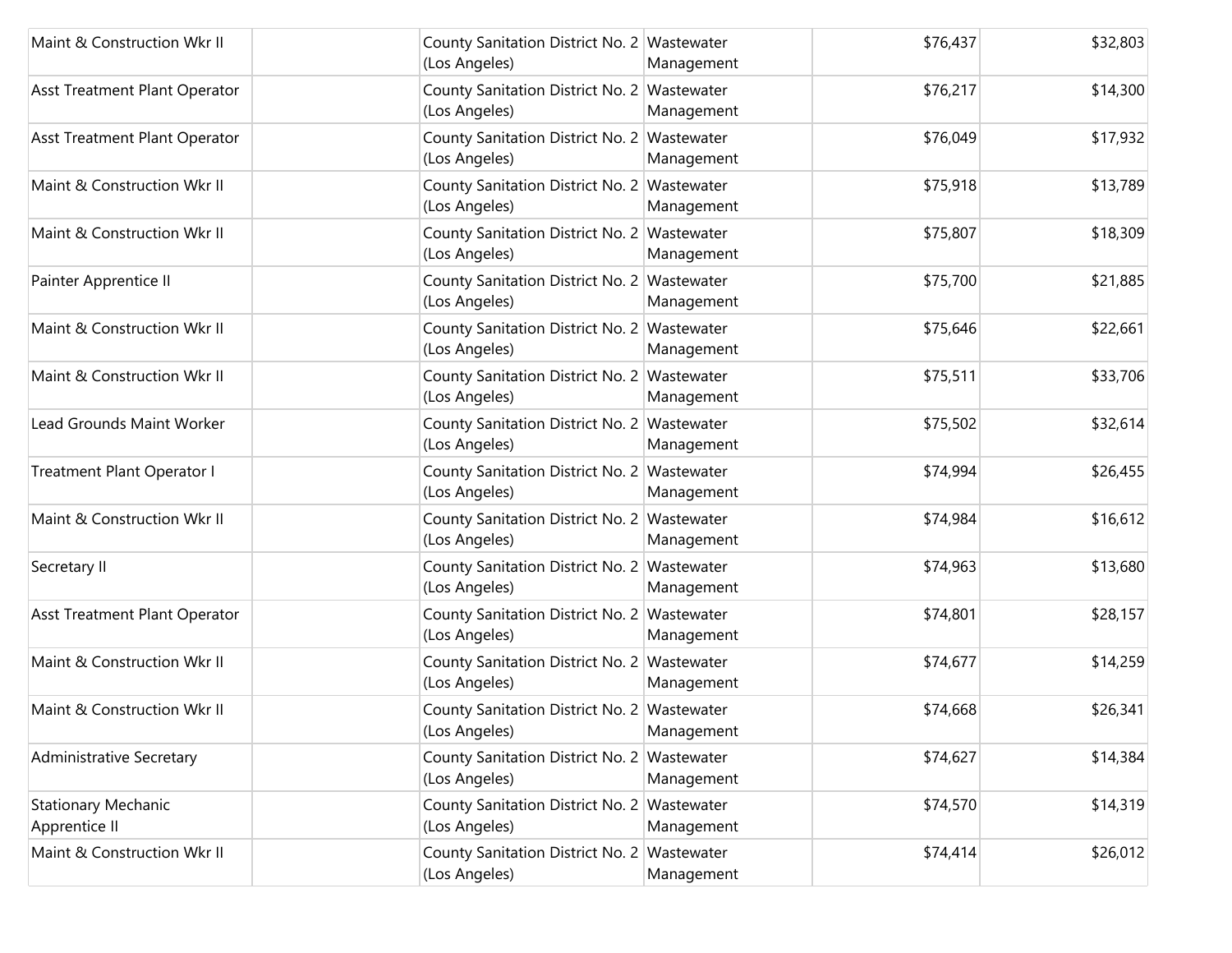| <b>Stationary Mechanic</b><br>Apprentice II | County Sanitation District No. 2 Wastewater<br>(Los Angeles) | Management | \$74,128 | \$16,173 |
|---------------------------------------------|--------------------------------------------------------------|------------|----------|----------|
| Administrative Aide I                       | County Sanitation District No. 2 Wastewater<br>(Los Angeles) | Management | \$74,085 | \$26,381 |
| Electrical & Instr Tech App II              | County Sanitation District No. 2 Wastewater<br>(Los Angeles) | Management | \$74,064 | \$13,089 |
| Sr Maint & Construction<br>Worker           | County Sanitation District No. 2 Wastewater<br>(Los Angeles) | Management | \$73,816 | \$12,439 |
| Maint & Construction Wkr II                 | County Sanitation District No. 2 Wastewater<br>(Los Angeles) | Management | \$73,542 | \$26,289 |
| Engineering Technician III                  | County Sanitation District No. 2 Wastewater<br>(Los Angeles) | Management | \$73,481 | \$6,354  |
| Welder Apprentice II                        | County Sanitation District No. 2 Wastewater<br>(Los Angeles) | Management | \$73,387 | \$25,712 |
| <b>Stationary Mechanic</b><br>Apprentice II | County Sanitation District No. 2 Wastewater<br>(Los Angeles) | Management | \$73,347 | \$14,306 |
| IW Inspector II                             | County Sanitation District No. 2 Wastewater<br>(Los Angeles) | Management | \$72,942 | \$15,266 |
| Engineering Technician III                  | County Sanitation District No. 2 Wastewater<br>(Los Angeles) | Management | \$72,433 | \$17,284 |
| Sr Maint & Construction<br>Worker           | County Sanitation District No. 2 Wastewater<br>(Los Angeles) | Management | \$72,193 | \$11,945 |
| Designer I                                  | County Sanitation District No. 2 Wastewater<br>(Los Angeles) | Management | \$72,122 | \$14,574 |
| IW Inspector I                              | County Sanitation District No. 2 Wastewater<br>(Los Angeles) | Management | \$71,663 | \$32,742 |
| Painter Apprentice II                       | County Sanitation District No. 2 Wastewater<br>(Los Angeles) | Management | \$70,978 | \$32,897 |
| Maint & Construction Wkr II                 | County Sanitation District No. 2 Wastewater<br>(Los Angeles) | Management | \$70,125 | \$22,218 |
| Electrical & Instr Technician               | County Sanitation District No. 2 Wastewater<br>(Los Angeles) | Management | \$69,933 | \$5,963  |
| <b>Stationary Mechanic</b><br>Apprentice II | County Sanitation District No. 2 Wastewater<br>(Los Angeles) | Management | \$69,606 | \$25,735 |
| <b>Treatment Plant Operator II</b>          | County Sanitation District No. 2 Wastewater<br>(Los Angeles) | Management | \$69,380 | \$25,651 |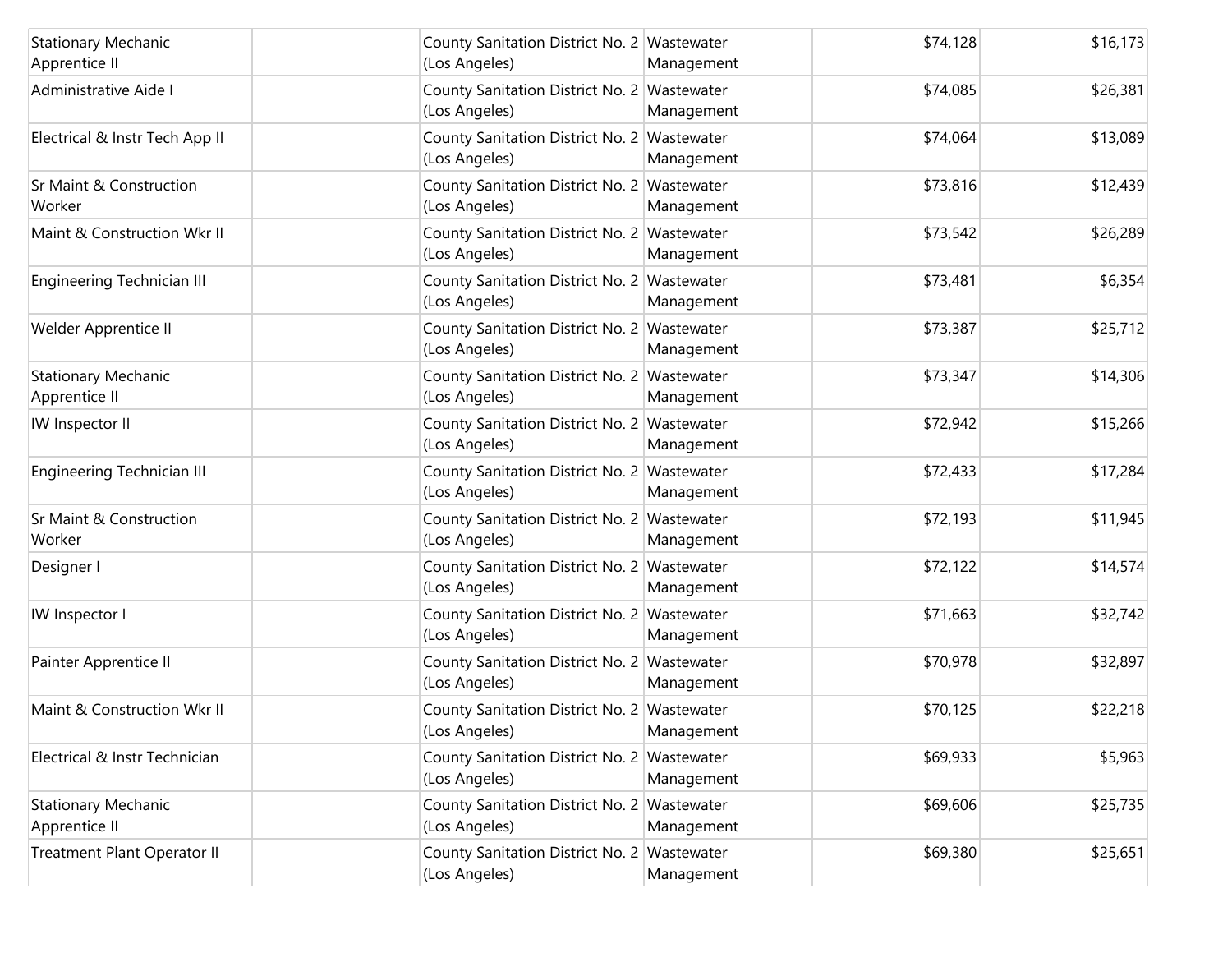| Maint & Construction Wkr II                 | County Sanitation District No. 2 Wastewater<br>(Los Angeles) | Management | \$69,348 | \$13,877 |
|---------------------------------------------|--------------------------------------------------------------|------------|----------|----------|
| Pumping Plant Operator                      | County Sanitation District No. 2 Wastewater<br>(Los Angeles) | Management | \$68,956 | \$12,878 |
| <b>Stationary Mechanic</b><br>Apprentice II | County Sanitation District No. 2 Wastewater<br>(Los Angeles) | Management | \$68,722 | \$13,392 |
| Senior Typist Clerk                         | County Sanitation District No. 2 Wastewater<br>(Los Angeles) | Management | \$68,072 | \$27,623 |
| <b>Stock Clerk</b>                          | County Sanitation District No. 2 Wastewater<br>(Los Angeles) | Management | \$67,535 | \$5,839  |
| <b>Stock Clerk</b>                          | County Sanitation District No. 2 Wastewater<br>(Los Angeles) | Management | \$67,492 | \$19,105 |
| Maint & Construction Wkr II                 | County Sanitation District No. 2 Wastewater<br>(Los Angeles) | Management | \$67,380 | \$14,110 |
| Treatment Plant Operator II                 | County Sanitation District No. 2 Wastewater<br>(Los Angeles) | Management | \$66,971 | \$18,818 |
| Maint & Construction Wkr I                  | County Sanitation District No. 2 Wastewater<br>(Los Angeles) | Management | \$66,623 | \$5,353  |
| Maint & Construction Wkr I                  | County Sanitation District No. 2 Wastewater<br>(Los Angeles) | Management | \$66,520 | \$22,513 |
| Senior Typist Clerk                         | County Sanitation District No. 2 Wastewater<br>(Los Angeles) | Management | \$66,482 | \$27,504 |
| Senior Typist Clerk                         | County Sanitation District No. 2 Wastewater<br>(Los Angeles) | Management | \$66,413 | \$31,130 |
| Senior Typist Clerk                         | County Sanitation District No. 2 Wastewater<br>(Los Angeles) | Management | \$66,413 | \$19,747 |
| <b>Stationary Mechanic App I</b>            | County Sanitation District No. 2 Wastewater<br>(Los Angeles) | Management | \$66,262 | \$21,665 |
| <b>Stock Clerk</b>                          | County Sanitation District No. 2 Wastewater<br>(Los Angeles) | Management | \$66,250 | \$22,544 |
| <b>Stock Clerk</b>                          | County Sanitation District No. 2 Wastewater<br>(Los Angeles) | Management | \$65,859 | \$22,544 |
| Typist Clerk II                             | County Sanitation District No. 2 Wastewater<br>(Los Angeles) | Management | \$65,818 | \$31,592 |
| <b>Engineering Associate III</b>            | County Sanitation District No. 2 Wastewater<br>(Los Angeles) | Management | \$65,682 | \$14,040 |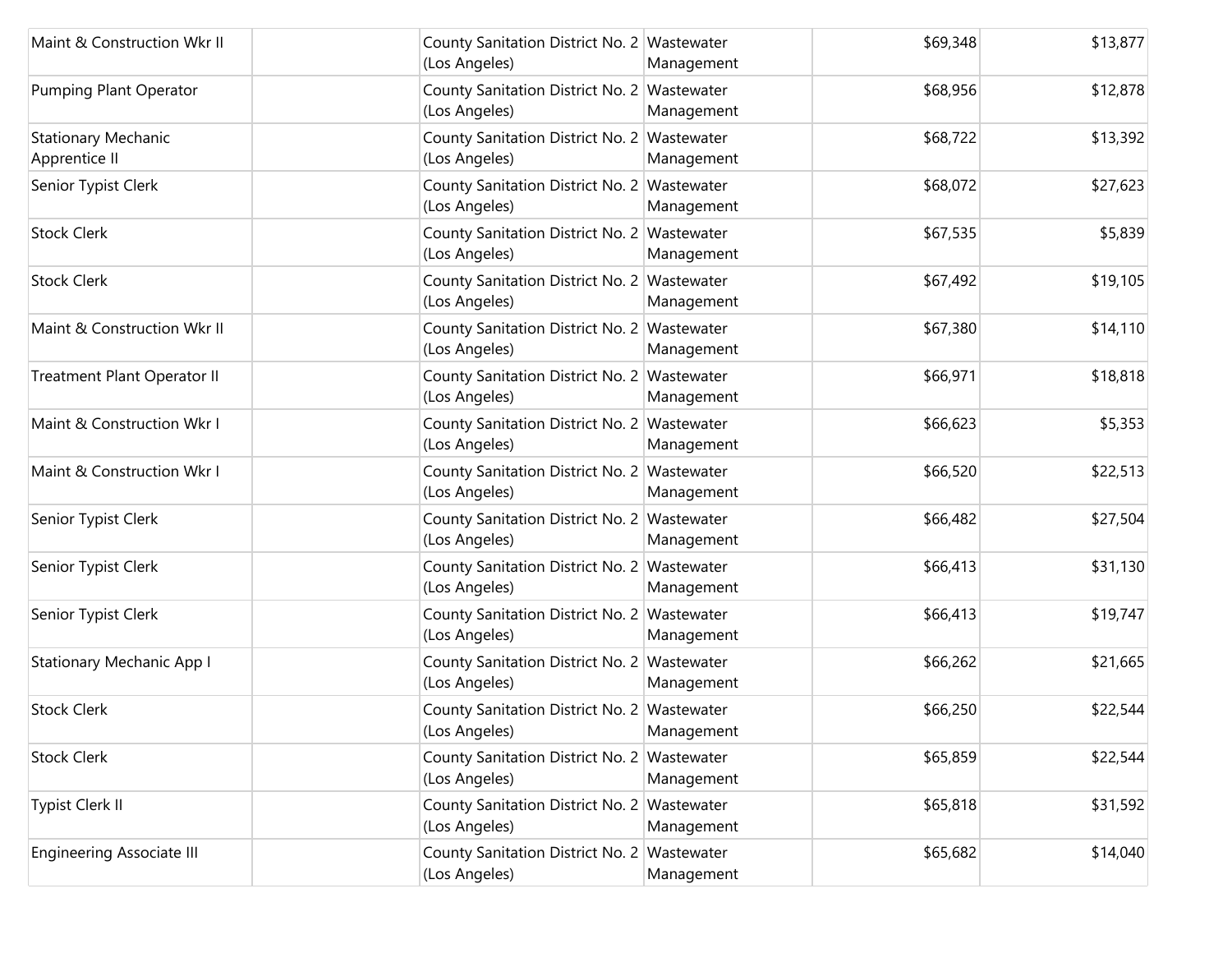| <b>Stock Clerk</b>              | County Sanitation District No. 2 Wastewater<br>(Los Angeles) | Management | \$65,593 | \$14,110 |
|---------------------------------|--------------------------------------------------------------|------------|----------|----------|
| Intermediate Typist Clerk       | County Sanitation District No. 2 Wastewater<br>(Los Angeles) | Management | \$65,522 | \$21,213 |
| Maint & Construction Wkr II     | County Sanitation District No. 2 Wastewater<br>(Los Angeles) | Management | \$65,465 | \$21,829 |
| Maint & Construction Wkr I      | County Sanitation District No. 2 Wastewater<br>(Los Angeles) | Management | \$65,404 | \$10,342 |
| Maint & Construction Wkr II     | County Sanitation District No. 2 Wastewater<br>(Los Angeles) | Management | \$65,304 | \$25,460 |
| Maint & Construction Wkr II     | County Sanitation District No. 2 Wastewater<br>(Los Angeles) | Management | \$65,170 | \$25,519 |
| Hourly Employee                 | County Sanitation District No. 2 Wastewater<br>(Los Angeles) | Management | \$65,091 | \$18,199 |
| Grounds Maintenance Worker      | County Sanitation District No. 2 Wastewater<br>(Los Angeles) | Management | \$64,758 | \$19,052 |
| Asst Treatment Plant Operator   | County Sanitation District No. 2 Wastewater<br>(Los Angeles) | Management | \$64,651 | \$10,386 |
| Maint & Construction Wkr I      | County Sanitation District No. 2 Wastewater<br>(Los Angeles) | Management | \$64,532 | \$13,251 |
| Hourly Employee                 | County Sanitation District No. 2 Wastewater<br>(Los Angeles) | Management | \$64,464 | \$11,728 |
| Maint & Construction Wkr I      | County Sanitation District No. 2 Wastewater<br>(Los Angeles) | Management | \$64,384 | \$5,521  |
| Maint & Construction Wkr II     | County Sanitation District No. 2 Wastewater<br>(Los Angeles) | Management | \$64,350 | \$21,097 |
| <b>Engineering Technician I</b> | County Sanitation District No. 2 Wastewater<br>(Los Angeles) | Management | \$64,321 | \$25,261 |
| Maint & Construction Wkr I      | County Sanitation District No. 2 Wastewater<br>(Los Angeles) | Management | \$64,303 | \$13,749 |
| <b>Stock Clerk</b>              | County Sanitation District No. 2 Wastewater<br>(Los Angeles) | Management | \$64,168 | \$27,078 |
| <b>Stock Clerk</b>              | County Sanitation District No. 2 Wastewater<br>(Los Angeles) | Management | \$64,168 | \$30,750 |
| Intermediate Typist Clerk       | County Sanitation District No. 2 Wastewater<br>(Los Angeles) | Management | \$63,952 | \$18,823 |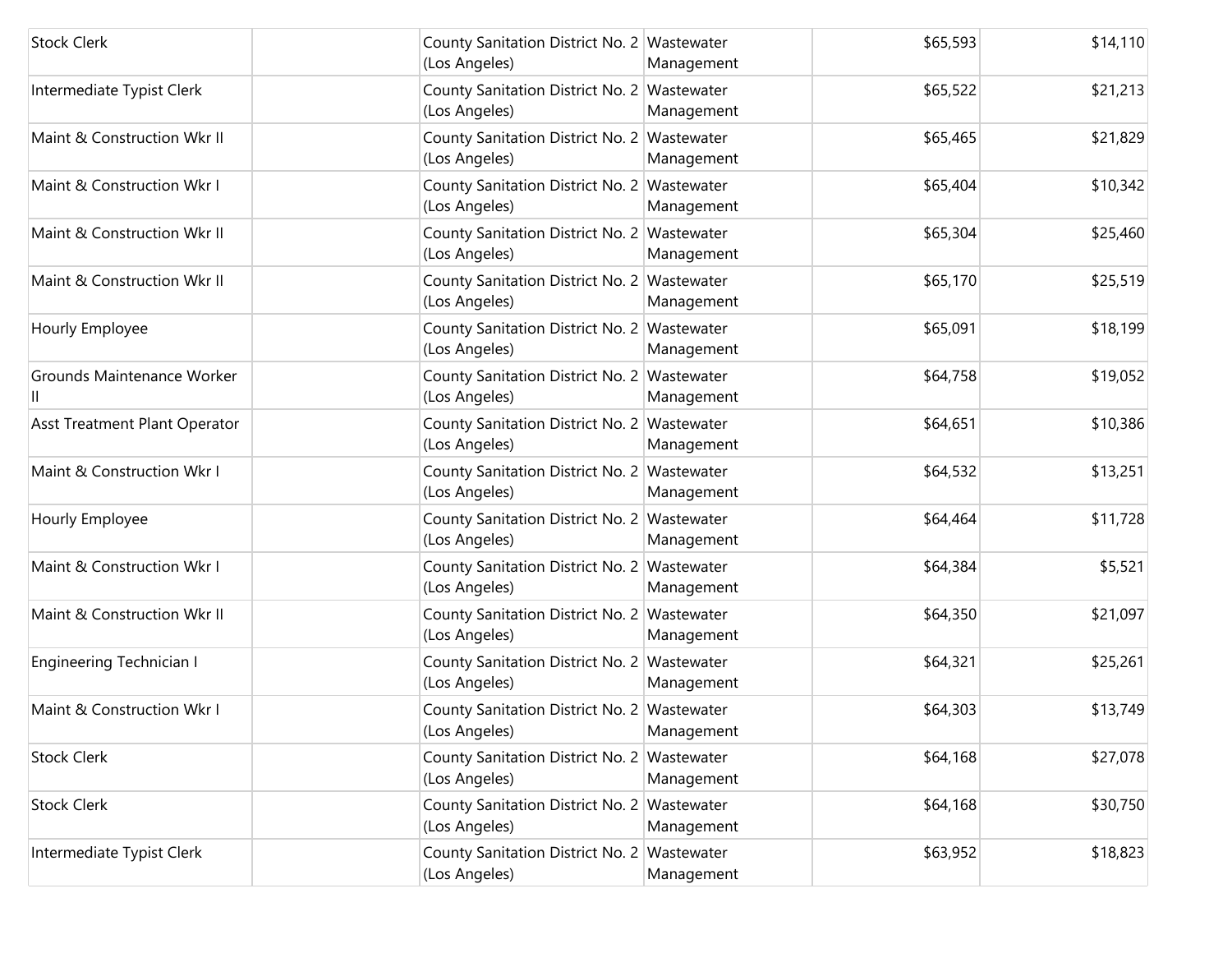| <b>Stock Clerk</b>            | County Sanitation District No. 2 Wastewater<br>(Los Angeles) | Management | \$63,931 | \$25,392 |
|-------------------------------|--------------------------------------------------------------|------------|----------|----------|
| <b>Stock Clerk</b>            | County Sanitation District No. 2 Wastewater<br>(Los Angeles) | Management | \$63,833 | \$30,643 |
| <b>Stock Clerk</b>            | County Sanitation District No. 2 Wastewater<br>(Los Angeles) | Management | \$63,703 | \$25,493 |
| Treatment Plant Operator II   | County Sanitation District No. 2 Wastewater<br>(Los Angeles) | Management | \$63,663 | \$14,994 |
| Maint & Construction Wkr II   | County Sanitation District No. 2 Wastewater<br>(Los Angeles) | Management | \$62,976 | \$24,916 |
| Intermediate Typist Clerk     | County Sanitation District No. 2 Wastewater<br>(Los Angeles) | Management | \$62,610 | \$30,458 |
| Diesel Equip Operator         | County Sanitation District No. 2 Wastewater<br>(Los Angeles) | Management | \$62,606 | \$19,014 |
| Maint & Construction Wkr II   | County Sanitation District No. 2 Wastewater<br>(Los Angeles) | Management | \$62,563 | \$25,214 |
| Maint & Construction Wkr II   | County Sanitation District No. 2 Wastewater<br>(Los Angeles) | Management | \$62,563 | \$13,185 |
| Engineering Technician I      | County Sanitation District No. 2 Wastewater<br>(Los Angeles) | Management | \$62,547 | \$12,255 |
| Maint & Construction Wkr II   | County Sanitation District No. 2 Wastewater<br>(Los Angeles) | Management | \$62,421 | \$21,650 |
| Hourly Employee               | County Sanitation District No. 2 Wastewater<br>(Los Angeles) | Management | \$62,198 | \$13,350 |
| Treatment Plant Operator I    | County Sanitation District No. 2 Wastewater<br>(Los Angeles) | Management | \$61,708 | \$2,436  |
| Asst Treatment Plant Operator | County Sanitation District No. 2 Wastewater<br>(Los Angeles) | Management | \$61,114 | \$4,796  |
| Senior Typist Clerk           | County Sanitation District No. 2 Wastewater<br>(Los Angeles) | Management | \$61,049 | \$14,923 |
| Maint & Construction Wkr I    | County Sanitation District No. 2 Wastewater<br>(Los Angeles) | Management | \$60,699 | \$12,696 |
| Hourly Employee               | County Sanitation District No. 2 Wastewater<br>(Los Angeles) | Management | \$60,624 | \$12,590 |
| Sewg Sys Vacuum Truck Driver  | County Sanitation District No. 2 Wastewater<br>(Los Angeles) | Management | \$59,724 | \$12,468 |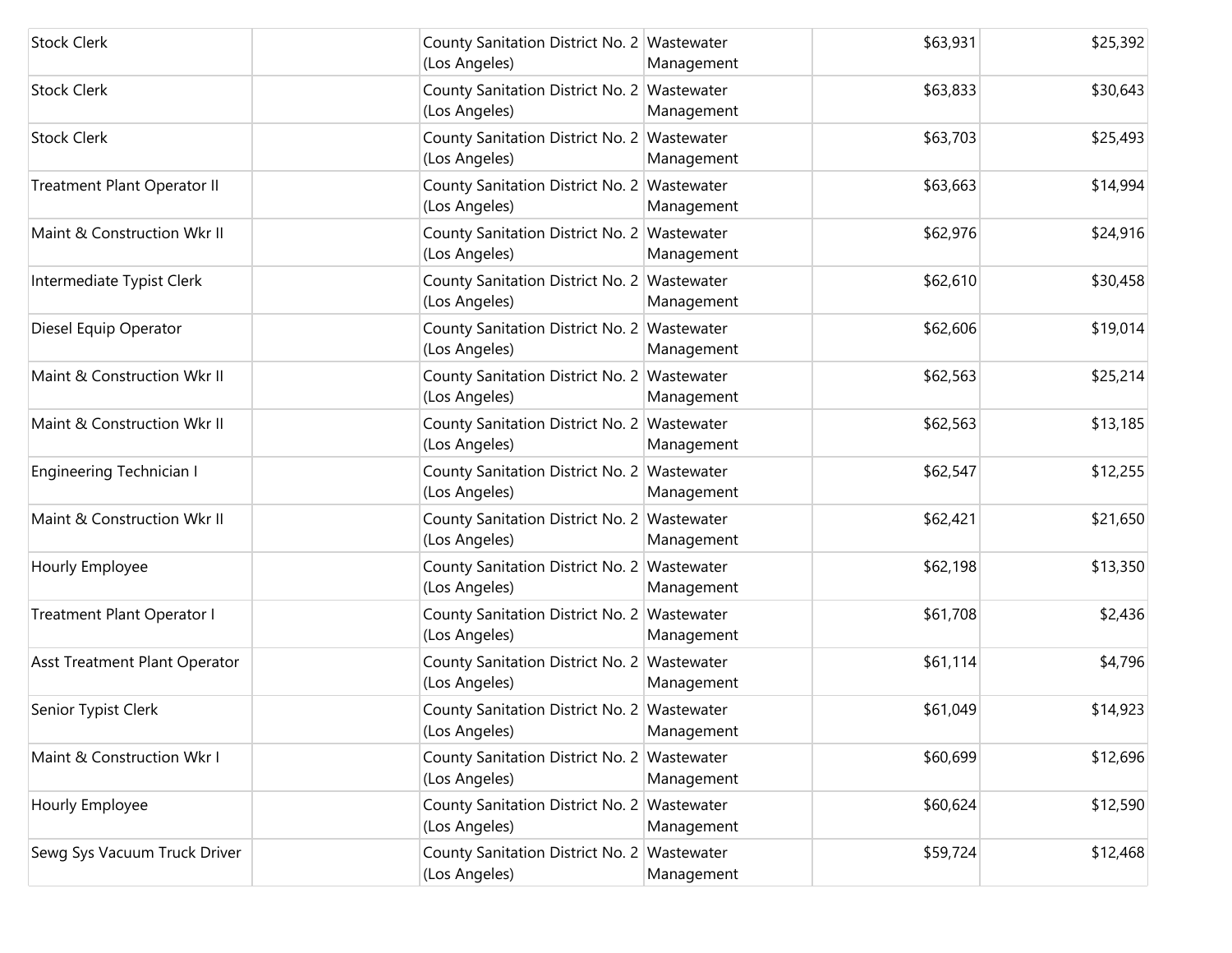| Maint & Construction Wkr I       | County Sanitation District No. 2 Wastewater<br>(Los Angeles) | Management | \$59,615 | \$13,035 |
|----------------------------------|--------------------------------------------------------------|------------|----------|----------|
| Maint & Construction Wkr I       | County Sanitation District No. 2 Wastewater<br>(Los Angeles) | Management | \$58,841 | \$24,569 |
| Lead Maint & Const Worker        | County Sanitation District No. 2 Wastewater<br>(Los Angeles) | Management | \$58,819 | \$11,175 |
| Hourly Employee                  | County Sanitation District No. 2 Wastewater<br>(Los Angeles) | Management | \$58,439 | \$11,241 |
| Typist Clerk II                  | County Sanitation District No. 2 Wastewater<br>(Los Angeles) | Management | \$58,425 | \$30,821 |
| Hourly Employee                  | County Sanitation District No. 2 Wastewater<br>(Los Angeles) | Management | \$57,829 | \$12,144 |
| Maint & Construction Wkr I       | County Sanitation District No. 2 Wastewater<br>(Los Angeles) | Management | \$57,636 | \$20,975 |
| Welder Apprentice I              | County Sanitation District No. 2 Wastewater<br>(Los Angeles) | Management | \$57,260 | \$5,294  |
| Hourly Employee                  | County Sanitation District No. 2 Wastewater<br>(Los Angeles) | Management | \$57,060 | \$11,974 |
| Asst Treatment Plant Operator    | County Sanitation District No. 2 Wastewater<br>(Los Angeles) | Management | \$56,965 | \$10,989 |
| Asst Treatment Plant Operator    | County Sanitation District No. 2 Wastewater<br>(Los Angeles) | Management | \$56,722 | \$16,452 |
| Hourly Employee                  | County Sanitation District No. 2 Wastewater<br>(Los Angeles) | Management | \$56,552 | \$12,730 |
| Typist Clerk I                   | County Sanitation District No. 2 Wastewater<br>(Los Angeles) | Management | \$56,439 | \$18,080 |
| <b>Stationary Mechanic App I</b> | County Sanitation District No. 2 Wastewater<br>(Los Angeles) | Management | \$56,122 | \$6,011  |
| Asst Treatment Plant Operator    | County Sanitation District No. 2 Wastewater<br>(Los Angeles) | Management | \$56,070 | \$12,524 |
| Maint & Construction Wkr I       | County Sanitation District No. 2 Wastewater<br>(Los Angeles) | Management | \$55,707 | \$18,595 |
| Maint & Construction Wkr I       | County Sanitation District No. 2 Wastewater<br>(Los Angeles) | Management | \$55,577 | \$19,398 |
| Hourly Employee                  | County Sanitation District No. 2 Wastewater<br>(Los Angeles) | Management | \$55,282 | \$12,663 |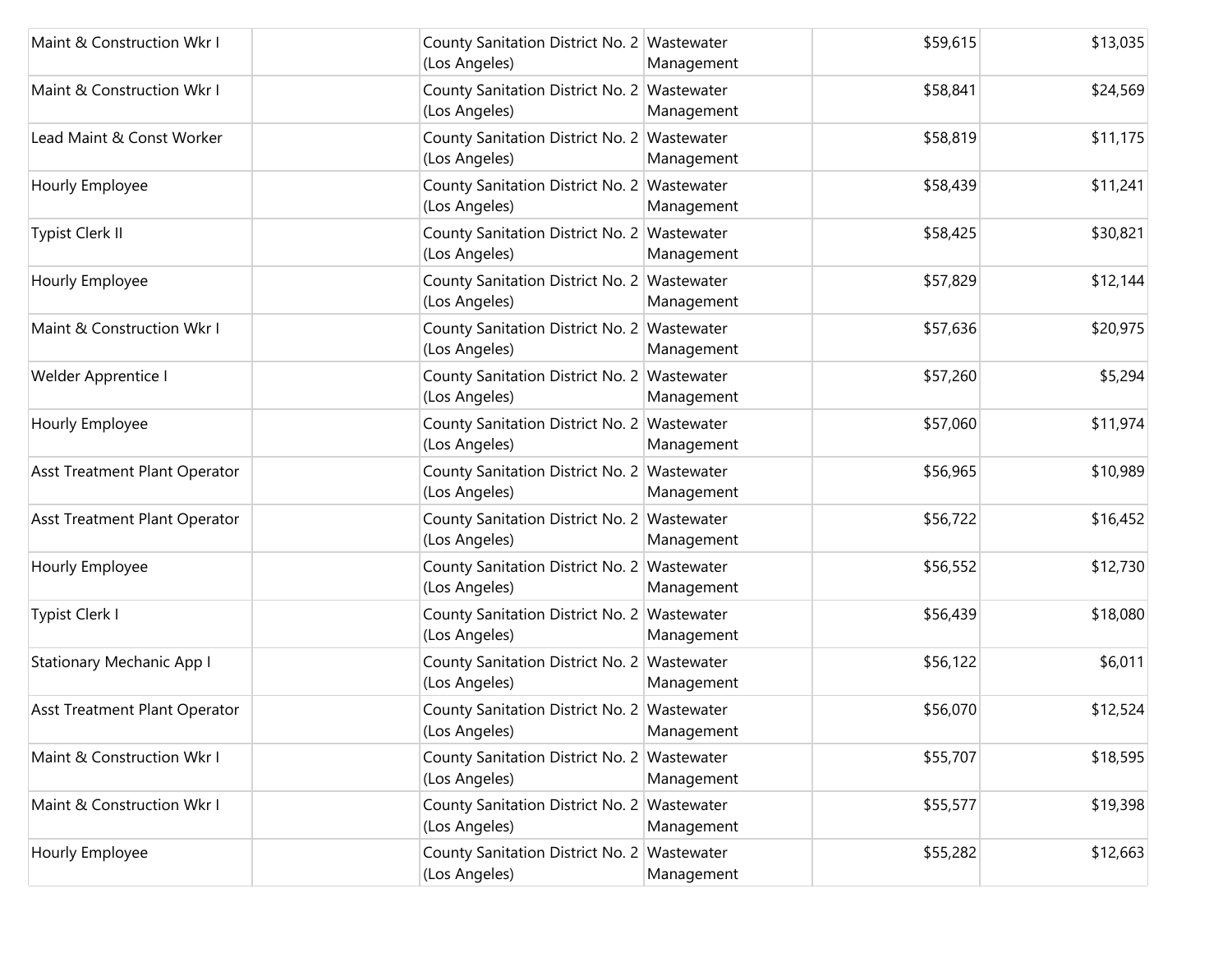| Hourly Employee               | County Sanitation District No. 2 Wastewater<br>(Los Angeles) | Management | \$55,252 | \$12,698 |
|-------------------------------|--------------------------------------------------------------|------------|----------|----------|
| Typist Clerk II               | County Sanitation District No. 2 Wastewater<br>(Los Angeles) | Management | \$54,294 | \$20,989 |
| Senior Pumping Plant Operator | County Sanitation District No. 2 Wastewater<br>(Los Angeles) | Management | \$54,074 | \$30,113 |
| Maint & Construction Wkr I    | County Sanitation District No. 2 Wastewater<br>(Los Angeles) | Management | \$53,868 | \$10,239 |
| Maint & Construction Wkr I    | County Sanitation District No. 2 Wastewater<br>(Los Angeles) | Management | \$53,692 | \$20,726 |
| Hourly Employee               | County Sanitation District No. 2 Wastewater<br>(Los Angeles) | Management | \$53,267 | \$9,734  |
| Welder Apprentice I           | County Sanitation District No. 2 Wastewater<br>(Los Angeles) | Management | \$52,145 | \$14,340 |
| Grounds Maintenance Worker    | County Sanitation District No. 2 Wastewater<br>(Los Angeles) | Management | \$51,687 | \$28,353 |
| Hourly Employee               | County Sanitation District No. 2 Wastewater<br>(Los Angeles) | Management | \$50,969 | \$9,206  |
| Maint & Construction Wkr II   | County Sanitation District No. 2 Wastewater<br>(Los Angeles) | Management | \$50,573 | \$14,101 |
| Hourly Employee               | County Sanitation District No. 2 Wastewater<br>(Los Angeles) | Management | \$49,422 | \$7,047  |
| Hourly Employee               | County Sanitation District No. 2 Wastewater<br>(Los Angeles) | Management | \$49,363 | \$10,240 |
| Hourly Employee               | County Sanitation District No. 2 Wastewater<br>(Los Angeles) | Management | \$48,912 | \$3,851  |
| Typist Clerk I                | County Sanitation District No. 2 Wastewater<br>(Los Angeles) | Management | \$48,478 | \$11,929 |
| Hourly Employee               | County Sanitation District No. 2 Wastewater<br>(Los Angeles) | Management | \$48,390 | \$9,724  |
| IW Inspector II               | County Sanitation District No. 2 Wastewater<br>(Los Angeles) | Management | \$47,787 | \$8,645  |
| Maint & Construction Wkr I    | County Sanitation District No. 2 Wastewater<br>(Los Angeles) | Management | \$47,745 | \$12,291 |
| <b>Stationary Mechanic</b>    | County Sanitation District No. 2 Wastewater<br>(Los Angeles) | Management | \$47,476 | \$3,141  |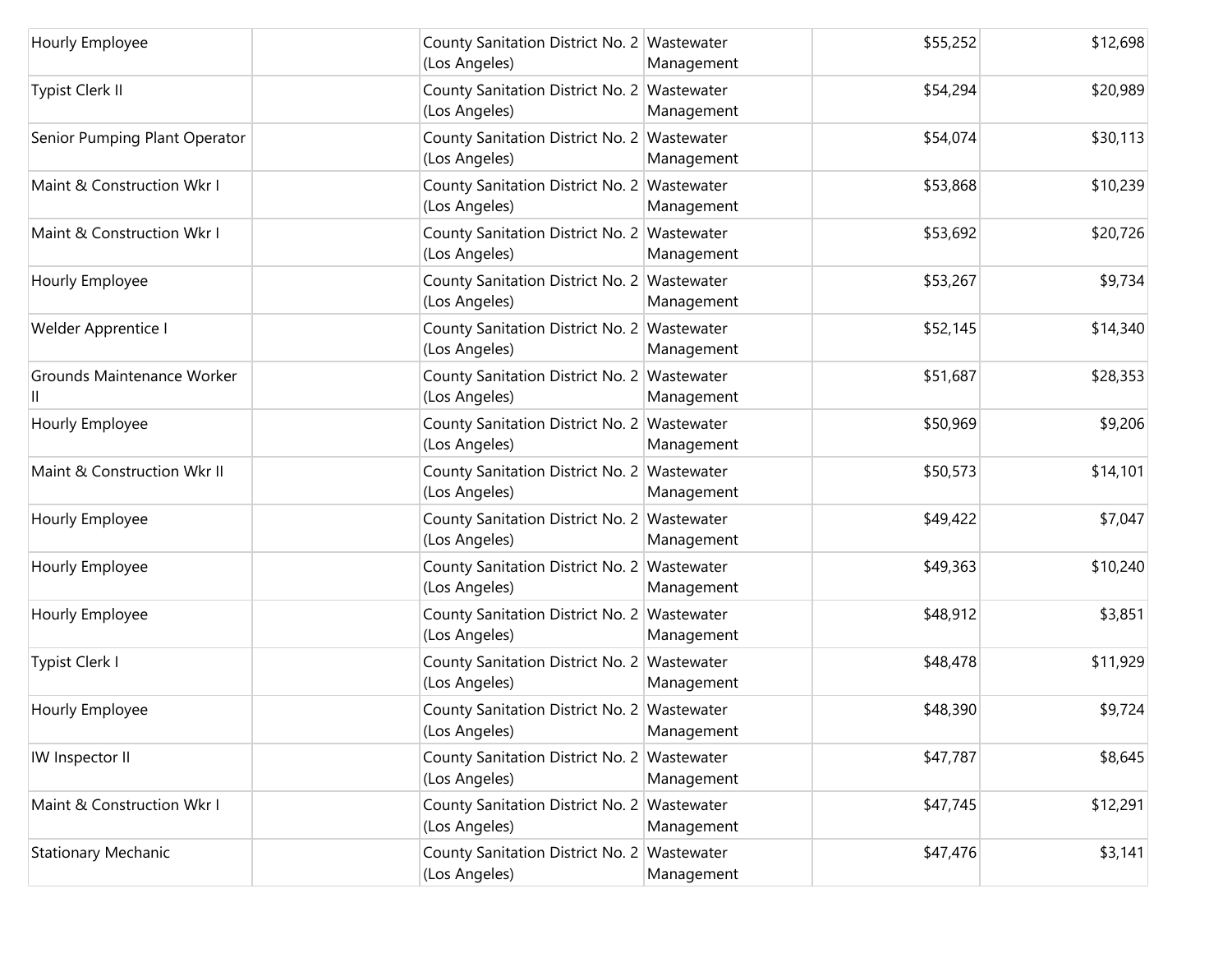| Supervising IW Inspector I        | County Sanitation District No. 2 Wastewater<br>(Los Angeles) | Management | \$47,379 | \$13,346 |
|-----------------------------------|--------------------------------------------------------------|------------|----------|----------|
| Hourly Employee                   | County Sanitation District No. 2 Wastewater<br>(Los Angeles) | Management | \$47,175 | \$7,528  |
| Painter                           | County Sanitation District No. 2 Wastewater<br>(Los Angeles) | Management | \$46,608 | \$4,159  |
| <b>Engineering Technician III</b> | County Sanitation District No. 2 Wastewater<br>(Los Angeles) | Management | \$45,733 | \$22,317 |
| Hourly Employee                   | County Sanitation District No. 2 Wastewater<br>(Los Angeles) | Management | \$44,740 | \$3,538  |
| Hourly Employee                   | County Sanitation District No. 2 Wastewater<br>(Los Angeles) | Management | \$44,148 | \$3,344  |
| Pumping Plant Operator            | County Sanitation District No. 2 Wastewater<br>(Los Angeles) | Management | \$43,524 | \$3,453  |
| Hourly Employee                   | County Sanitation District No. 2 Wastewater<br>(Los Angeles) | Management | \$43,358 | \$8,990  |
| Hourly Employee                   | County Sanitation District No. 2 Wastewater<br>(Los Angeles) | Management | \$40,471 | \$8,622  |
| Hourly Employee                   | County Sanitation District No. 2 Wastewater<br>(Los Angeles) | Management | \$39,964 | \$11,343 |
| Hourly Employee                   | County Sanitation District No. 2 Wastewater<br>(Los Angeles) | Management | \$39,937 | \$8,526  |
| Asst Treatment Plant Operator     | County Sanitation District No. 2 Wastewater<br>(Los Angeles) | Management | \$38,812 | \$7,296  |
| Research Maintenance Worker       | County Sanitation District No. 2 Wastewater<br>(Los Angeles) | Management | \$37,052 | \$7,940  |
| Asst Treatment Plant Operator     | County Sanitation District No. 2 Wastewater<br>(Los Angeles) | Management | \$36,705 | \$22,917 |
| Hourly Employee                   | County Sanitation District No. 2 Wastewater<br>(Los Angeles) | Management | \$34,054 | \$9,701  |
| Sr Maint & Construction<br>Worker | County Sanitation District No. 2 Wastewater<br>(Los Angeles) | Management | \$33,554 | \$17,285 |
| Asst Treatment Plant Operator     | County Sanitation District No. 2 Wastewater<br>(Los Angeles) | Management | \$32,998 | \$5,812  |
| Treatment Plant Operator I        | County Sanitation District No. 2 Wastewater<br>(Los Angeles) | Management | \$32,663 | \$2,397  |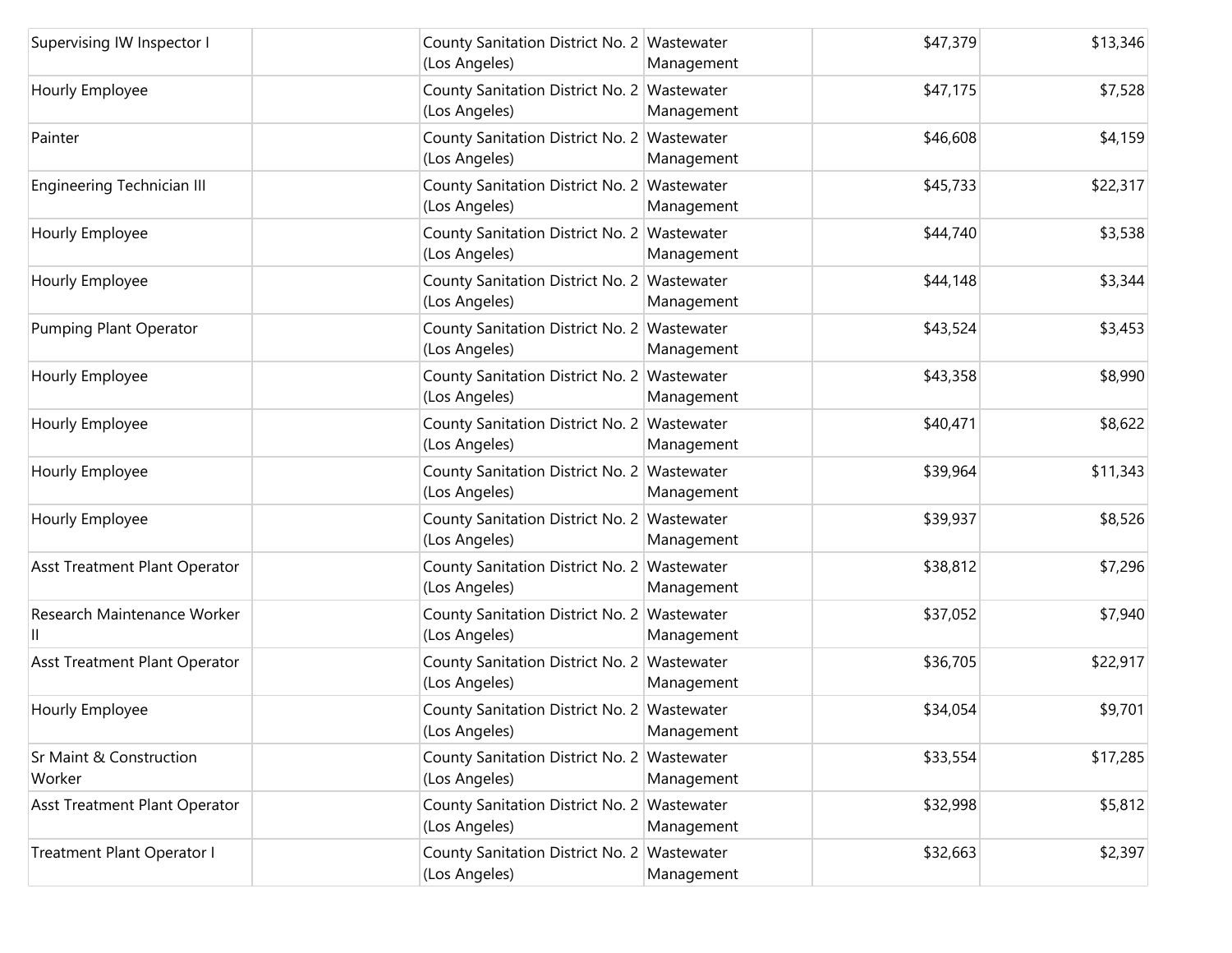| Electrical & Instr Technician  | County Sanitation District No. 2 Wastewater<br>(Los Angeles) | Management | \$32,551 | \$14,147 |
|--------------------------------|--------------------------------------------------------------|------------|----------|----------|
| Treatment Plant Operator I     | County Sanitation District No. 2 Wastewater<br>(Los Angeles) | Management | \$32,424 | \$3,749  |
| Asst Treatment Plant Operator  | County Sanitation District No. 2 Wastewater<br>(Los Angeles) | Management | \$30,462 | \$4,759  |
| Electrical & Instr Technician  | County Sanitation District No. 2 Wastewater<br>(Los Angeles) | Management | \$29,553 | \$5,589  |
| Senior Electrical & Instr Tech | County Sanitation District No. 2 Wastewater<br>(Los Angeles) | Management | \$26,160 | \$13,934 |
| Maint & Construction Wkr I     | County Sanitation District No. 2 Wastewater<br>(Los Angeles) | Management | \$25,635 | \$8,947  |
| Maint & Construction Wkr II    | County Sanitation District No. 2 Wastewater<br>(Los Angeles) | Management | \$25,516 | \$11,583 |
| <b>Stationary Mechanic</b>     | County Sanitation District No. 2 Wastewater<br>(Los Angeles) | Management | \$25,142 | \$5,043  |
| Treatment Plant Operator I     | County Sanitation District No. 2 Wastewater<br>(Los Angeles) | Management | \$24,497 | \$3,577  |
| Electrical & Instr Technician  | County Sanitation District No. 2 Wastewater<br>(Los Angeles) | Management | \$22,399 | \$2,169  |
| Asst Treatment Plant Operator  | County Sanitation District No. 2 Wastewater<br>(Los Angeles) | Management | \$21,374 | \$6,274  |
| Senior Engineer                | County Sanitation District No. 2 Wastewater<br>(Los Angeles) | Management | \$20,559 | \$0      |
| <b>Stationary Mechanic</b>     | County Sanitation District No. 2 Wastewater<br>(Los Angeles) | Management | \$20,393 | \$4,547  |
| Asst Treatment Plant Operator  | County Sanitation District No. 2 Wastewater<br>(Los Angeles) | Management | \$19,324 | \$3,673  |
| Maint & Construction Wkr I     | County Sanitation District No. 2 Wastewater<br>(Los Angeles) | Management | \$18,863 | \$8,547  |
| Liquid Waste Disposal Attd     | County Sanitation District No. 2 Wastewater<br>(Los Angeles) | Management | \$18,115 | \$11,033 |
| Liquid Waste Disposal Attd     | County Sanitation District No. 2 Wastewater<br>(Los Angeles) | Management | \$17,947 | \$0      |
| <b>Student Employee</b>        | County Sanitation District No. 2 Wastewater<br>(Los Angeles) | Management | \$17,933 | \$0      |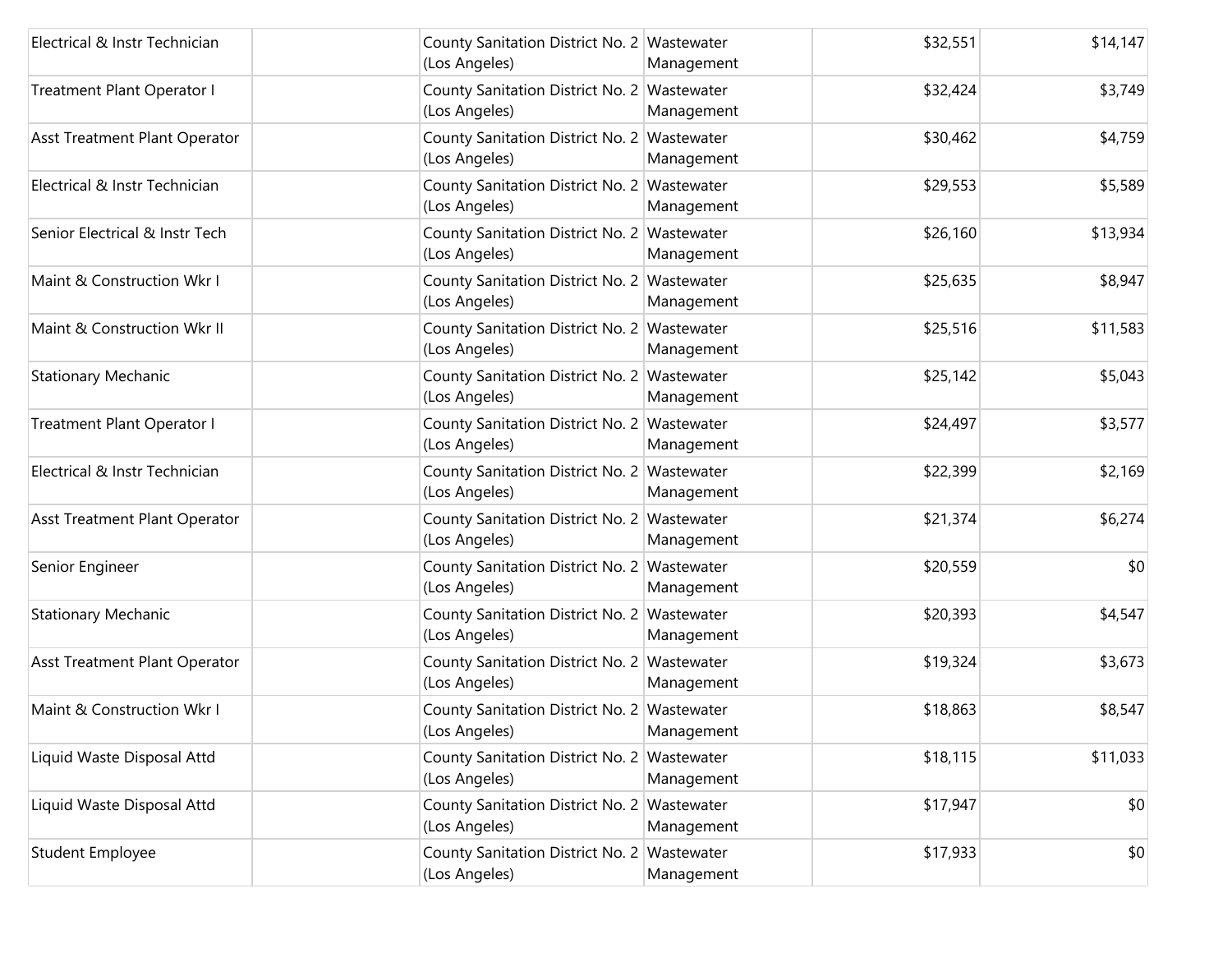| Supv Of Trtmt Plant Opers        | County Sanitation District No. 2 Wastewater<br>(Los Angeles) | \$17,677<br>Management | \$0     |
|----------------------------------|--------------------------------------------------------------|------------------------|---------|
| Asst Treatment Plant Operator    | County Sanitation District No. 2 Wastewater<br>(Los Angeles) | \$17,095<br>Management | \$4,871 |
| Asst Treatment Plant Operator    | County Sanitation District No. 2 Wastewater<br>(Los Angeles) | \$17,010<br>Management | \$4,619 |
| Liquid Waste Disposal Attd       | County Sanitation District No. 2 Wastewater<br>(Los Angeles) | \$16,727<br>Management | \$0     |
| Liquid Waste Disposal Attd       | County Sanitation District No. 2 Wastewater<br>(Los Angeles) | \$15,675<br>Management | \$0     |
| Liquid Waste Disposal Attd       | County Sanitation District No. 2 Wastewater<br>(Los Angeles) | \$15,670<br>Management | \$0     |
| Senior Engineer                  | County Sanitation District No. 2 Wastewater<br>(Los Angeles) | \$15,654<br>Management | \$0     |
| Asst Treatment Plant Operator    | County Sanitation District No. 2 Wastewater<br>(Los Angeles) | \$14,966<br>Management | \$2,769 |
| Civil Engineer                   | County Sanitation District No. 2 Wastewater<br>(Los Angeles) | \$14,761<br>Management | \$0     |
| Welder Apprentice II             | County Sanitation District No. 2 Wastewater<br>(Los Angeles) | \$14,492<br>Management | \$4,100 |
| Senior Engineer                  | County Sanitation District No. 2 Wastewater<br>(Los Angeles) | \$14,296<br>Management | \$0     |
| <b>Engineering Associate III</b> | County Sanitation District No. 2 Wastewater<br>(Los Angeles) | \$14,281<br>Management | \$0     |
| Stationary Mechanic              | County Sanitation District No. 2 Wastewater<br>(Los Angeles) | \$13,741<br>Management | \$2,686 |
| Liquid Waste Disposal Attd       | County Sanitation District No. 2 Wastewater<br>(Los Angeles) | \$13,703<br>Management | \$0     |
| Supv Of Trtmt Plant Opers        | County Sanitation District No. 2 Wastewater<br>(Los Angeles) | \$13,650<br>Management | \$0     |
| <b>Student Employee</b>          | County Sanitation District No. 2 Wastewater<br>(Los Angeles) | \$12,526<br>Management | \$0     |
| Asst Treatment Plant Operator    | County Sanitation District No. 2 Wastewater<br>(Los Angeles) | \$12,244<br>Management | \$1,747 |
| Supv Of Pump Plant Ops & Mtc     | County Sanitation District No. 2 Wastewater<br>(Los Angeles) | \$11,210<br>Management | \$0     |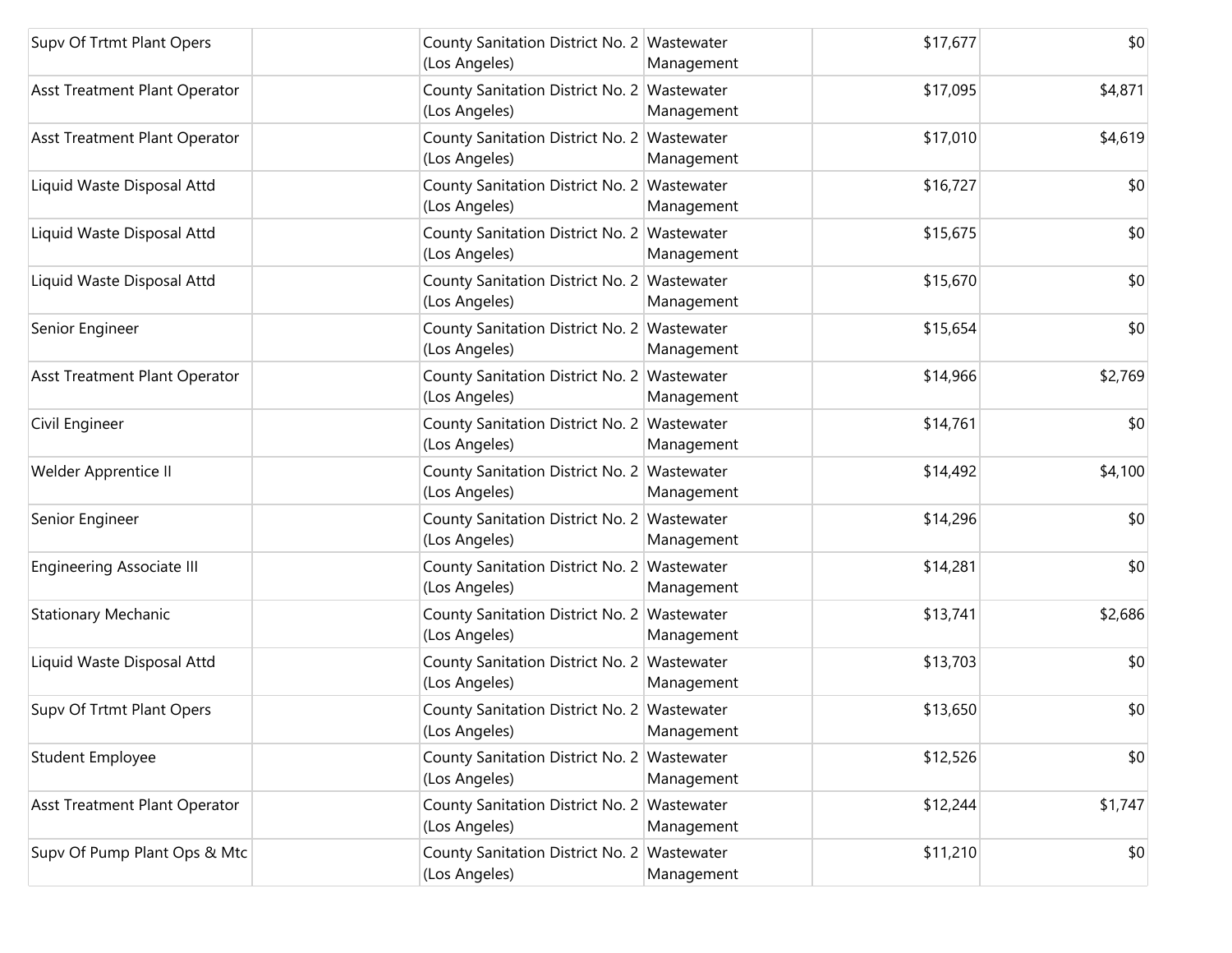| <b>Student Employee</b>          | County Sanitation District No. 2 Wastewater<br>(Los Angeles) | Management | \$11,097 | \$0     |
|----------------------------------|--------------------------------------------------------------|------------|----------|---------|
| Supv Of Trtmt Plant Maint        | County Sanitation District No. 2 Wastewater<br>(Los Angeles) | Management | \$10,935 | \$0     |
| <b>Student Employee</b>          | County Sanitation District No. 2 Wastewater<br>(Los Angeles) | Management | \$9,917  | \$0     |
| Student Employee                 | County Sanitation District No. 2 Wastewater<br>(Los Angeles) | Management | \$9,431  | \$0     |
| <b>Engineering Associate III</b> | County Sanitation District No. 2 Wastewater<br>(Los Angeles) | Management | \$8,286  | \$0     |
| Liquid Waste Disposal Attd       | County Sanitation District No. 2 Wastewater<br>(Los Angeles) | Management | \$7,792  | \$0     |
| Pumping Plant Operator           | County Sanitation District No. 2 Wastewater<br>(Los Angeles) | Management | \$5,955  | \$2,156 |
| Civil Engineer                   | County Sanitation District No. 2 Wastewater<br>(Los Angeles) | Management | \$5,828  | \$0     |
| Student Employee                 | County Sanitation District No. 2 Wastewater<br>(Los Angeles) | Management | \$5,814  | \$0     |
| Senior Engineer                  | County Sanitation District No. 2 Wastewater<br>(Los Angeles) | Management | \$5,265  | \$0     |
| Civil Engineer                   | County Sanitation District No. 2 Wastewater<br>(Los Angeles) | Management | \$4,190  | \$0     |
| Civil Engineer                   | County Sanitation District No. 2 Wastewater<br>(Los Angeles) | Management | \$4,009  | \$0     |
| <b>Engineering Associate III</b> | County Sanitation District No. 2 Wastewater<br>(Los Angeles) | Management | \$4,006  | \$0     |
| Asst Treatment Plant Operator    | County Sanitation District No. 2 Wastewater<br>(Los Angeles) | Management | \$3,631  | \$561   |
| Student Employee                 | County Sanitation District No. 2 Wastewater<br>(Los Angeles) | Management | \$3,107  | \$0     |
| Supv Of Trtmt Plant Opers        | County Sanitation District No. 2 Wastewater<br>(Los Angeles) | Management | \$2,512  | \$0     |
| Asst Supt Of Trtmt Plant Opers   | County Sanitation District No. 2 Wastewater<br>(Los Angeles) | Management | \$2,328  | \$0     |
| <b>Student Employee</b>          | County Sanitation District No. 2 Wastewater<br>(Los Angeles) | Management | \$2,288  | \$0     |